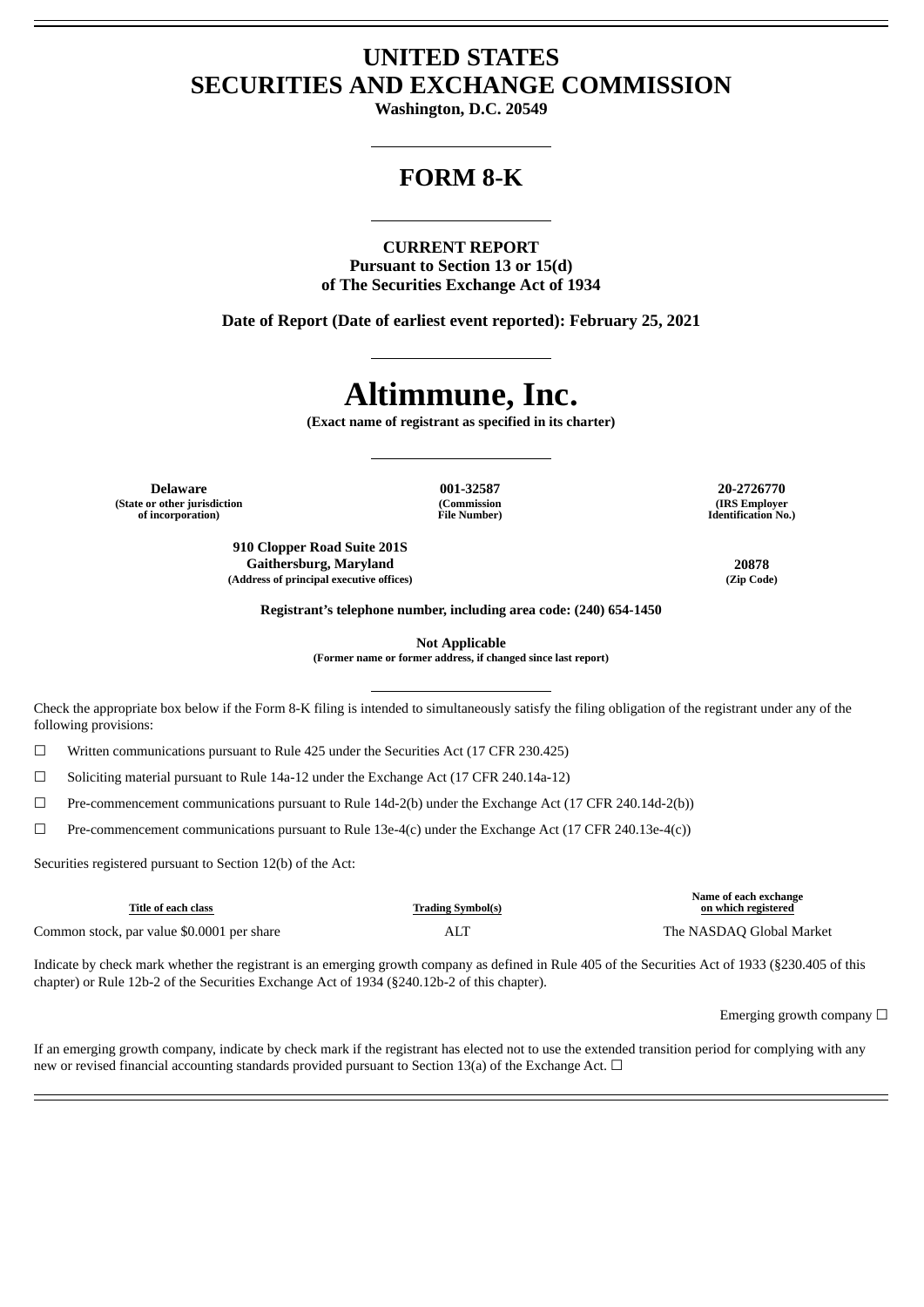# **Item 1.01. Entry into a Material Definitive Agreement.**

On February 25, 2021, Altimmune, Inc. (the "Company") entered into an Equity Distribution Agreement (the "Agreement") with Piper Sandler & Co., Evercore Group L.L.C., and B. Riley Securities, Inc., serving as sales agents (the "Sales Agents") with respect to an at-the-market offering program under which the Company may offer and sell, from time to time at its sole discretion, shares of its common stock, par value \$0.0001 per share (the "Common Stock"), having an aggregate offering price of up to \$125.0 million (the "Shares") through the Sales Agents (the "Offering"). Any Shares offered and sold in the Offering will be issued pursuant to the Company's Registration Statement on Form S-3 filed with the Securities and Exchange Commission (the "SEC") on December 31, 2020, which was declared effective on January 11, 2021, the prospectus supplement relating to the Offering filed with the SEC on February 25, 2021 and any applicable additional prospectus supplements related to the Offering that form a part of the Registration Statement.

The Sales Agents may sell the Shares by any method permitted by law deemed to be an "at the market offering" as defined in Rule 415(a)(4) of the Securities Act of 1933, as amended, including, without limitation, sales made through The Nasdaq Global Market ("Nasdaq") or on any other existing trading market for the Common Stock. The Sales Agents will use commercially reasonable efforts to sell the Shares from time to time consistent with their normal sales practices and applicable federal rules, regulations and Nasdaq rules, based upon instructions from the Company (including any price, time or size limits or other customary parameters or conditions the Company may impose). The Company will pay the Sales Agents a commission equal to three percent (3.0%) of the gross sales proceeds of any Shares sold through the Sales Agents under the Agreement, and also has provided the Sales Agents with customary indemnification and contribution rights.

The Sales Agents are not required to sell any specific number or dollar amount of securities, but will use commercially reasonable efforts to sell, on behalf of the Company, all of the shares of Common Stock requested to be sold by the Company, consistent with their normal trading and sales practices, on mutually agreed terms among the Sales Agents and the Company. There is no arrangement for funds to be received in any escrow, trust or similar arrangement.

The foregoing description of the Agreement is not complete and is qualified in its entirety by reference to the full text of the Agreement, a copy of which is filed herewith as Exhibit 1.1 to this Current Report on Form 8-K and is incorporated herein by reference. A copy of the opinion of Goodwin Procter LLP relating to the legality of the issuance and sale of the shares in the Offering is attached as Exhibit 5.1 hereto.

This Current Report on Form 8-K shall not constitute an offer to sell or the solicitation of an offer to buy the securities discussed herein, nor shall there be any offer, solicitation, or sale of the securities in any state in which such offer, solicitation or sale would be unlawful prior to registration or qualification under the securities laws of any such state.

## **Item 9.01 Financial Statements and Exhibits.**

| (d) Exhibits          |                                                                                                                                                                      |
|-----------------------|----------------------------------------------------------------------------------------------------------------------------------------------------------------------|
| Exhibit<br><u>No.</u> | <b>Description</b>                                                                                                                                                   |
| $1.1\,$               | Equity Distribution Agreement, dated February 25, 2021, by and among Altimmune, Inc. and Piper Sandler & Co., Evercore Group L.L.C.<br>and B. Riley Securities, Inc. |
| 5.1                   | <b>Opinion of Goodwin Procter LLP</b>                                                                                                                                |
| 23.1                  | <b>Consent of Goodwin Procter LLP (contained in Exhibit 5.1)</b>                                                                                                     |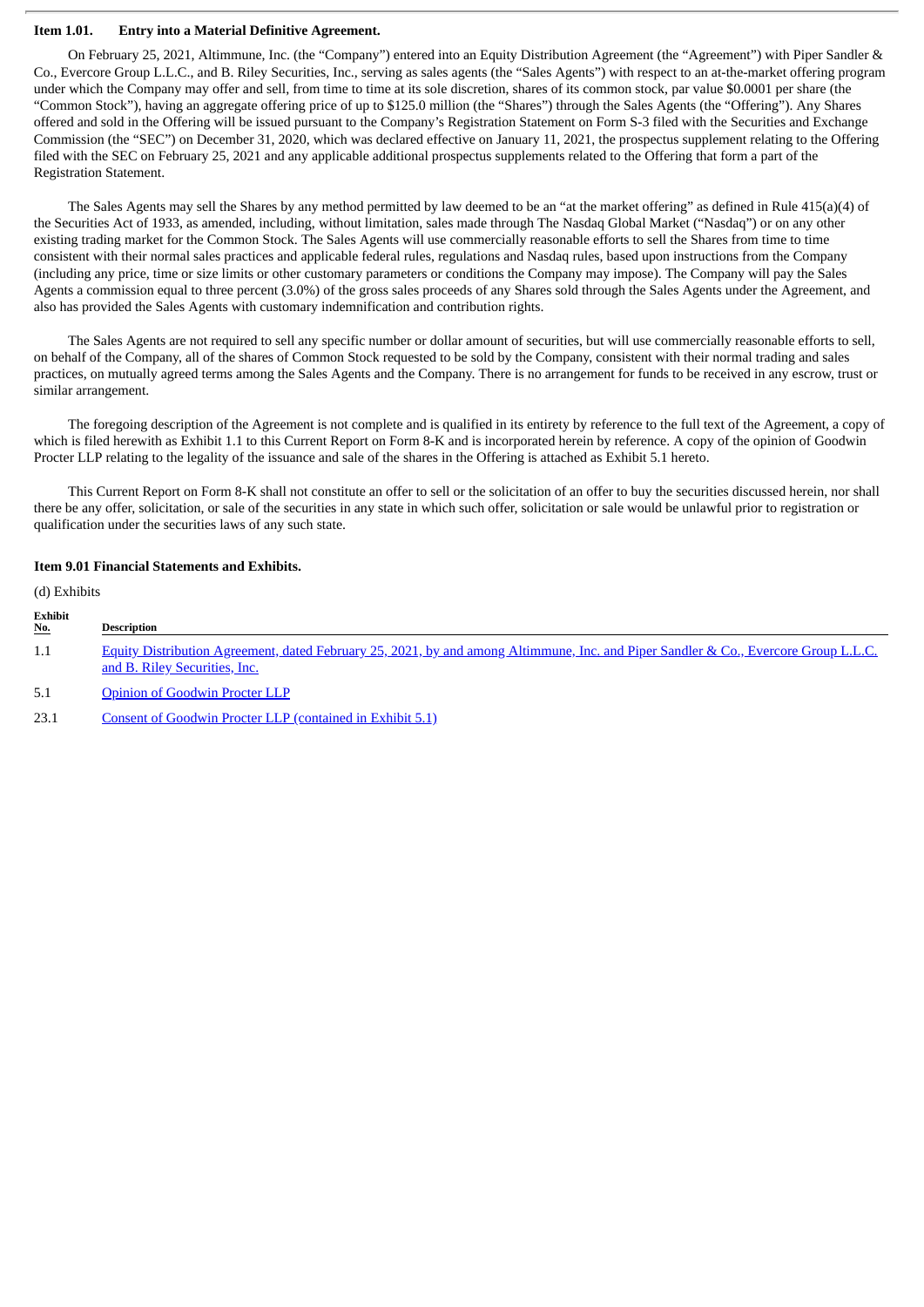**SIGNATURES**

Pursuant to the requirements of the Securities Exchange Act of 1934, the registrant has duly caused this report to be signed on its behalf by the undersigned hereunto duly authorized.

Date: February 25, 2021 **ALTIMMUNE, INC.**

By: /s/ William Brown

William Brown Chief Financial Officer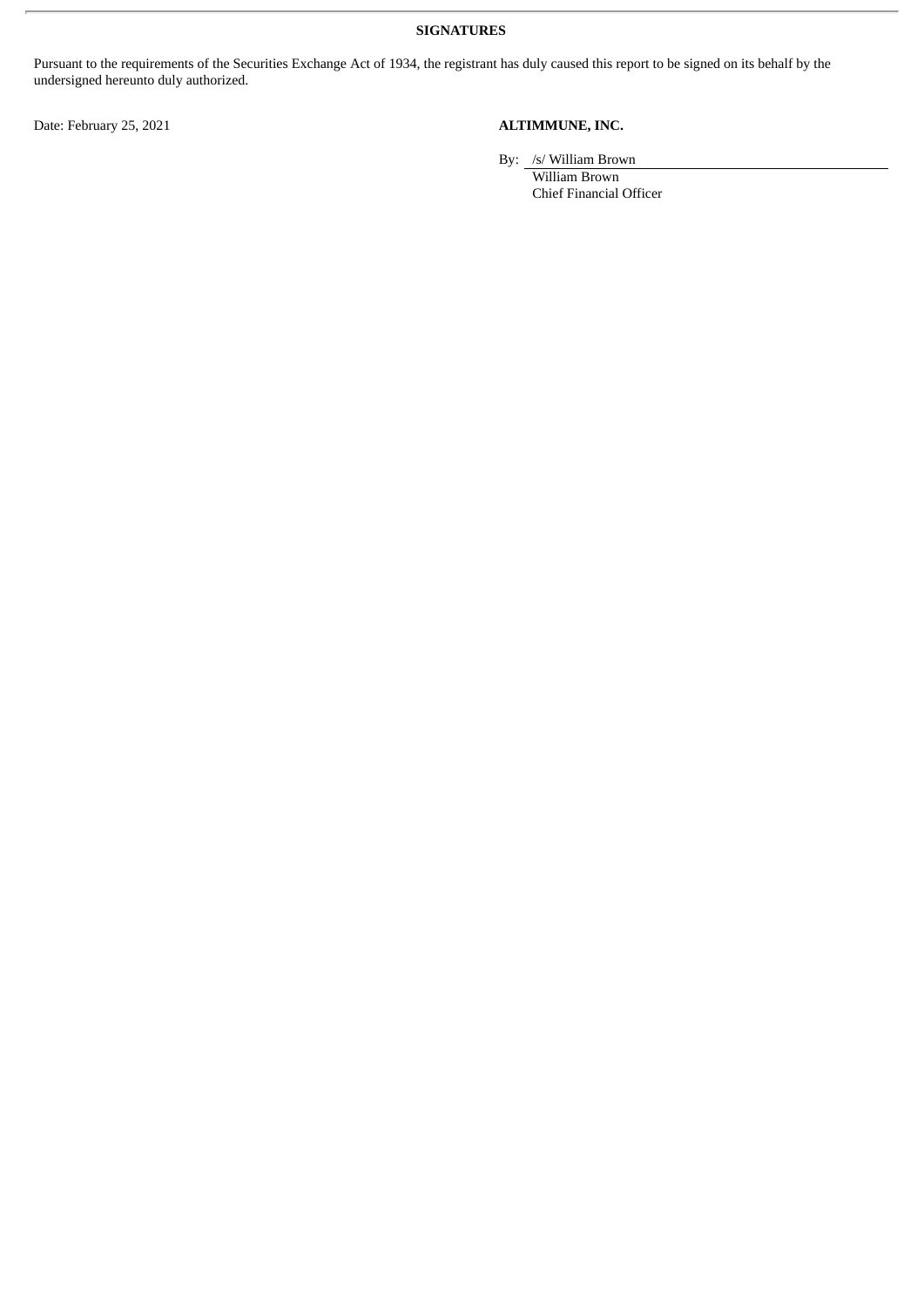# **ALTIMMUNE, INC.**

### **EQUITY DISTRIBUTION AGREEMENT**

February 25, 2021

<span id="page-3-0"></span>PIPER SANDLER & CO. U.S. Bancorp Center 800 Nicollet Mall Minneapolis, Minnesota 55402

EVERCORE GROUP L.L.C. 55 East 52nd Street New York, New York 10055

B. RILEY SECURITIES, INC. 299 Park Avenue, 21st Floor New York, New York 10171

Ladies and Gentlemen:

As further set forth in this agreement (this "*Agreement*"), Altimmune, Inc., a Delaware corporation (the "*Company*"), proposes to issue and sell from time to time through Piper Sandler & Co., Evercore Group L.L.C. and B. Riley Securities, Inc. (collectively, the "*Agents*" and each individually an "*Agent*") as sales agents, the Company's common stock, par value \$0.0001 per share (the "*Common Stock*") (such shares of Common Stock to be sold pursuant to this Agreement, the "*Shares*") on terms set forth herein. Notwithstanding anything to the contrary contained herein, the parties hereto agree that compliance with the limitation set forth in Section 2 of this Agreement on the number of shares of Shares issued and sold under this Agreement shall be the sole responsibility of the Company, and the Agents shall have no obligation in connection with such compliance.

The Company hereby confirms its agreement with each of the Agents with respect to the sale of the Shares.

#### *1. Representations and Warranties of the Company*.

(a) The Company represents and warrants to, and agrees with, each of the Agents that as of the date of this Agreement, each Representation Date (as defined in Section 3(o) below), each date on which a Placement Notice (as defined in Section 2(a)(i) below) is given (each, a "*Notice Date*"), each date on which Shares are sold hereunder (each, an "*Applicable Time*"), and each Settlement Date (as defined in Section 2(a)(vii) below) as follows:

(i) *Registration Statement and Prospectus*. The Company has filed, in accordance with the provisions of the Securities Act of 1933, as amended, and the rules and regulations thereunder (collectively, the "*Securities Act*"), with the Securities and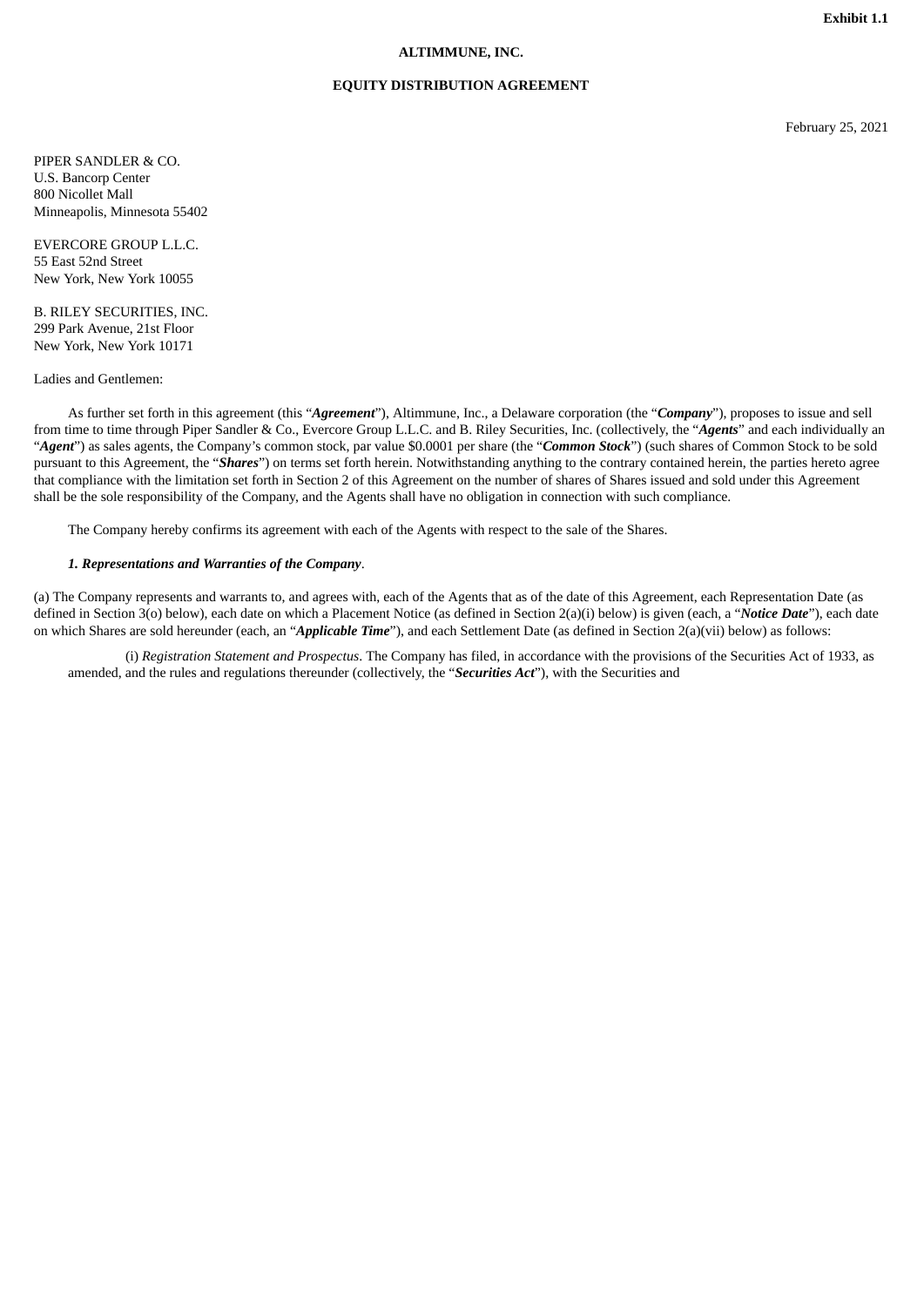Exchange Commission (the "*Commission*") a registration statement on Form S-3 (File No. 333-251858), including a base prospectus, relating to certain securities, including the Common Stock, to be issued from time to time by the Company, and which incorporates by reference documents that the Company has filed or will file in accordance with the provisions of the Securities Exchange Act of 1934, as amended, and the rules and regulations thereunder (collectively, the "*Exchange Act*"). The Company has prepared a prospectus supplement to the base prospectus included as part of such registration statement specifically relating to the Shares (the "*Prospectus Supplement*"). The Company has furnished to the Agents, for use by Agents, copies of the prospectus included as part of such registration statement, as supplemented by the Prospectus Supplement, relating to the Shares. Except where the context otherwise requires, such registration statement, as amended when it became effective, including all documents filed as part thereof or incorporated by reference therein, and including any information contained in a Prospectus (as defined below) subsequently filed with the Commission pursuant to Rule 424(b) under the Securities Act or deemed to be a part of such registration statement pursuant to Rule 430B or 462(b) of the Securities Act, is herein called the "*Registration Statement.*" The base prospectus, including all documents incorporated therein by reference, included in the Registration Statement, as it may be supplemented by the Prospectus Supplement, in the form in which such prospectus and/or Prospectus Supplement have most recently been filed by the Company with the Commission pursuant to Rule 424(b) under the Securities Act, together with any "*issuer free writing prospectus*," as defined in Rule 433 of the Securities Act ("*Rule 433*"), relating to the Shares, if any, that (i) is required to be filed with the Commission by the Company or (ii) is exempt from filing pursuant to Rule 433(d)(5)(i), in each case in the form filed or required to be filed with the Commission or, if not required to be filed, in the form retained in the Company's records pursuant to Rule 433(g), is herein called the "*Prospectus.*" Any reference herein to the Registration Statement, the Prospectus or any amendment or supplement thereto shall be deemed to refer to and include the documents incorporated by reference therein, and any reference herein to the terms "amend," "amendment" or "supplement" with respect to the Registration Statement or the Prospectus shall be deemed to refer to and include the filing after the execution hereof of any document with the Commission deemed to be incorporated by reference therein. For purposes of this Agreement, all references to the Registration Statement, the Prospectus or to any amendment or supplement thereto shall be deemed to include any copy filed with the Commission pursuant the Electronic Data Gathering Analysis and Retrieval System ("*EDGAR*").

(ii) *Continuing Effectiveness of Registration Statement*. The Registration Statement and any Rule 462(b) Registration Statement have been declared effective by the Commission under the Securities Act. The Company has complied, to the Commission's satisfaction, with all requests of the Commission for additional or supplemental information. No stop order suspending the effectiveness of the Registration Statement or any Rule 462(b) Registration Statement is in effect and no proceedings for such purpose have been instituted or are pending or, to the knowledge of the Company, contemplated or threatened by the Commission. The Company meets the requirements for use of Form S-3 under the Securities Act. The sale of the Shares hereunder meets the requirements or General Instruction I.B.1 of Form S-3.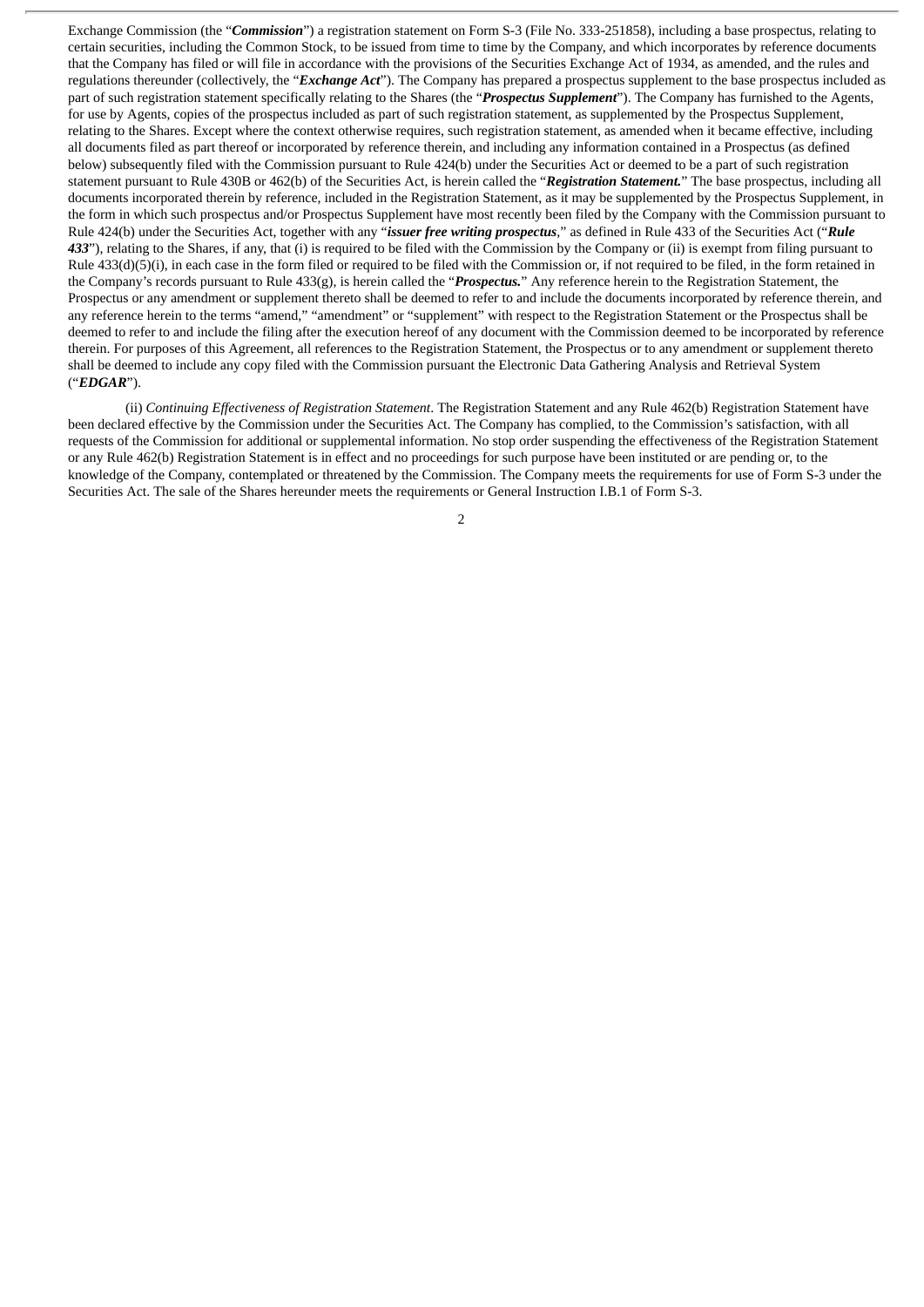(iii) *No Material Misstatements or Omissions*. The Prospectus when filed complied, and as amended or supplemented, if applicable, will comply in all material respects with the Securities Act. Each of the Registration Statement, any Rule 462(b) Registration Statement, the Prospectus and any post-effective amendments or supplements thereto, at the time it became effective or its date, as applicable, and as of each Settlement Date (as defined in Section 2(a)(vii) below), complied in all material respects with the Securities Act, and as of each effective date and each Applicable Time, did not and will not contain any untrue statement of a material fact or omit to state a material fact required to be stated therein or necessary to make the statements therein not misleading. The Prospectus, as amended or supplemented, as of its date, did not and, as of each Applicable Time, will not contain any untrue statement of a material fact or omit to state a material fact necessary in order to make the statements therein, in the light of the circumstances under which they were made, not misleading. The representations and warranties set forth in the two immediately preceding sentences do not apply to statements in or omissions from the Registration Statement, any Rule 462(b) Registration Statement, or any post-effective amendment thereto, or the Prospectus, or any amendments or supplements thereto, made in reliance upon and in conformity with information relating to the Agents furnished to the Company in writing by the Agents expressly for use therein. There are no contracts or other documents required to be described in the Prospectus or to be filed as exhibits to the Registration Statement which have not been described or filed as required.

(iv) *Eligible Issuer*. The Company is not an "ineligible issuer" (as defined in Rule 405 under the Securities Act) as of the eligibility determination date for purposes of Rules 164 and 433 under the Securities Act with respect to the offering of the Shares contemplated by the Registration Statement; the parties hereto agree and understand that the content of any and all "road shows" (as defined in Rule 433 under the Securities Act) related to the offering of the Shares contemplated hereby is solely the property of the Company.

(v) *This Agreement*. This Agreement has been duly authorized, executed and delivered by the Company.

(vi) *Authorization of the Shares*. The Shares have been duly authorized for issuance and sale pursuant to this Agreement and, when issued and delivered by the Company against payment therefor pursuant to this Agreement, will be duly and validly issued, fully paid and nonassessable, free and clear of any pledge, lien, encumbrance, security interest or other claim, including any statutory or contractual preemptive rights, resale rights, rights of first refusal or other similar rights, and will be registered pursuant to Section 12 of the Exchange Act.

(vii) *No Applicable Registration or Other Similar Rights*. There are no persons with registration or other similar rights to have any equity or debt securities registered for sale under the Registration Statement or included in the offering contemplated by this Agreement, except for such rights as have been duly waived.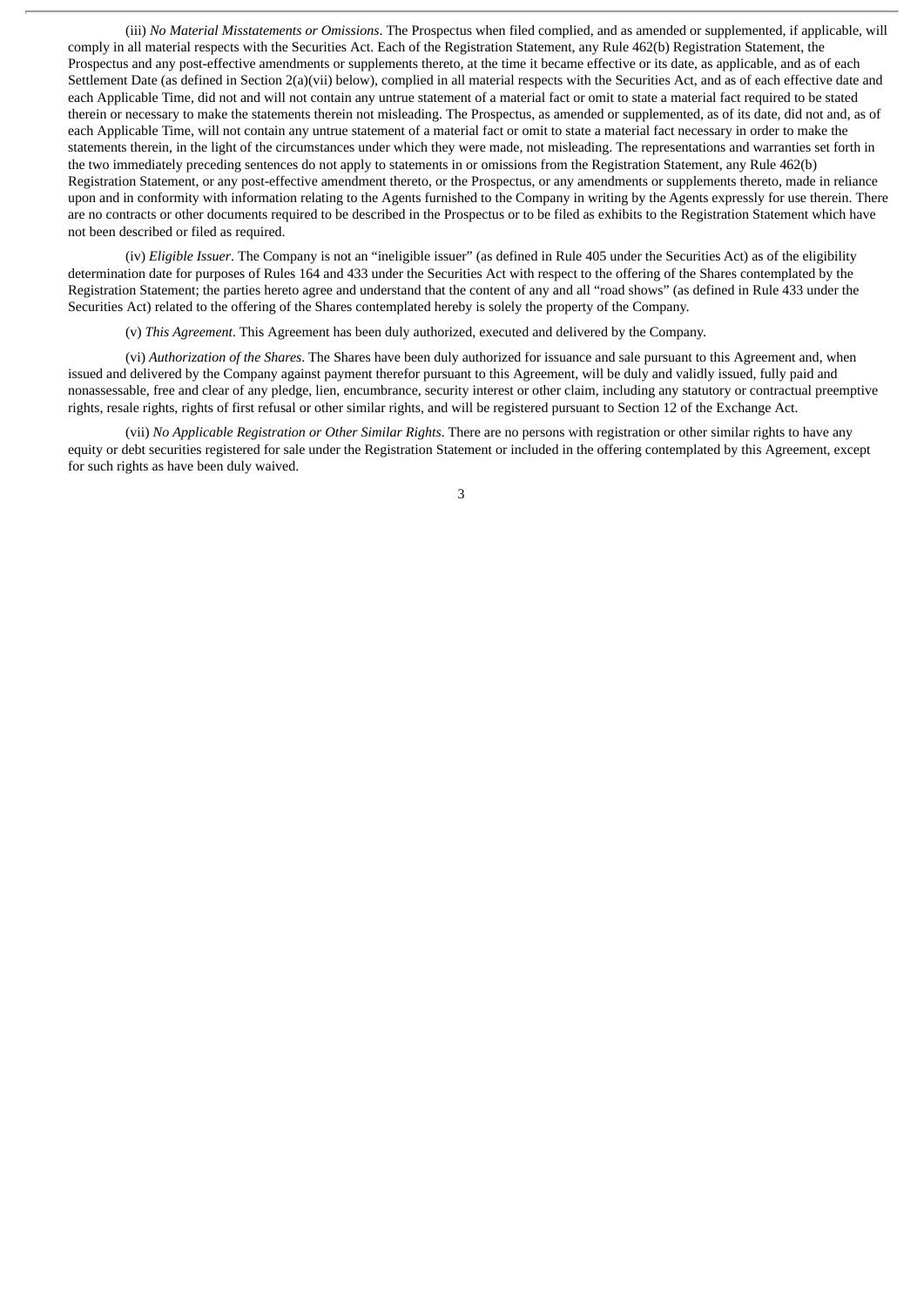(viii) *No Material Adverse Change*. Except as otherwise disclosed in the Registration Statement and the Prospectus, subsequent to the respective dates as of which information is given in the Registration Statement and the Prospectus: (i) there has been no material adverse change, or any development that could be reasonably expected to result in a material adverse change, in (A) the condition, financial or otherwise, or in the earnings, business, properties, operations, operating results, assets, liabilities or prospects, whether or not arising from transactions in the ordinary course of business, of the Company and its subsidiaries, considered as one entity or (B) the ability of the Company to consummate the transactions contemplated by this Agreement or perform its obligations hereunder (any such change being referred to herein as a "*Material Adverse Change*"); (ii) the Company and its subsidiaries, considered as one entity, have not incurred any material liability or obligation, indirect, direct or contingent, including without limitation any losses or interference with their business from fire, explosion, flood, earthquakes, accident or other calamity, whether or not covered by insurance, or from any strike, labor dispute or court or governmental action, order or decree, that are material, individually or in the aggregate, to the Company and its subsidiaries, considered as one entity, and have not entered into any transactions not in the ordinary course of business; and (iii) there has not been any material decrease in the capital stock or any material increase in any short-term or long-term indebtedness of the Company or its subsidiaries and there has been no dividend or distribution of any kind declared, paid or made by the Company or, except for dividends paid to the Company or other subsidiaries, by any of the Company's subsidiaries on any class of capital stock, or any repurchase or redemption by the Company or any of its subsidiaries of any class of capital stock.

(ix) *Independent Accountants*. Ernst & Young LLP, which has expressed its opinion with respect to the financial statements (which term as used in this Agreement includes the related notes thereto) filed with the Commission as a part of the Registration Statement and the Prospectus, is (i) an independent registered public accounting firm as required by the Securities Act, the Exchange Act, and the rules of the Public Company Accounting Oversight Board ("**PCAOB**"), (ii) in compliance with the applicable requirements relating to the qualification of accountants under Rule 2-01 of Regulation S-X under the Securities Act and (iii) a registered public accounting firm as defined by the PCAOB whose registration has not been suspended or revoked and who has not requested such registration to be withdrawn.

(x) *Financial Statements*. The financial statements filed with the Commission as a part of or incorporated by reference in the Registration Statement and the Prospectus present fairly, in all material respects, the consolidated financial position of the Company and its subsidiaries as of the dates indicated and the results of their operations, changes in stockholders' equity and cash flows for the periods specified. Such financial statements have been prepared in conformity with generally accepted accounting principles applied on a consistent basis throughout the periods involved, except as may be expressly stated in the related notes thereto. The interactive data in eXtensible Business Reporting Language included or incorporated by reference in the Registration Statement fairly presents the information called for in all material respects and has been prepared in accordance with the Commission's rules and guidelines applicable thereto. No other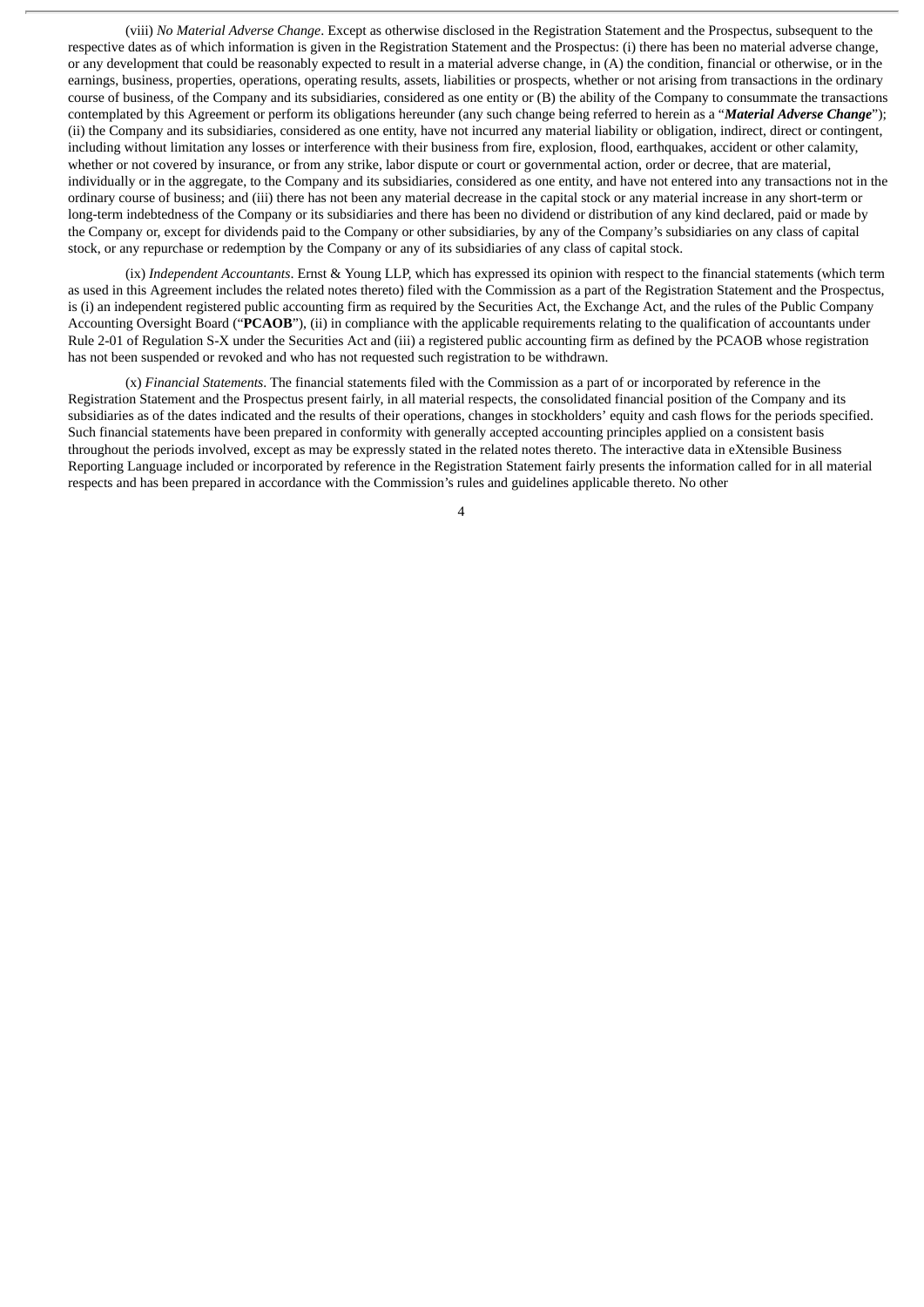financial statements or supporting schedules are required to be included in the Registration Statement or the Prospectus. The financial data incorporated by reference into each of the Registration Statement and the Prospectus fairly presents the information set forth therein on a basis consistent with that of the audited financial statements contained in the Registration Statement and the Prospectus. To the Company's knowledge, no person who has been suspended or barred from being associated with a registered public accounting firm, or who has failed to comply with any sanction pursuant to Rule 5300 promulgated by the PCAOB, has participated in or otherwise aided in the preparation of, or audited, the financial statements, supporting schedules or other financial data filed with the Commission as a part of the Registration Statement and the Prospectus.

(xi) *Company's Accounting System*. The Company and each of its subsidiaries make and keep accurate books and records and maintain a system of internal accounting controls sufficient to provide reasonable assurance that: (i) transactions are executed in accordance with management's general or specific authorization; (ii) transactions are recorded as necessary to permit preparation of financial statements in conformity with generally accepted accounting principles as applied in the United States and to maintain accountability for assets; (iii) access to assets is permitted only in accordance with management's general or specific authorization; (iv) the recorded accountability for assets is compared with existing assets at reasonable intervals and appropriate action is taken with respect to any differences; and (v) the interactive data in eXtensible Business Reporting Language included or incorporated by reference in the Registration Statement and the Prospectus fairly presents the information called for in all material respects and is prepared in accordance with the Commission's rules and guidelines applicable thereto.

(xii) Disclosure Controls and Procedures; Deficiencies in or Changes to Internal Control Over Financial Reporting. The Company has established and maintains disclosure controls and procedures (as defined in Rules 13a-15 and 15d-15 under the Exchange Act), which (i) are designed to ensure that material information relating to the Company, including its consolidated subsidiaries, is made known to the Company's principal executive officer and its principal financial officer by others within those entities, particularly during the periods in which the periodic reports required under the Exchange Act are being prepared; (ii) have been evaluated by management of the Company for effectiveness as of the end of the Company's most recent fiscal quarter; and (iii) are effective in all material respects to perform the functions for which they were established. Since the end of the Company's most recent audited fiscal year, there have been no significant deficiencies or material weakness in the Company's internal control over financial reporting (whether or not remediated) and no change in the Company's internal control over financial reporting that has materially affected, or is reasonably likely to materially affect, the Company's internal control over financial reporting. The Company is not aware of any change in its internal control over financial reporting that has occurred during its most recent fiscal quarter that has materially affected, or is reasonably likely to materially affect, the Company's internal control over financial reporting.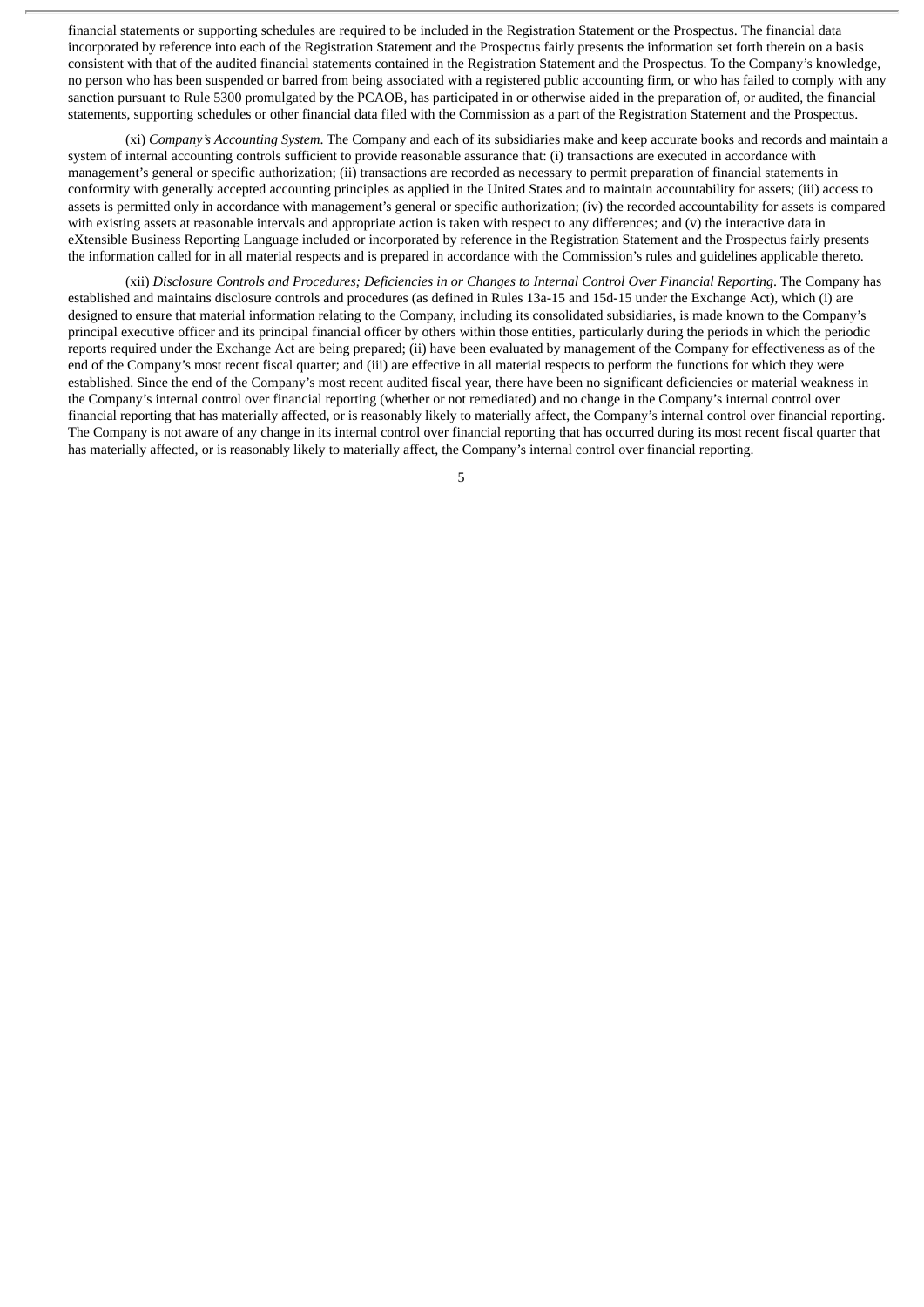(xiii) *Incorporation and Good Standing of the Company*. The Company has been duly incorporated and is validly existing as a corporation in good standing under the laws of the jurisdiction of its incorporation and has the corporate power and authority to own, lease and operate its properties and to conduct its business as described in the Registration Statement and the Prospectus and to enter into and perform its obligations under this Agreement. The Company is duly qualified as a foreign corporation to transact business and is in good standing in the State of Delaware and each other jurisdiction in which such qualification is required, whether by reason of the ownership or leasing of property or the conduct of business, except where the failure to be so qualified or in good standing would not reasonably be expected, individually or in the aggregate, to have a Material Adverse Change.

(xiv) *Subsidiaries*. Each of the Company's "subsidiaries" (for purposes of this Agreement, as defined in Rule 405 under the Securities Act) has been duly incorporated or organized, as the case may be, and is validly existing as a corporation, partnership or limited liability company, as applicable, in good standing under the laws of the jurisdiction of its incorporation or organization and has the power and authority (corporate or other) to own, lease and operate its properties and to conduct its business as described in the Registration Statement and the Prospectus, except where the failure to be in good standing could not reasonably be expected, individually or in the aggregate, to have a Material Adverse Change. Each of the Company's subsidiaries is duly qualified as a foreign corporation, partnership or limited liability company, as applicable, to transact business and is in good standing in each jurisdiction in which such qualification is required, whether by reason of the ownership or leasing of property or the conduct of business, except where the failure to be so qualified could not reasonably be expected, individually or in the aggregate, to have a Material Adverse Change. All of the issued and outstanding capital stock or other equity or ownership interests of each of the Company's subsidiaries have been duly authorized and validly issued, are fully paid and nonassessable and are owned by the Company, directly or through subsidiaries, free and clear of any security interest, mortgage, pledge, lien, encumbrance or adverse claim. None of the outstanding capital stock or equity interest in any subsidiary was issued in violation of preemptive or similar rights of any security holder of such subsidiary. The constitutive or organizational documents of each of the subsidiaries comply in all material respects with the requirements of applicable laws of its jurisdiction of incorporation or organization and are in full force and effect. The Company does not own or control, directly or indirectly, any corporation, association or other entity other than the subsidiaries listed in Exhibit 21 to the Company's most recent Annual Report on Form 10-K.

(xv) *Capitalization and Other Capital Stock Matters*. The authorized, issued and outstanding capital stock of the Company is as set forth in the Registration Statement and the Prospectus (other than for subsequent issuances, if any, pursuant to employee benefit plans, or upon the exercise of outstanding options or warrants, in each case described in the Registration Statement and the Prospectus). The Common Stock (including the Shares) conform in all material respects to the description thereof contained in the Registration Statement and the Prospectus. All of the issued and outstanding Common Stock have been duly authorized and validly issued, are fully paid and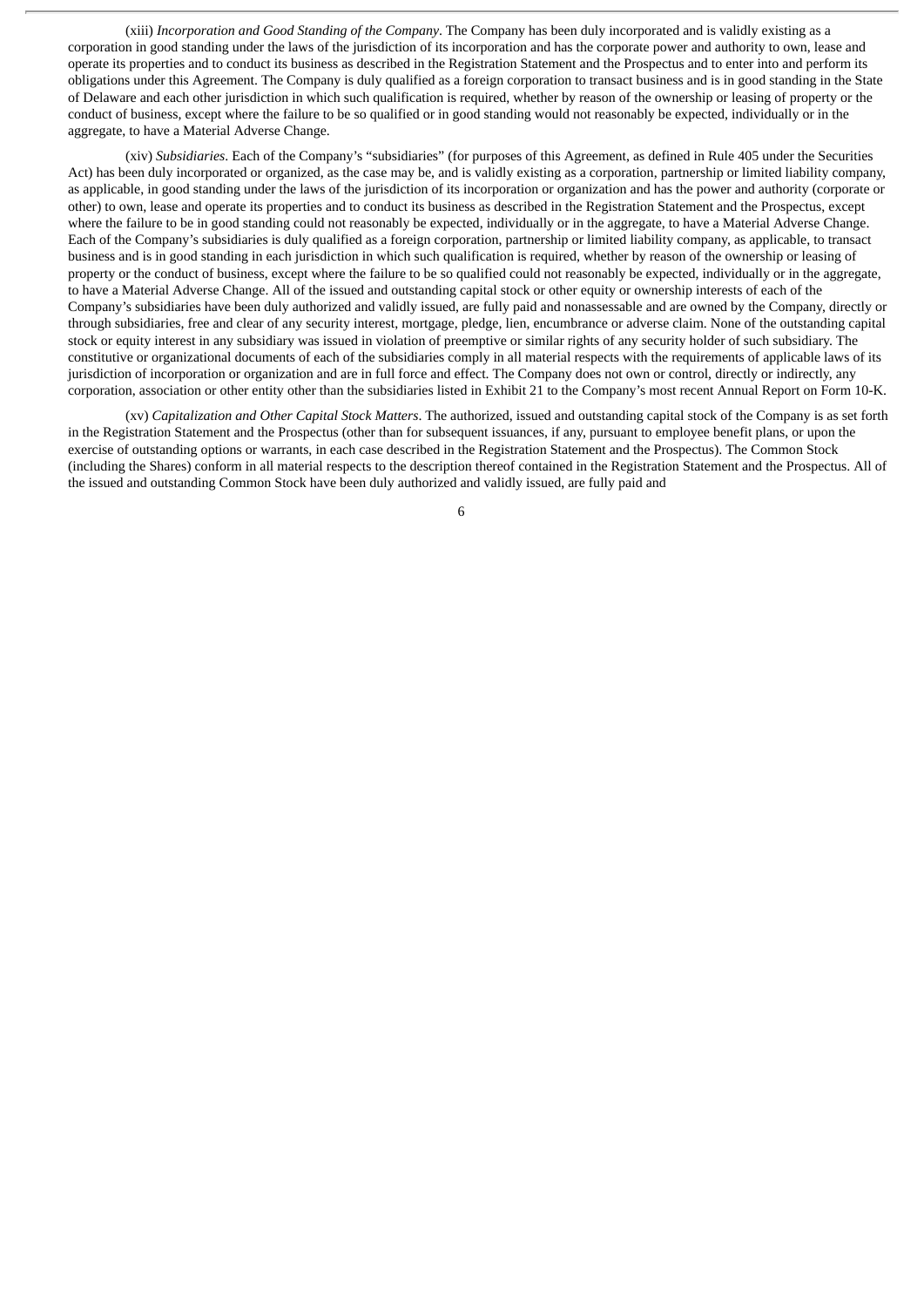nonassessable and have been issued in compliance with all federal and state securities laws. None of the outstanding Common Stock was issued in violation of any preemptive rights, rights of first refusal or other similar rights to subscribe for or purchase securities of the Company. There are no authorized or outstanding options, warrants, preemptive rights, rights of first refusal or other rights to purchase, or equity or debt securities convertible into or exchangeable or exercisable for, any capital stock of the Company or any of its subsidiaries other than those described in the Registration Statement and the Prospectus. The descriptions of the Company's stock option, stock bonus and other stock plans or arrangements, and the options or other rights granted thereunder, set forth in the Registration Statement and the Prospectus accurately and fairly presents, in all material respects, the information required to be shown with respect to such plans, arrangements, options and rights. Except as disclosed in or contemplated by the Registration Statement or Prospectus, as of the date referred to therein, the Company does not have outstanding any options to purchase, or any rights or warrants to subscribe for, or any securities or obligations convertible into, or exchangeable for, or any contracts or commitments to issue or sell, any shares of capital stock or other securities.

(xvi) *Stock Exchange Listing*. The Shares are registered pursuant to Section 12(b) or 12(g) of the Exchange Act and are listed on the Nasdaq Global Market ( the "*Exchange*"), and the Company has taken no action designed to, or likely to have the effect of, terminating the registration of the Shares under the Exchange Act or delisting the Shares from Nasdaq, nor has the Company received any notification that the Commission or the Exchange is contemplating terminating such registration or listing. To the Company's knowledge, it is in compliance with all applicable listing requirements of the Exchange.

(xvii) *Non-Contravention of Existing Instruments; No Further Authorizations or Approvals Required*. Neither the Company nor any of its subsidiaries is in violation of its charter or by-laws, partnership agreement or operating agreement or similar organizational documents, as applicable, or is in default (or, with the giving of notice or lapse of time, would be in default) ("*Default*") under any indenture, loan, credit agreement, note, lease, license agreement, contract, franchise or other instrument (including, without limitation, any pledge agreement, security agreement, mortgage or other instrument or agreement evidencing, guaranteeing, securing or relating to indebtedness) to which the Company or any of its subsidiaries is a party or by which it or any of them may be bound, or to which any of their respective properties or assets are subject (each, an "*Existing Instrument*"*),* except for such Defaults as would not reasonably be expected, individually or in the aggregate, to result in a Material Adverse Change. The Company's execution, delivery and performance of this Agreement and consummation of the transactions contemplated hereby and by the Registration Statement and the Prospectus and the issuance and sale of the Shares (including the use of proceeds from the sale of the Shares as described in the Registration Statement and the Prospectus under the caption "Use of Proceeds") (i) have been duly authorized by all necessary corporate action and will not result in any violation of the provisions of the charter or by-laws, partnership agreement or operating agreement or similar organizational documents, as applicable, of the Company or any subsidiary, (ii) will not conflict with or constitute a breach of, or Default or a Debt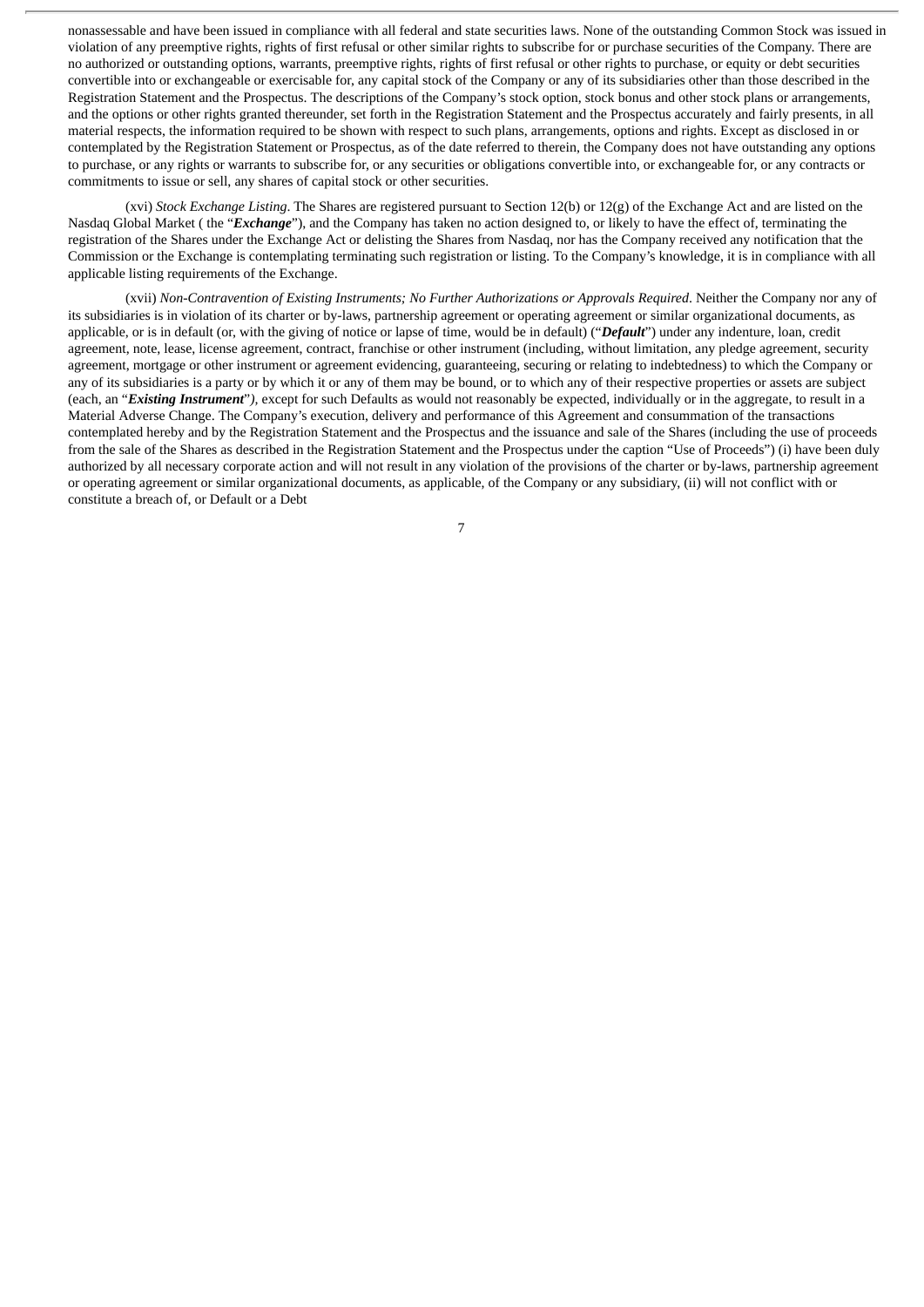Repayment Triggering Event (as defined below) under, or result in the creation or imposition of any lien, charge or encumbrance upon any property or assets of the Company or any of its subsidiaries pursuant to, or require the consent of any other party to, any Existing Instrument, except as could not be expected, individually or in the aggregate, to have a Material Adverse Change, and (iii) will not result in any violation of any law, administrative regulation or administrative or court decree applicable to the Company or any of its subsidiaries, except as could not be expected, individually or in the aggregate, to have a Material Adverse Change. No consent, approval, authorization or other order of, or registration or filing with, any court or other governmental or regulatory authority or agency, is required for the Company's execution, delivery and performance of this Agreement and consummation of the transactions contemplated hereby and by the Registration Statement and the Prospectus, except such as have been obtained or made by the Company and are in full force and effect under the Securities Act and such as may be required under applicable state securities or blue sky laws or the Financial Industry Regulatory Authority, Inc. ("*FINRA*"). As used herein, a "*Debt Repayment Triggering Event*" means any event or condition which gives, or with the giving of notice or lapse of time would give, the holder of any note, debenture or other evidence of indebtedness (or any person acting on such holder's behalf) the right to require the repurchase, redemption or repayment of all or a portion of such indebtedness by the Company or any of its subsidiaries.

(xviii) *Compliance with Laws.* The Company and its subsidiaries have been and are in compliance with all applicable laws, rules and regulations, except where failure to be so in compliance could not be expected, individually or in the aggregate, to have a Material Adverse Change.

(xix) *No Material Actions or Proceedings*. Except as otherwise disclosed in the Registration Statement and the Prospectus, there is no action, suit, proceeding, inquiry or investigation brought by or before any legal or governmental entity now pending or, to the knowledge of the Company, threatened, against or affecting the Company or any of its subsidiaries, which could be expected, individually or in the aggregate, to have a Material Adverse Change or materially and adversely affect the consummation of the transactions contemplated by this Agreement or the performance by the Company of its obligations hereunder; and the aggregate of all pending legal or governmental proceedings to which the Company or any such subsidiary is a party or of which any of their respective properties or assets is the subject, including ordinary routine litigation incidental to the business, if determined adversely to the Company, would not reasonably be expected to have a Material Adverse Change. No material labor dispute with the employees of the Company or any of its subsidiaries, or with the employees of any principal supplier, manufacturer, customer or contractor of the Company, exists or, to the knowledge of the Company, is threatened or imminent.

(xx) *Intellectual Property Rights*. The Company and its subsidiaries own, or have obtained valid and enforceable licenses for, the inventions, patent applications, patents, trademarks, trade names, service names, copyrights, trade secrets and other intellectual property described in the Registration Statement and the Prospectus as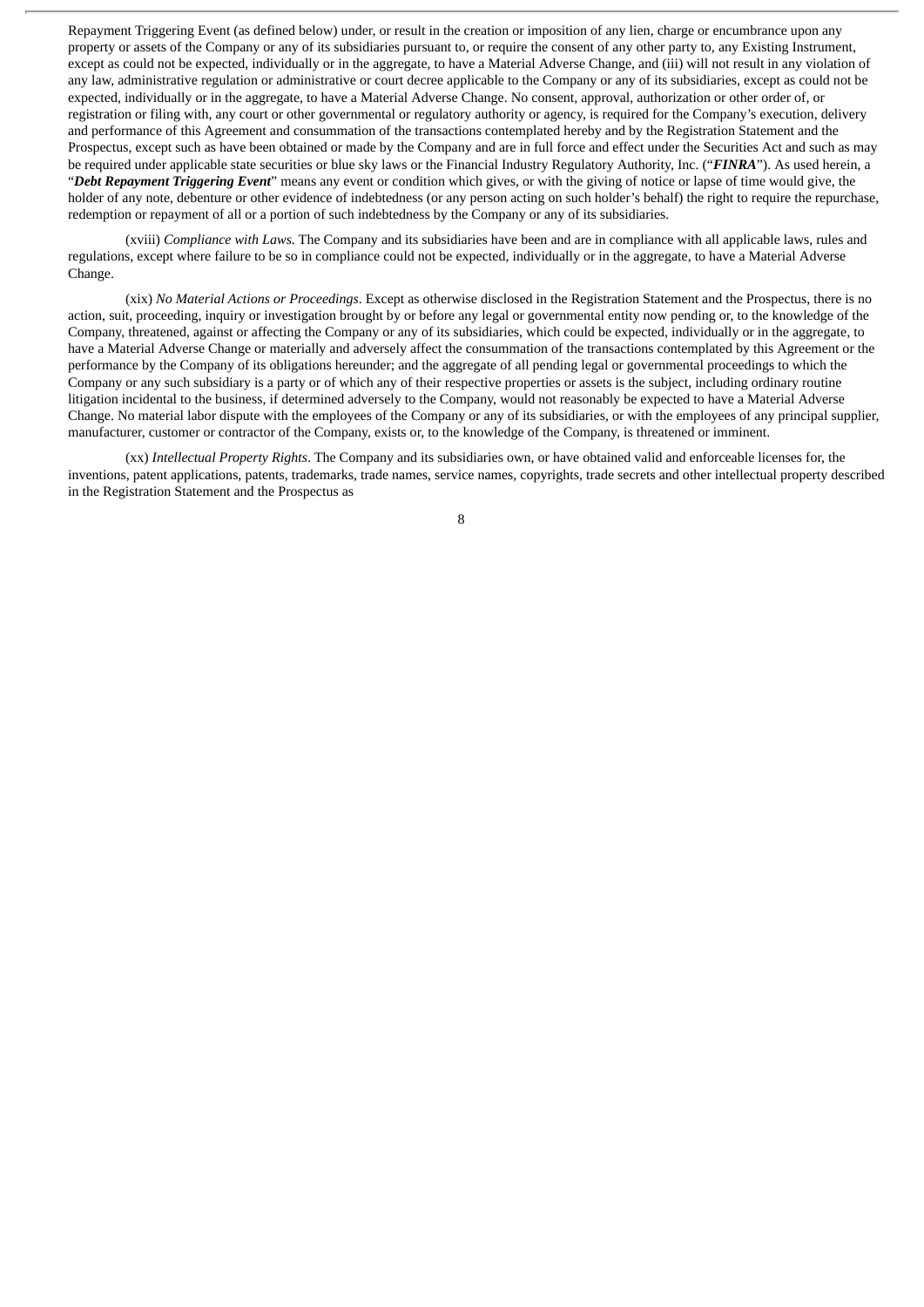being owned or licensed by them or which are necessary for the conduct of their respective businesses as currently conducted or as currently proposed to be conducted (collectively, "*Intellectual Property*") except as could not reasonably be expected, individually or in the aggregate, to have a Material Adverse Change. To the Company's knowledge, and except for such third party rights or infringements that could not reasonably be expected, individually or in the aggregate, to have a Material Adverse Change, and the conduct of their respective businesses does not and will not infringe, misappropriate or otherwise conflict in any material respect with any such rights of others. The Intellectual Property of the Company has not been adjudged by a court of competent jurisdiction to be invalid or unenforceable, in whole or in part, and the Company is unaware of any facts which would form a reasonable basis for any such adjudication. To the Company's knowledge: (i) there are no third parties who have rights to any Intellectual Property, except for customary reversionary rights of third-party licensors with respect to Intellectual Property that is disclosed in the Registration Statement and the Prospectus as licensed to the Company or one or more of its subsidiaries; and (ii) there is no infringement by third parties of any Intellectual Property. There is no pending or, to the Company's knowledge, threatened action, suit, proceeding or claim by others: (A) challenging the Company's rights in or to any Intellectual Property, and the Company is unaware of any facts which would form a reasonable basis for any such action, suit, proceeding or claim; (B) challenging the validity, enforceability or scope of any Intellectual Property, and the Company is unaware of any facts which would form a reasonable basis for any such action, suit, proceeding or claim; or (C) asserting that the Company or any of its subsidiaries infringes or otherwise violates, or would, upon the commercialization of any product or service described in the Registration Statement or the Prospectus as under development, infringe or violate, any patent, trademark, trade name, service name, copyright, trade secret or other proprietary rights of others, and the Company is unaware of any facts which would form a reasonable basis for any such action, suit, proceeding or claim. The Company and its subsidiaries have complied with the terms of each agreement pursuant to which Intellectual Property has been licensed to the Company or any subsidiary, and all such agreements are in full force and effect. To the Company's knowledge, there are no material defects in any of the patents or patent applications included in the Intellectual Property. All employees or contractors engaged on behalf of the Company or any of its subsidiaries in the development of Intellectual Property Rights have executed an invention assignment agreement whereby such employees or contractors presently assign all of their right, title and interest in and to such Intellectual Property Rights to the Company or the applicable subsidiary, and no such agreement has been breached or violated. The Company and its subsidiaries have taken all reasonable steps to protect, maintain and safeguard their Intellectual Property, including the execution of appropriate employment contracts, patent disclosure agreements, invention assignment agreements, invention

assignments, non-competition agreements, non-solicitation agreements, and nondisclosure agreements with their employees, and no employee of the Company is in or has been in violation of any term of any employment contract, patent disclosure agreement, invention assignment agreement, non-competition agreement, non-solicitation agreement, nondisclosure agreement, or any restrictive covenant to or with a former employer where the basis of such violation relates to such employee's employment with the Company. The duty of candor and good faith as required by the United States Patent and Trademark Office during the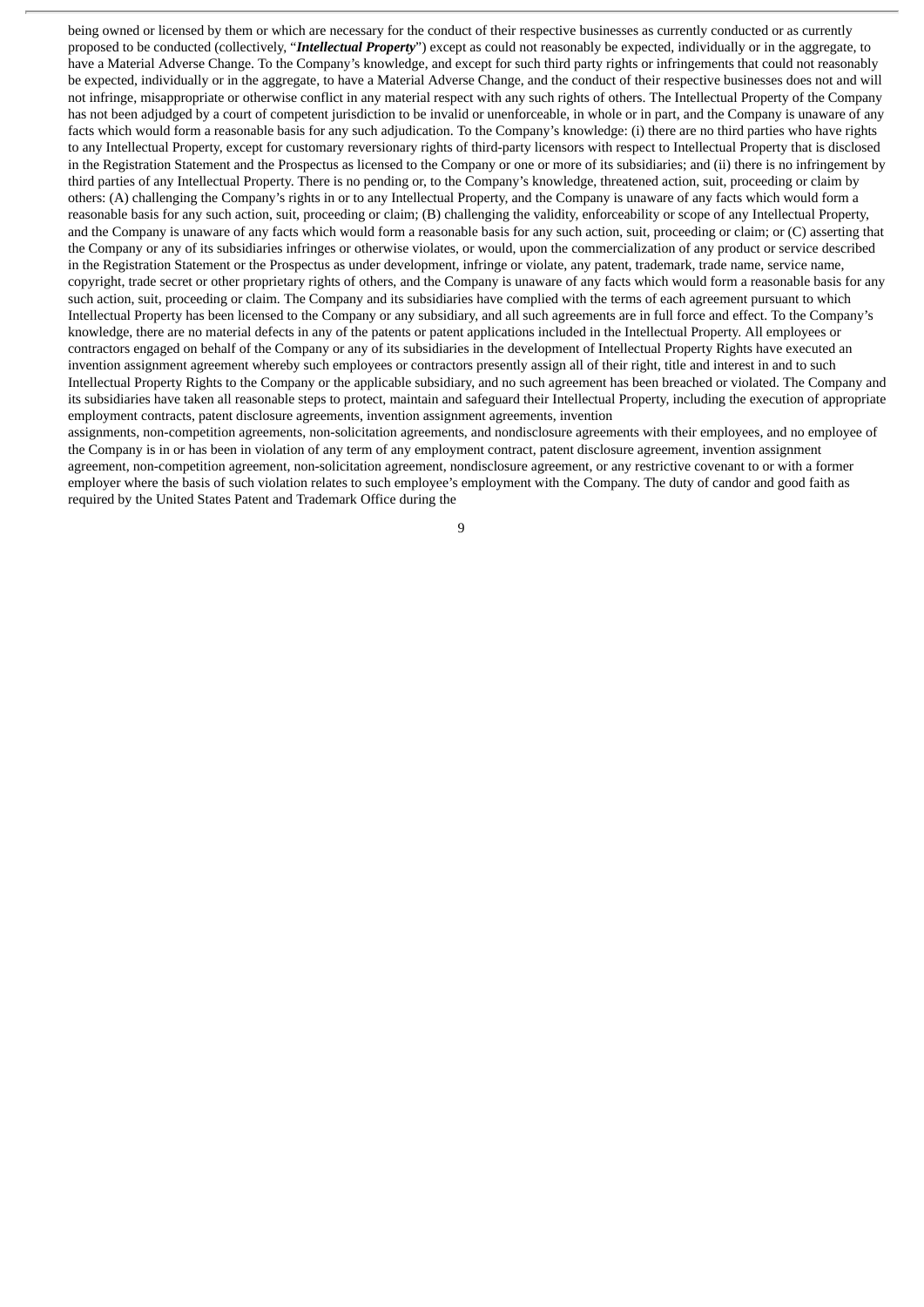prosecution of the United States patents and patent applications included in the Intellectual Property have been complied with; and in all foreign offices having similar requirements, all such requirements have been complied with. None of the Company owned Intellectual Property or technology (including information technology and outsourced arrangements) employed by the Company or its subsidiaries has been obtained or is being used by the Company or its subsidiary in violation of any contractual obligation binding on the Company or its subsidiaries or any of their respective officers, directors or employees or otherwise in violation of the rights of any persons. The product candidates described in the Registration Statement and the Prospectus as under development by the Company or any subsidiary fall within the scope of the claims of one or more patents or patent applications owned by, or exclusively licensed to, the Company or any subsidiary.

(xxi) *All Necessary Permits, etc*. The Company and its subsidiaries possess such valid and current certificates, authorizations or permits required by state, federal or foreign regulatory agencies or bodies to conduct their respective businesses as currently conducted and as described in the Registration Statement or the Prospectus ("*Permits*"), except where failure to so possess would not reasonably be expected to, individually or in the aggregate, result in a Material Adverse Change. Neither the Company nor any of its subsidiaries is in violation of, or in default under, any of the Permits or has received any notice of proceedings relating to the revocation or modification of, or non-compliance with, any such certificate, authorization or permit, except as where such violation, default, revocation, modification or non-compliance could not reasonably be expected, individually or in the aggregate, to have a Material Adverse Change.

(xxii) *Title to Properties*. The Company and its subsidiaries have good and marketable title to all of the real and personal property and other assets reflected as owned in the financial statements referred to in Section 1(x) above (or elsewhere in the Registration Statement or the Prospectus), in each case free and clear of any security interests, mortgages, liens, encumbrances, equities, adverse claims and other defects, except where failure to so possess would not reasonably be expected to, individually or in the aggregate, result in a Material Adverse Change. The real property, improvements, equipment and personal property held under lease by the Company or any of its subsidiaries are held under valid and enforceable leases, with such exceptions as are not material and do not materially interfere with the use made or proposed to be made of such real property, improvements, equipment or personal property by the Company or such subsidiary.

(xxiii) *Tax Law Compliance*. The Company and its subsidiaries have filed all necessary federal, state and foreign income and franchise tax returns or have properly requested extensions thereof and have paid all taxes required to be paid by any of them and, if due and payable, any related or similar assessment, fine or penalty levied against any of them except as may be being contested in good faith and by appropriate proceedings, except as could not reasonably be expected, individually or in the aggregate, to have a Material Adverse Change. The Company has made adequate charges, accruals and reserves in the applicable financial statements referred to in Section  $1(x)$  above in respect of all federal, state and foreign income and franchise taxes for all periods as to which the tax liability of the Company or any of its subsidiaries has not been finally determined.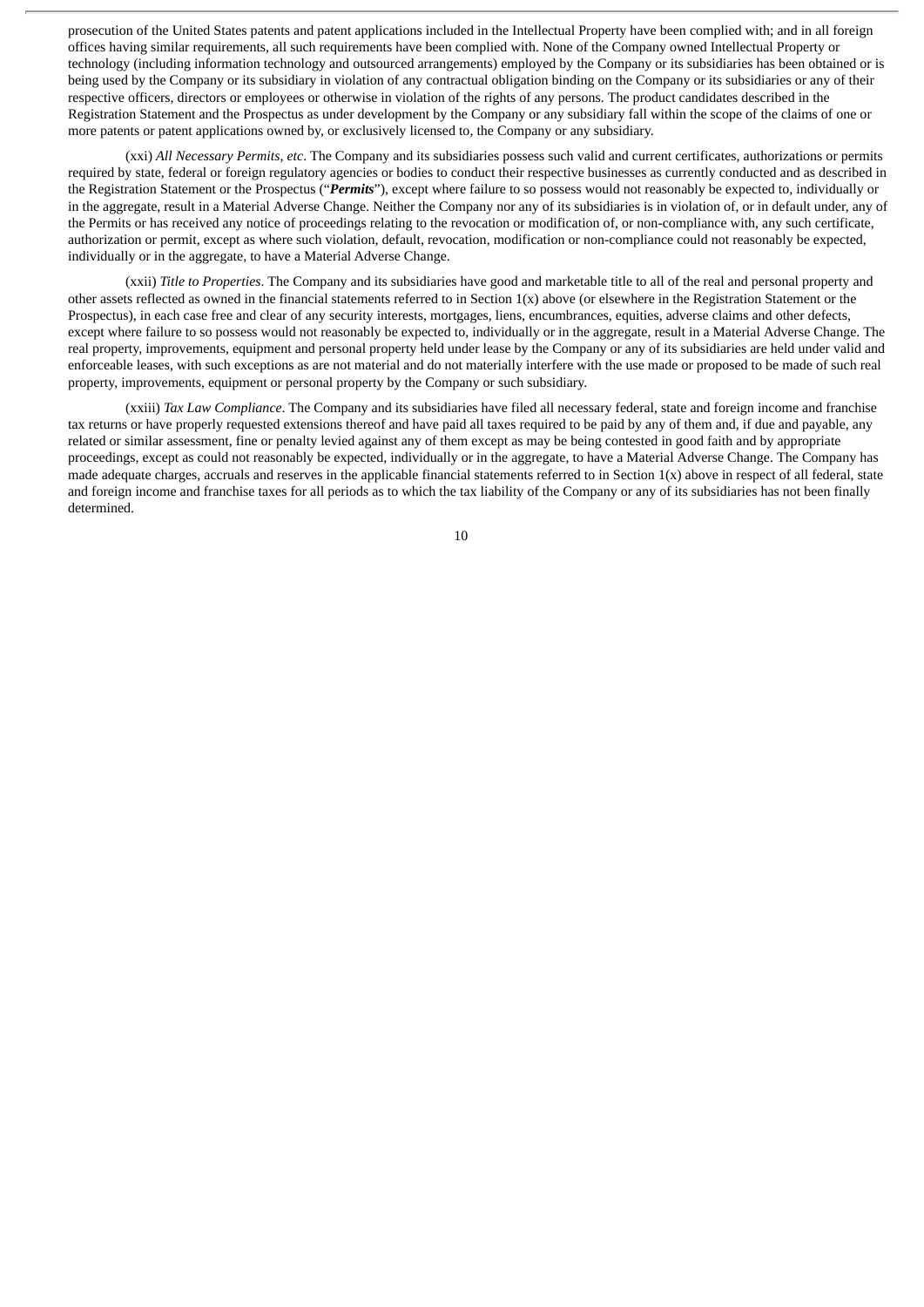(xxiv) *Insurance*. Each of the Company and its subsidiaries are insured by recognized, financially sound and reputable institutions with policies in such amounts and with such deductibles and covering such risks as are generally deemed adequate and customary for their businesses including, but not limited to, policies covering real and personal property owned or leased by the Company and its subsidiaries against theft, damage, destruction, acts of vandalism and earthquakes and policies covering the Company and its subsidiaries for product liability claims and clinical trial liability claims. The Company has no reason to believe that it or any of its subsidiaries will not be able (i) to renew its existing insurance coverage as and when such policies expire or (ii) to obtain comparable coverage from similar institutions as may be necessary or appropriate to conduct its business as now conducted and at a cost that could not be expected to have a Material Adverse Change. Neither the Company nor any of its subsidiaries has been denied any insurance coverage which it has sought or for which it has applied.

(xxv) *Compliance with Environmental Laws*. Except as could not be expected, individually or in the aggregate, to have a Material Adverse Change: (i) neither the Company nor any of its subsidiaries is in violation of any federal, state, local or foreign statute, law, rule, regulation, ordinance, code, policy or rule of common law or any judicial or administrative interpretation thereof, including any judicial or administrative order, consent, decree or judgment, relating to pollution or protection of human health, the environment (including, without limitation, ambient air, surface water, groundwater, land surface or subsurface strata) or wildlife, including, without limitation, laws and regulations relating to the release or threatened release of chemicals, pollutants, contaminants, wastes, toxic substances, hazardous substances, petroleum or petroleum products (collectively, "*Hazardous Materials*") or to the manufacture, processing, distribution, use, treatment, storage, disposal, transport or handling of Hazardous Materials (collectively, "*Environmental Laws*"); (ii) the Company and its subsidiaries have all permits, authorizations and approvals required under any applicable Environmental Laws and are each in compliance with their requirements; (iii) there are no pending or threatened administrative, regulatory or judicial actions, suits, demands, demand letters, claims, liens, notices of noncompliance or violation, investigation or proceedings relating to any Environmental Law against the Company or any of its subsidiaries; and (iv) to the Company's knowledge, there are no events or circumstances that might reasonably be expected to form the basis of an order for clean-up or remediation, or an action, suit or proceeding by any private party or governmental body or agency, against or affecting the Company or any of its subsidiaries relating to Hazardous Materials or any Environmental Laws.

(xxvi) *ERISA Compliance*. The Company and its subsidiaries and any "employee benefit plan" (as defined under the Employee Retirement Income Security Act of 1974, as amended, and the regulations and published interpretations thereunder (collectively, "*ERISA*")) established or maintained by the Company, its subsidiaries or, to the knowledge of the Company, their "ERISA Affiliates" (as defined below) are in compliance in all material respects with ERISA. "*ERISA Affiliate*" means, with respect to the Company or any of its subsidiaries, any member of any group of organizations described in Sections 414(b), (c), (m) or (o) of the Internal Revenue Code of 1986, as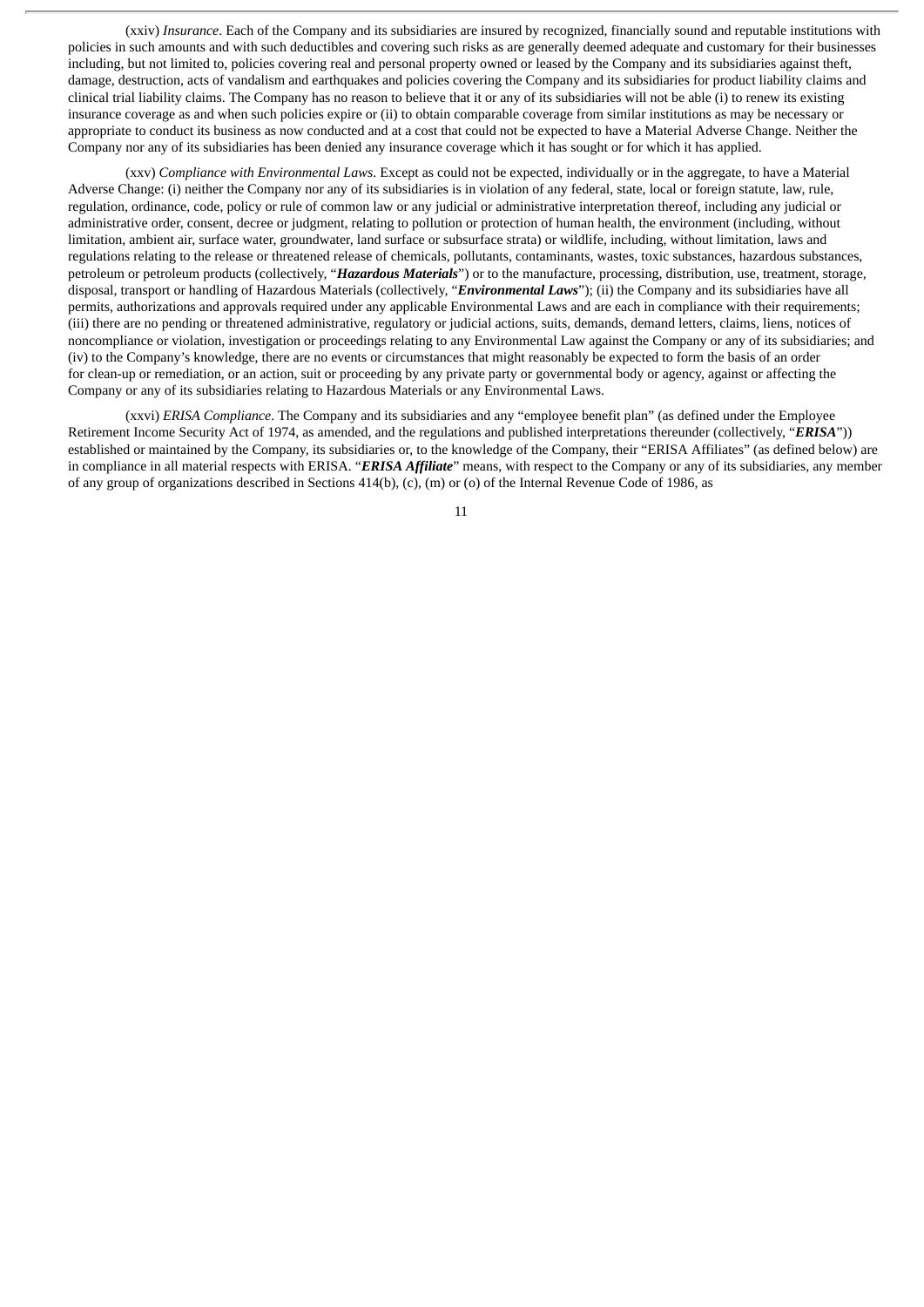amended, and the regulations and published interpretations thereunder (the "*Code*") of which the Company or such subsidiary is a member. No "reportable event" (as defined under ERISA) has occurred or is reasonably expected to occur with respect to any "employee benefit plan" established or maintained by the Company, its subsidiaries or any of their ERISA Affiliates. No "employee benefit plan" established or maintained by the Company, its subsidiaries or any of their ERISA Affiliates, if such "employee benefit plan" were terminated, would have any "amount of unfunded benefit liabilities" (as defined under ERISA). Neither the Company, its subsidiaries nor any of their ERISA Affiliates has incurred or reasonably expects to incur any liability under (i) Title IV of ERISA with respect to termination of, or withdrawal from, any "employee benefit plan" or (ii) Sections 412, 4971, 4975 or 4980B of the Code. Each employee benefit plan established or maintained by the Company, its subsidiaries or any of their ERISA Affiliates that is intended to be qualified under Section 401(a) of the Code is so qualified and, nothing has occurred, to the Company's knowledge, whether by action or failure to act, which would cause the loss of such qualification.

(xxvii) *Company Not an "Investment Company."* The Company is not, and will not be, either after receipt of payment for the Shares or after the application of the proceeds therefrom as described under "Use of Proceeds" in the Registration Statement or the Prospectus, required to register as an "investment company" under the Investment Company Act of 1940, as amended (the "*Investment Company Act*"**)**.

(xxviii) *No Price Stabilization or Manipulation; Compliance with Regulation M*. Neither the Company nor any of its subsidiaries has taken, directly or indirectly, any action designed to or that would reasonably be expected to cause or result in stabilization or manipulation of the price of the Common Stock or of any "reference security" (as defined in Rule 100 of Regulation M under the Exchange Act ("*Regulation M*")) with respect to the Shares, whether to facilitate the sale or resale of the Shares or otherwise, and has taken no action which would directly or indirectly violate Regulation M.

(xxix) *Related-Party Transactions*. There are no business relationships or related-party transactions involving the Company or any of its subsidiaries or any other person required to be described in the Registration Statement or the Prospectus that have not been described as required.

(xxx) *FINRA Matters*. All of the information provided to the Agents or to counsel for the Agents by the Company, its counsel, its officers and directors and to the Company's knowledge, the holders of any securities (debt or equity) or options to acquire any securities of the Company in connection with the offering of the Shares is true, complete, correct in all material respects and compliant with FINRA's rules and any letters, filings or other supplemental information provided to FINRA pursuant to FINRA Rules or NASD Conduct Rules is true, complete and correct in all material respects. The Company meets the definition of the term "experienced issuer" specified in FINRA Rule 5110(j)(6).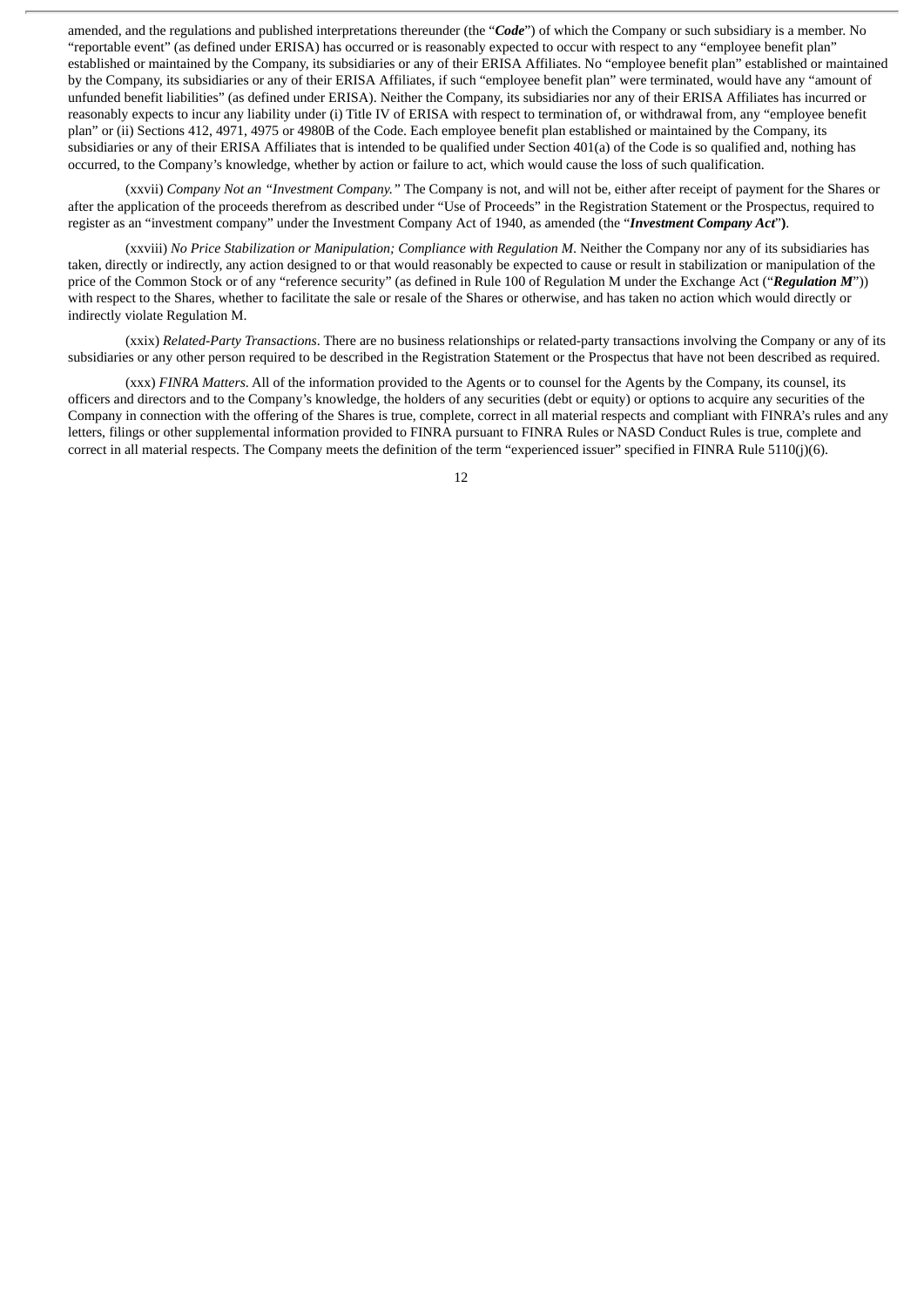(xxxi) *Statistical and Market-Related Data*. All statistical, demographic and market-related data included in the Registration Statement or the Prospectus are based on or derived from sources that the Company believes, after reasonable inquiry, to be reliable and accurate in all material respects. To the extent required, the Company has obtained the written consent to the use of such data from such sources.

(xxxii) *Sarbanes-Oxley Act.* There is, and has been, no failure on the part of the Company or any of the Company's directors or officers, in their capacities as such, to comply with any applicable provision of the Sarbanes-Oxley Act of 2002, as amended and the rules and regulations promulgated in connection therewith (the "*Sarbanes-Oxley Act*"), including Section 402 related to loans and Sections 302 and 906 related to certifications.

(xxxiii) *No Unlawful Contributions or Other Payments*. Neither the Company nor any of its subsidiaries nor, to the best of the Company's knowledge, any employee or agent of the Company or any subsidiary, has made any contribution or other payment to any official of, or candidate for, any federal, state or foreign office in violation of any law or of the character required to be disclosed in the Registration Statement or the Prospectus.

(xxxiv) *Anti-Corruption and Anti-Bribery Laws***.** Neither the Company nor any of its subsidiaries nor any director, officer, or employee of the Company or any of its subsidiaries, nor to the knowledge of the Company, any agent, affiliate or other person acting on behalf of the Company or any of its subsidiaries has, in the course of its actions for, or on behalf of, the Company or any of its subsidiaries (i) used any corporate funds for any unlawful contribution, gift, entertainment or other unlawful expenses relating to political activity; (ii) made or taken any act in furtherance of an offer, promise, or authorization of any direct or indirect unlawful payment or benefit to any foreign or domestic government official or employee, including of any government-owned or controlled entity or public international organization, or any political party, party official, or candidate for political office; (iii) violated or is in violation of any provision of the U.S. Foreign Corrupt Practices Act of 1977, as amended (the "*FCPA*"), the UK Bribery Act 2010, or any other applicable anti-bribery or anti-corruption law; or (iv) made, offered, authorized, requested, or taken an act in furtherance of any unlawful bribe, rebate, payoff, influence payment, kickback or other unlawful payment or benefit. The Company and its subsidiaries and, to the knowledge of the Company, the Company's affiliates have conducted their respective businesses in compliance with the FCPA and applicable anti-corruption laws and have instituted and maintain policies and procedures designed to ensure, and which are reasonably expected to continue to ensure, continued compliance therewith.

(xxxv) *Money Laundering Laws*. The operations of the Company and its subsidiaries are, and have been conducted at all times, in compliance with applicable financial recordkeeping and reporting requirements of the Currency and Foreign Transactions Reporting Act of 1970, as amended, the money laundering statutes of all applicable jurisdictions, the rules and regulations thereunder and any related or similar applicable rules, regulations or guidelines, issued, administered or enforced by any governmental agency (collectively, the "*Money Laundering Laws*") and no action, suit or proceeding by or before any court or governmental agency, authority or body or any arbitrator involving the Company or any of its subsidiaries with respect to the Money Laundering Laws is pending or, to the best knowledge of the Company, threatened.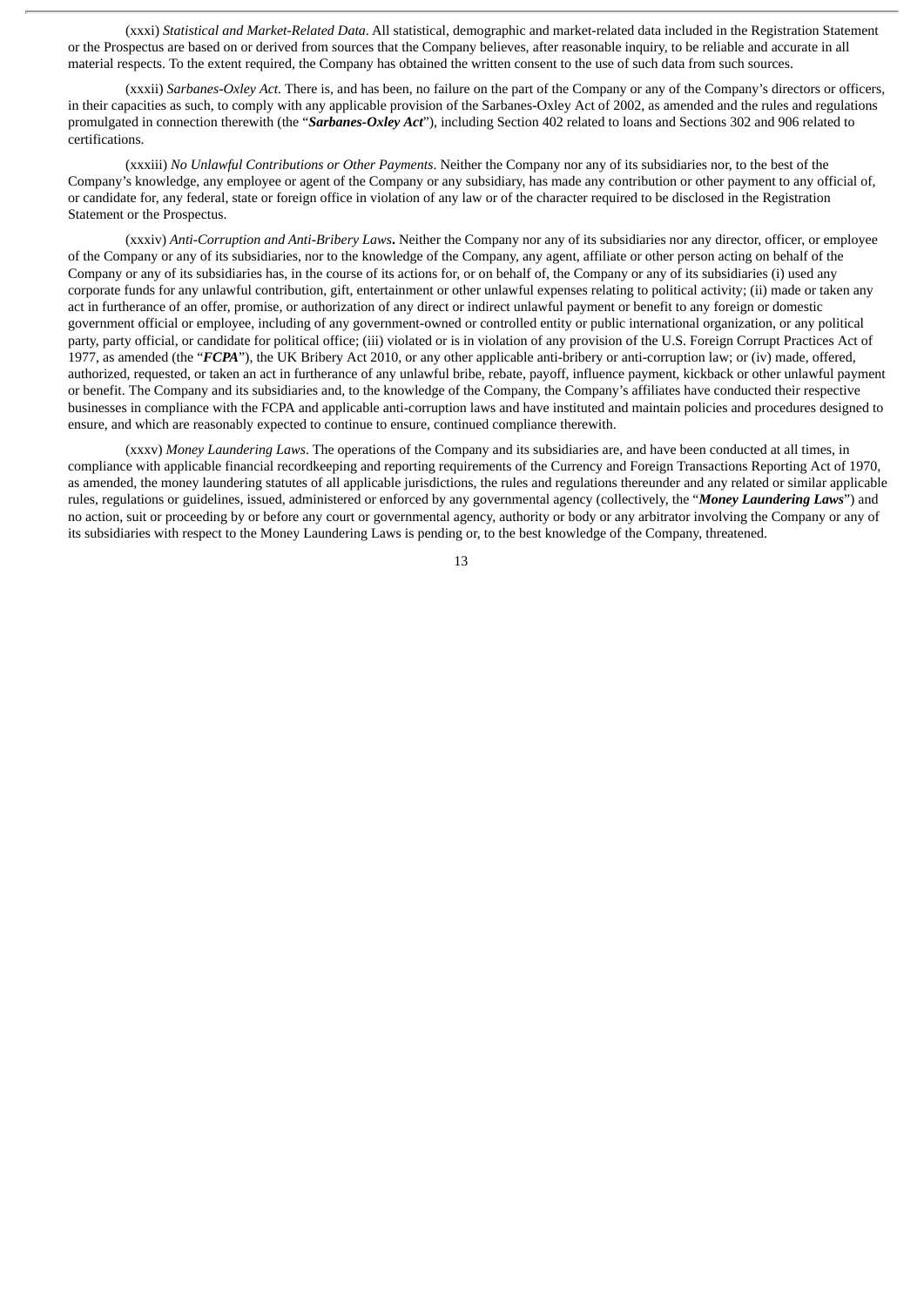(xxxvi) *Sanctions*. Neither the Company nor any of its subsidiaries, directors, officers, or employees, nor, to the knowledge of the Company, after due inquiry, any agent, affiliate or other person acting on behalf of the Company or any of its subsidiaries is currently the subject or the target of any U.S. sanctions administered by the Office of Foreign Assets Control of the U.S. Department of the Treasury ("*OFAC*") or the U.S. Department of State, the United Nations Security Council, the European Union, Her Majesty's Treasury of the United Kingdom, or other relevant sanctions authority (collectively, "*Sanctions*"); nor is the Company or any of its subsidiaries located, organized or resident in a country or territory that is the subject or the target of Sanctions, including, without limitation, Crimea, Cuba, Iran, North Korea, and Syria (the "*Sanctioned Countries*"); and the Company will not directly or indirectly use the proceeds of this offering, or lend, contribute or otherwise make available such proceeds to any subsidiary, or any joint venture partner or other person or entity, for the purpose of financing the activities of or business with any person, or in any country or territory, that at the time of such financing, is the subject or the target of Sanctions or in any other manner that will result in a violation by any person (including any person participating in the transaction whether as underwriter, advisor, investor or otherwise) of applicable Sanctions. For the past five years, the Company and its subsidiaries have not knowingly engaged in and are not now knowingly engaged in any dealings or transactions with any person that at the time of the dealing or transaction is or was the subject or the target of Sanctions or with any Sanctioned Country.

(xxxvii) *Brokers*. Except pursuant to this Agreement, there is no broker, finder or other party that is entitled to receive from the Company any brokerage or finder's fee or other fee or commission as a result of any transactions contemplated by this Agreement.

(xxxviii) *Forward-Looking Statements.* Each financial or operational projection or other "forward-looking statement" (as defined by Section 27A of the Securities Act or Section 21E of the Exchange Act) contained in the Registration Statement or the Prospectus (i) was so included by the Company in good faith and with reasonable basis after due consideration by the Company of the underlying assumptions, estimates and other applicable facts and circumstances and (ii) is accompanied by meaningful cautionary statements identifying those factors that could cause actual results to differ materially from those in such forward-looking statement. No such statement was made with the knowledge of an executive officer or director of the Company that it was false or misleading.

(xxxix) *No Outstanding Loans or Other Extensions of Credit*. The Company does not have any outstanding extension of credit, in the form of a personal loan, to or for any director or executive officer (or equivalent thereof) of the Company except for such extensions of credit as are expressly permitted by Section 13(k) of the Exchange Act.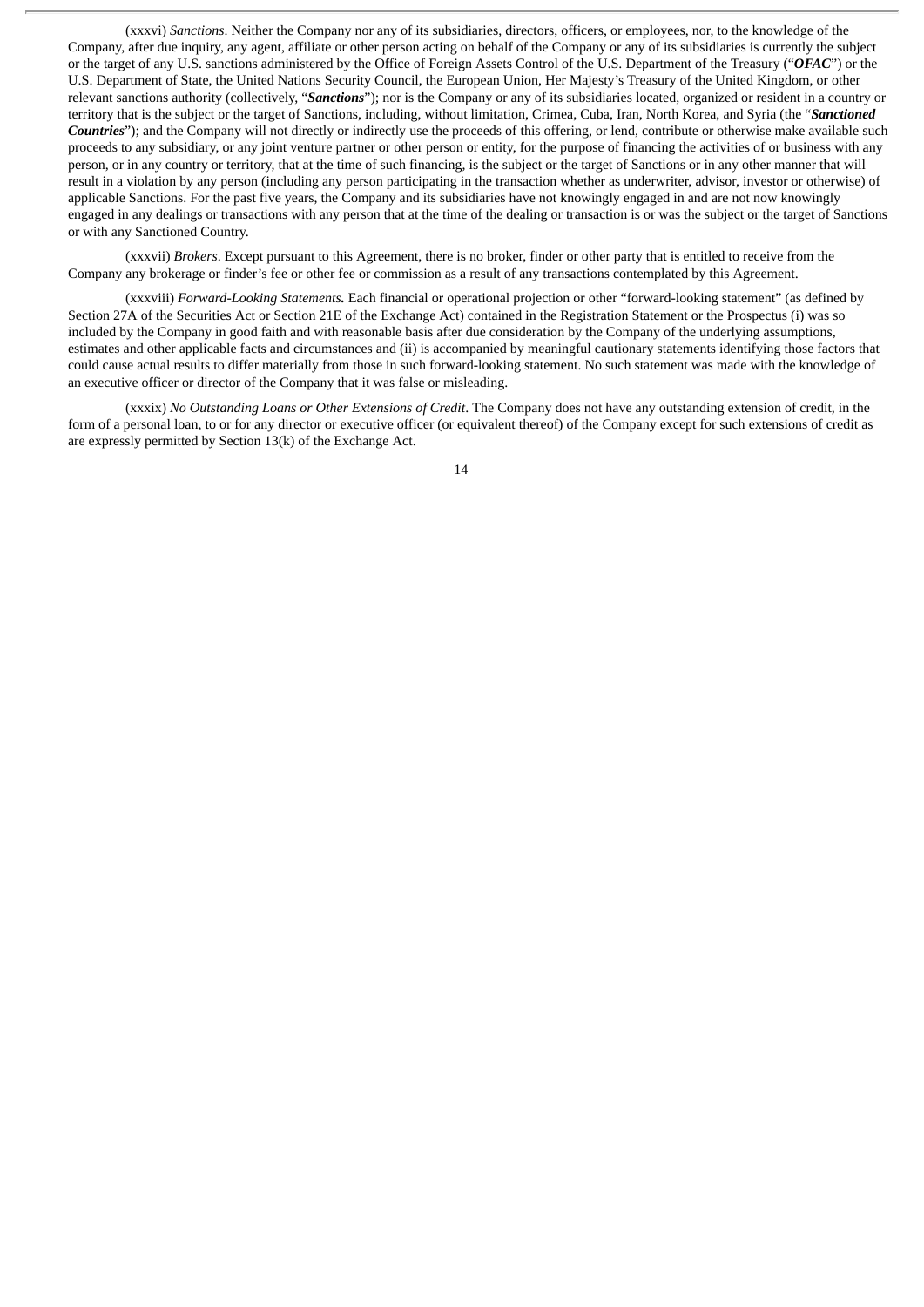(xl) *Cybersecurity*. The Company and its subsidiaries' information technology assets and equipment, computers, systems, networks, hardware, software, websites, applications, and databases (collectively, "*IT Systems*") are adequate for, and operate and perform in all material respects as required in connection with the operation of the business of the Company and its subsidiaries as currently conducted, free and clear of all material bugs, errors, defects, Trojan horses, time bombs, malware and other corruptants. The Company and its subsidiaries have implemented and maintained commercially reasonable physical, technical and administrative controls, policies, procedures, and safeguards to maintain and protect their material confidential information and the integrity, continuous operation, redundancy and security of all IT Systems and data, including "Personal Data," used in connection with their businesses. "*Personal Data*" means (i) a natural person's name, street address, telephone number, e-mail address, photograph, social security number or tax identification number, driver's license number, passport number, credit card number, bank information, or customer or account number; (ii) any information which would qualify as "personally identifying information" under the Federal Trade Commission Act, as amended; (iii) "personal data" as defined by GDPR; (iv) any information which would qualify as "protected health information" under the Health Insurance Portability and Accountability Act of 1996, as amended by the Health Information Technology for Economic and Clinical Health Act (collectively, "*HIPAA*"); and (v) any other piece of information that allows the identification of such natural person, or his or her family, or permits the collection or analysis of any data related to an identified person's health or sexual orientation. There have been no breaches, violations, outages or unauthorized uses of or accesses to same, except for those that have been remedied without material cost or liability or the duty to notify any other person, nor any incidents under internal review or investigations relating to the same. The Company and its subsidiaries are presently in material compliance with all applicable laws or statutes and all judgments, orders, rules and regulations of any court or arbitrator or governmental or regulatory authority, internal policies and contractual obligations relating to the privacy and security of IT Systems and Personal Data and to the protection of such IT Systems and Personal Data from unauthorized use, access, misappropriation or modification.

(xli) *Compliance with Data Privacy Laws*. The Company and its subsidiaries are, and at all prior times were, in material compliance with all applicable state and federal data privacy and security laws and regulations, including without limitation HIPAA, and the Company and its subsidiaries have taken commercially reasonable actions to prepare to comply with, and since May 25, 2018, have been and currently are in compliance with, the European Union General Data Protection Regulation ("*GDPR*") (EU 2016/679) (collectively, the "*Privacy Laws*"). To ensure compliance with the Privacy Laws, the Company and its subsidiaries have in place, comply with, and take appropriate steps reasonably designed to ensure compliance in all material respects with their policies and procedures relating to data privacy and security and the collection, storage, use, disclosure, handling, and analysis of Personal Data (the "*Policies*"). The Company and its subsidiaries have at all times made all disclosures to users or customers required by applicable laws and regulatory rules or requirements, and none of such disclosures made or contained in any Policy have, to the knowledge of the Company, been inaccurate or in violation of any applicable laws and regulatory rules or requirements in any material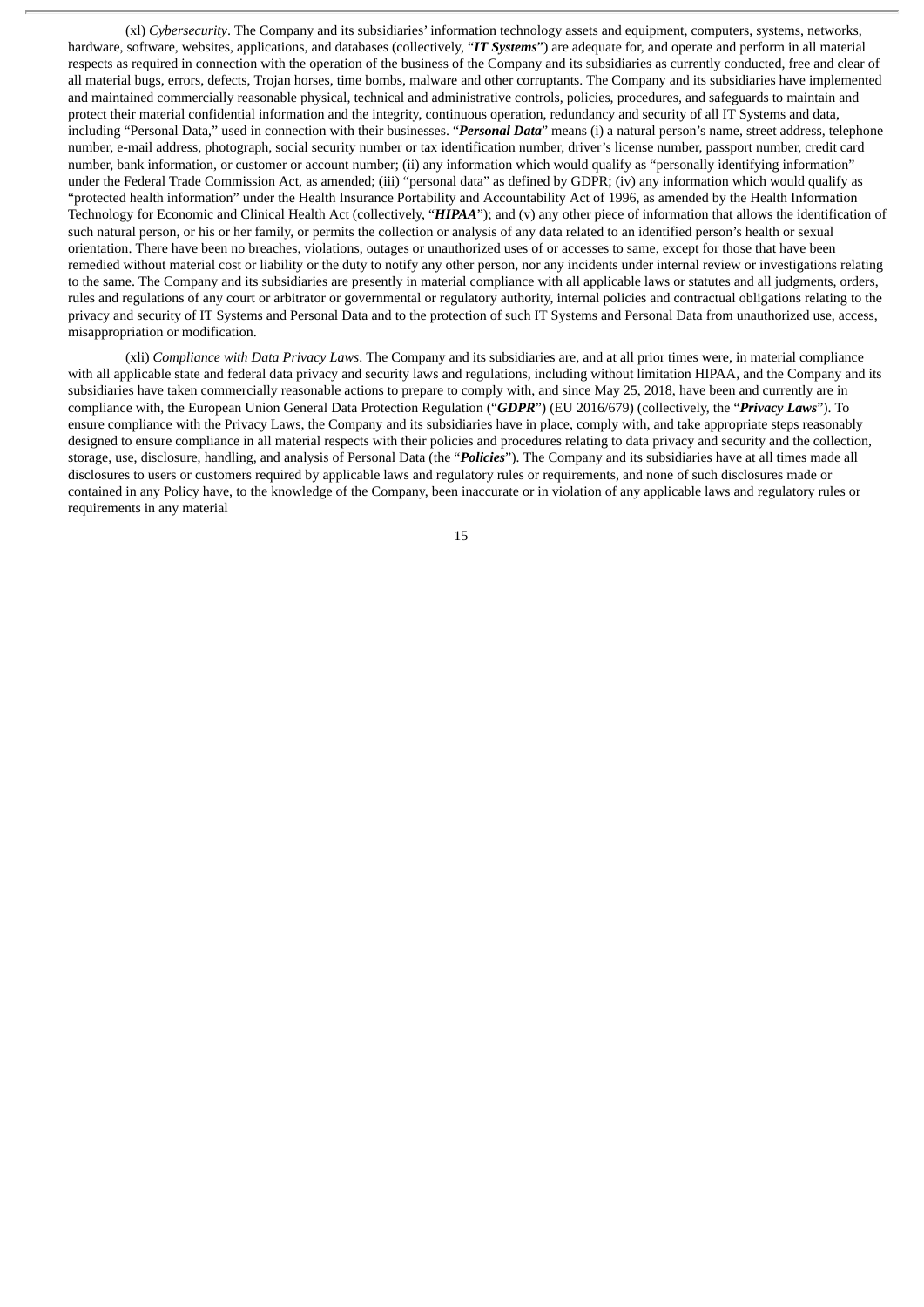respect. The Company further certifies that neither it nor any subsidiary: (i) has received notice of any actual or potential liability under or relating to, or actual or potential violation of, any of the Privacy Laws, and has no knowledge of any event or condition that would reasonably be expected to result in any such notice; (ii) is currently conducting or paying for, in whole or in part, any investigation, remediation, or other corrective action pursuant to any Privacy Law; or (iii) is a party to any order, decree, or agreement that imposes any obligation or liability under any Privacy Law.

(xlii) *Clinical Data and Regulatory Compliance.* The preclinical tests and clinical trials, and other studies (collectively, "studies") that are described in, or the results of which are referred to in, the Registration Statement or the Prospectus were and, if still pending, are being conducted in all material respects in accordance with the protocols, procedures and controls designed and approved for such studies and with standard medical and scientific research procedures; each description of the results of such studies is accurate and complete in all material respects and fairly presents the data derived from such studies, and the Company and its subsidiaries have no knowledge of any other studies the results of which are materially inconsistent with, or otherwise call into question, the results described or referred to in the Registration Statement or the Prospectus; the Company and its subsidiaries have made all material filings and obtained all such approvals as may be required by the U.S. Food and Drug Administration of the U.S. Department of Health and Human Services or any committee thereof or from any other U.S. or foreign government or drug or medical device regulatory agency, or health care facility Institutional Review Board or Ethics Committee (collectively, the "*Regulatory Agencies*"); neither the Company nor any of its subsidiaries has received any notice of, or correspondence from, any Regulatory Agency requiring the termination, suspension or modification of any clinical trials that are described or referred to in the Registration Statement or the Prospectus; and the Company and its subsidiaries have each operated and currently are in compliance in all material respects with all applicable laws, rules, regulations and policies of the Regulatory Agencies.

(xliii) *Compliance with Health Care Laws*. The Company and its subsidiaries are, and at all times have been, in compliance with all Health Care Laws. For purposes of this Agreement, "*Health Care Laws"* means: (i) the Federal Food, Drug, and Cosmetic Act (21 U.S.C. Section 301 et seq.), the Public Health Service Act (42 U.S.C. Section 201 et seq.), and the regulations promulgated thereunder; (ii) all applicable federal, state, local and foreign health care fraud and abuse laws, including, without limitation, the Anti-Kickback Statute (42 U.S.C. Section 1320a-7b(b)), the Civil False Claims Act (31 U.S.C. Section 3729 et seq.), the criminal false statements law (42 U.S.C. Section 1320a-7b(a)), 18 U.S.C. Sections 286 and 287, the health care fraud criminal provisions under the U.S. Health Insurance Portability and Accountability Act of 1996 ("*HIPAA*") (42 U.S.C. Section 1320d et seq.), the Stark Law (42 U.S.C. Section 1395nn), the civil monetary penalties law (42 U.S.C. Section 1320a-7a), the exclusion law (42 U.S.C. Section 1320a-7), and applicable laws governing government funded or sponsored healthcare programs; (iii) HIPAA, as amended by the Health Information Technology for Economic and Clinical Health Act (42 U.S.C. Section 17921 et seq.); (iv) the Patient Protection and Affordable Care Act of 2010, as amended by the Health Care and Education Reconciliation Act of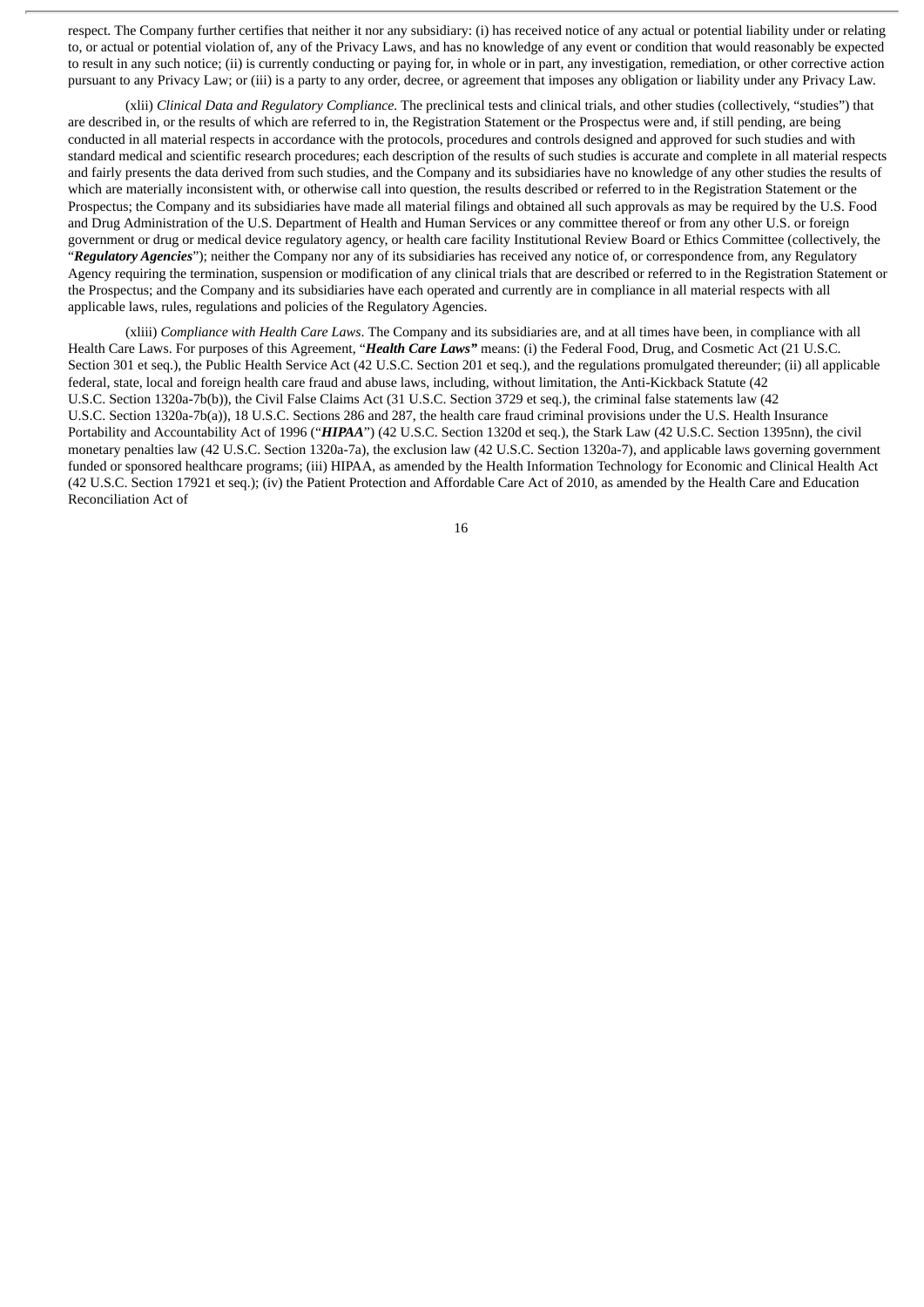2010; (v) licensure, quality, safety and accreditation requirements under applicable federal, state, local or foreign laws or regulatory bodies; and (vi) all other local, state, federal, national, supranational and foreign laws, relating to the regulation of the Company or its subsidiaries, and (vii) the directives and regulations promulgated pursuant to such statutes and any state or non-U.S. counterpart thereof. Neither the Company nor any of its subsidiaries has received written notice of any claim, action, suit, proceeding, hearing, enforcement, investigation, arbitration or other action from any court or arbitrator or governmental or regulatory authority or third party alleging that any product operation or activity is in violation of any Health Care Laws nor, to the Company's knowledge, is any such claim, action, suit, proceeding, hearing, enforcement, investigation, arbitration or other action threatened. The Company and each of the subsidiaries possess all licenses, certificates, authorizations and permits issued by, and have made all declarations and filings with, the appropriate local, state, federal or foreign regulatory agencies or bodies (including, without limitation, those administered by the FDA or by any foreign, federal, state or local governmental or regulatory authority performing functions similar to those performed by the FDA) which are necessary for the ownership of their respective properties or the conduct of their respective businesses (collectively, the "*Governmental Authorizations*"). The Company and the subsidiaries are in material compliance with all such Governmental Authorizations and all such Governmental Authorizations are valid and in full force. Neither the Company nor any Subsidiary has received written notification of any revocation, modification, suspension, termination or invalidation (or proceedings related thereto) of any such Governmental Authorizations and to the knowledge of the Company, no event has occurred that allows or results in, or after notice or lapse of time or both would allow or result in, revocation, modification, suspension, termination or invalidation (or proceedings related thereto) of any such Governmental Authorization and the Company has no reason to believe that any such Governmental Authorization will not be renewed. The Company and its subsidiaries have filed, maintained or submitted all material reports, documents, forms, notices, applications, records, claims, submissions and supplements or amendments as required by any Health Care Laws and Governmental Authorizations, and all such reports, documents, forms, notices, applications, records, claims, submissions and supplements or amendments were complete and accurate on the date filed in all material respects (or were corrected or supplemented by a subsequent submission). Neither the Company nor any of its subsidiaries is a party to any corporate integrity agreements, monitoring agreements, consent decrees, settlement orders, or similar agreements with or imposed by any governmental or regulatory authority. Additionally, neither the Company, any of its subsidiaries nor any of their respective employees, officers, directors, or agents has been excluded, suspended or debarred from participation in any U.S. federal health care program or human clinical research or, to the knowledge of the Company, is subject to a governmental inquiry, investigation, proceeding, or other similar action that could reasonably be expected to result in debarment, suspension, or exclusion.

(xliv) *No Rights to Purchase Preferred Stock.* The issuance and sale of the Shares as contemplated hereby will not cause any holder of any shares of capital stock, securities convertible into or exchangeable or exercisable for capital stock or options, warrants or other rights to purchase capital stock or any other securities of the Company to have any right to acquire any shares of preferred stock of the Company.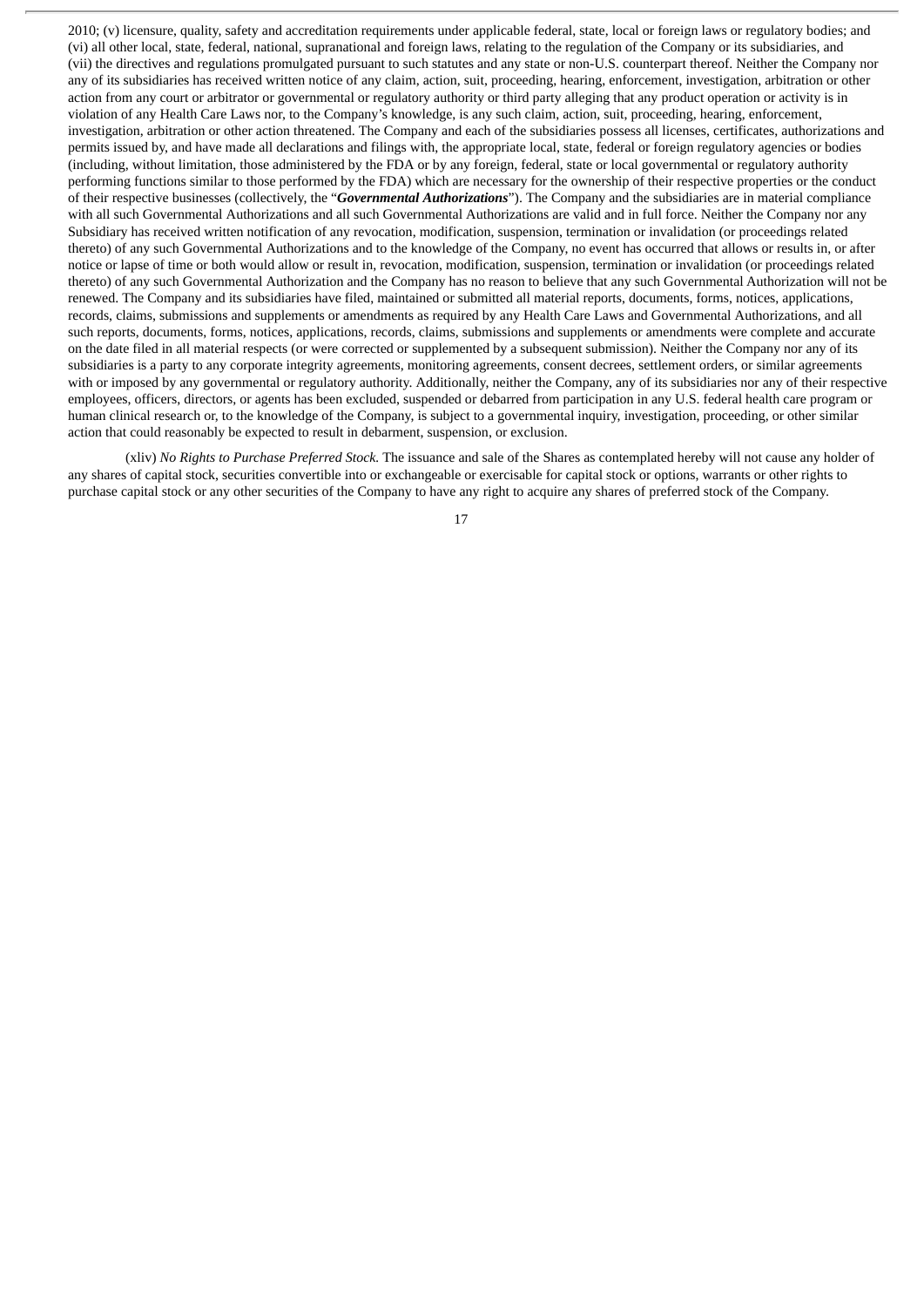(xlv) *No Contract Terminations.* Neither the Company nor any of its subsidiaries has sent or received any communication regarding termination of, or intent not to renew, any of the contracts or agreements referred to or described in any preliminary prospectus, the Prospectus or any free writing prospectus, or referred to or described in, or filed as an exhibit to, the Registration Statement, or any document incorporated by reference therein, and no such termination or non-renewal has been threatened by the Company or any of its subsidiaries or, to the Company's knowledge, any other party to any such contract or agreement, which threat of termination or non-renewal has not been rescinded as of the date hereof.

(xlvi) *Dividend Restrictions*. No subsidiary of the Company is prohibited or restricted, directly or indirectly, from paying dividends to the Company, or from making any other distribution with respect to such subsidiary's equity securities or from repaying to the Company or any other subsidiary of the Company any amounts that may from time to time become due under any loans or advances to such subsidiary from the Company or from transferring any property or assets to the Company or to any other subsidiary.

(xlvii) *Material Contracts*. There are no contracts or other documents required to be described in the Registration Statement or filed as exhibits to the Registration Statement that are not described and filed as required. The statements made in the Registration Statement and Prospectus, insofar as they purport to constitute summaries of the terms of the contracts and other documents described and filed, constitute accurate summaries of the terms of such contracts and documents in all material respects. Except as disclosed in the Registration Statement and the Prospectus, neither the Company nor any of its subsidiaries has knowledge that any other party to any such contract or other document has any intention not to render full performance as contemplated by the terms thereof.

(xlviii) *Accuracy of Certain Summaries and Statements*. The statements set forth or incorporated by reference, as applicable, in each of the Registration Statement and the Prospectus under the captions "Description of Capital Stock," and in the Company's most recent Annual Report on Form 10-K under the captions "Legal Proceedings" and "Certain Relationships and Related Transactions, and Director Independence", insofar as they purport to summarize the provisions of the laws and documents referred to therein, are accurate summaries in all material respects.

(xlix) *Certificate as Representation and Warranty*. Any certificate signed by any officer of the Company and delivered to the Agents or the Agents' counsel in connection with the offering of the Shares shall be deemed a representation and warranty by the Company to the Agents as to the matters covered thereby.

### *2. Purchase, Sale and Delivery of Shares*.

(a) *At-the-Market Sales.* On the basis of the representations, warranties and agreements herein contained, but subject to the terms and conditions herein set forth, the Company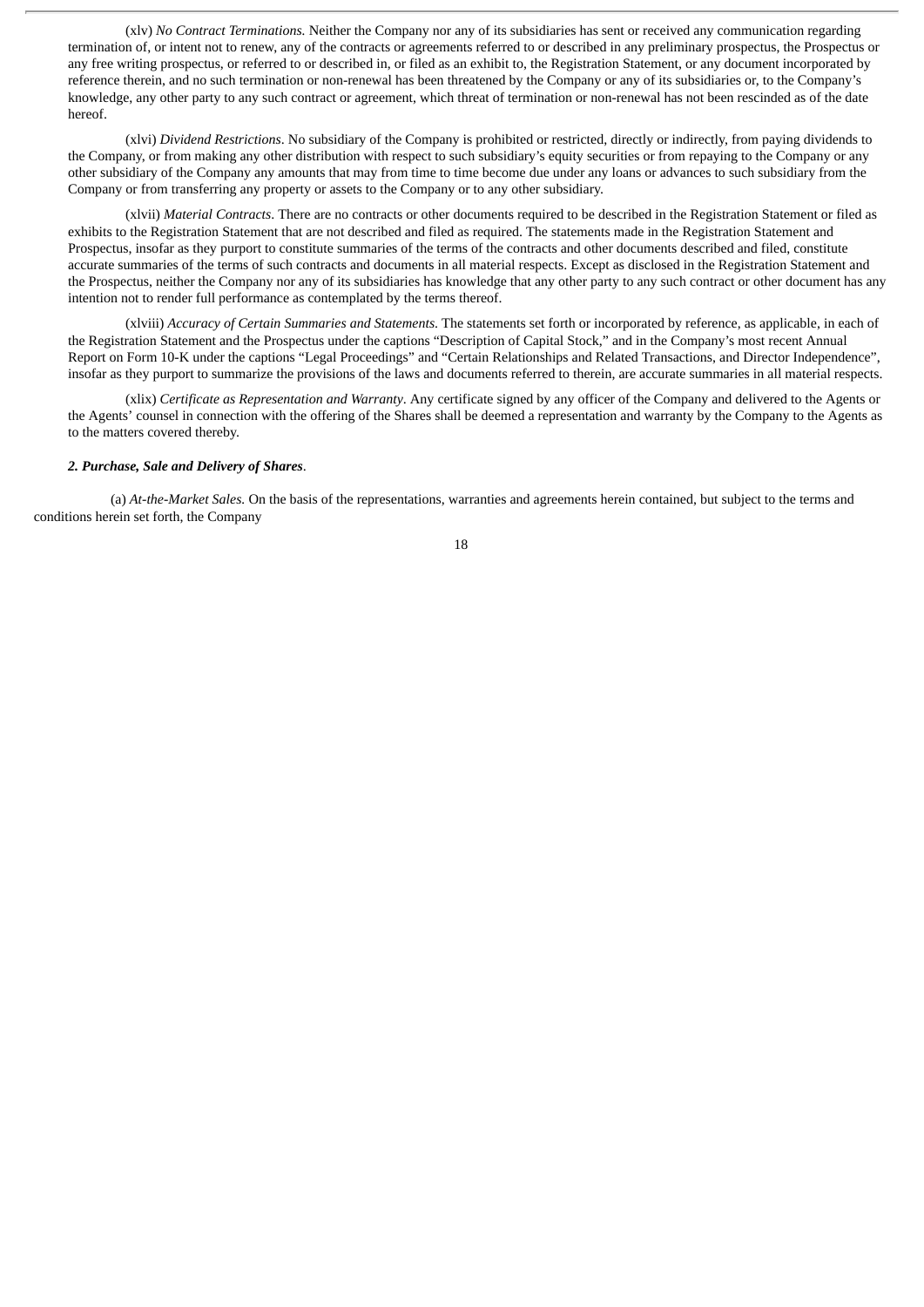agrees to issue and sell through an Agent as sales agent, and such Agent agrees to use its commercially reasonable efforts to sell for and on behalf of the Company, the Shares on the following terms and conditions; *provided*, *however*, that any obligation of the applicable Agent to use such commercially reasonable efforts shall be subject to the continuing accuracy of the representations and warranties of the Company herein, the performance by the Company of its covenants and obligations hereunder and the continuing satisfaction of the additional conditions specified in Section 4 of this Agreement. The Company acknowledges and agrees that (i) there can be no assurance that the Agent will be successful in selling Shares, and (ii) the Agent will incur no liability or obligation to the Company or any other person or entity if it does not sell Shares for any reason other than a failure by the Agent to use its commercially reasonable efforts consistent with its normal trading and sales practices to sell such Shares as required under this Section 2.

(i) Each time that the Company wishes to issue and sell the Shares hereunder (each, a "*Placement*"), it will notify the applicable Agent by email notice (or other method mutually agreed to in writing by the parties) (a "*Placement Notice*") containing the parameters in accordance with which it desires the Shares to be sold, which shall at a minimum include the number of shares of Shares to be issued, the time period during which sales are requested to be made, any limitation on the number of Shares that may be sold in any one Trading Day (as defined below) and any minimum price below which sales may not be made, a form of which containing such minimum sales parameters necessary is attached hereto as Schedule 1. The Placement Notice shall originate from any of the individuals from the Company set forth on Schedule 2 (with a copy to each of the other individuals from the Company listed on such schedule), and shall be addressed to each of the individuals from the applicable Agent set forth on Schedule 2, as such Schedule 2 may be amended from time to time. The Placement Notice shall be effective upon receipt by an Agent unless and until (i) in accordance with the notice requirements set forth in Section 2(a)(iii) of this Agreement, such Agent declines to accept the terms contained therein for any reason, in its sole discretion, (ii) the entire amount of the Shares have been sold, (iii) the Company suspends or terminates the Placement Notice in accordance with the notice requirements set forth in Section 2(a)(iii) below, (iv) the Company issues a subsequent Placement Notice with parameters superseding those on the earlier dated Placement Notice, or (v) this Agreement has been terminated under the provisions of Section 7. The amount of any commission or other compensation to be paid by the Company to the applicable Agent in connection with the sale of the Shares shall be calculated in accordance with the terms set forth in Section  $2(a)(v)$  below. It is expressly acknowledged and agreed that neither the Company nor the applicable Agent will have any obligation whatsoever with respect to a Placement or any Shares unless and until the Company delivers a Placement Notice to an Agent and such Agent does not decline such Placement Notice pursuant to the terms set forth above, and then only upon the terms specified therein and herein. In the event of a conflict between the terms of this Agreement and the terms of the Placement Notice, the terms of the Placement Notice will control. For the purposes hereof, "*Trading Day*" means any day on which the Company's Common Stock is purchased and sold on the principal market on which the Common Stock is listed or quoted.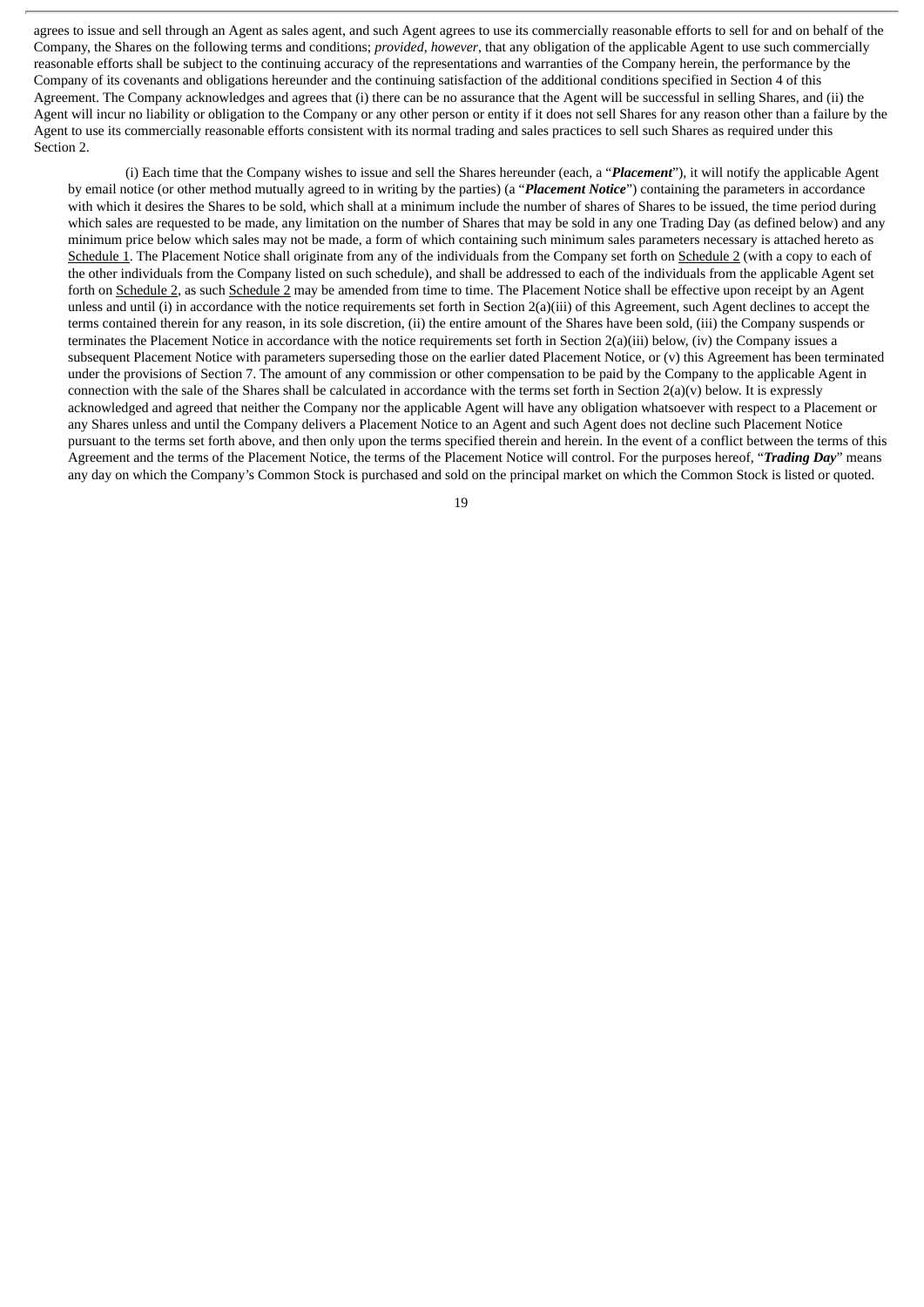(ii) The Shares are to be sold by the applicable Agent on a daily basis or otherwise as shall be agreed to by the Company and such Agent on any day that is a trading day for the Exchange (other than a day on which the Exchange is scheduled to close prior to its regular weekday closing time). The gross sales price of the Shares sold under this Section 2(a) shall be the market price for the Company's Common Stock sold by an Agent under this Section 2(a) at the time of such sale.

(iii) Notwithstanding the foregoing, the Company may instruct the applicable Agent by telephone (confirmed promptly by email) not to sell the Shares if such sales cannot be effected at or above the price designated by the Company in any such instruction. Furthermore, the Company shall not authorize the issuance and sale of, and the applicable Agent shall not be obligated to use its commercially reasonable efforts to sell, any Share at a price lower than the minimum price therefor designated from time to time by the Company's Board of Directors and notified to such Agent in writing. In addition, the Company or such Agent may, upon notice to the other party hereto by telephone (confirmed promptly by email), suspend the offering of the Shares, whereupon the Agent shall so suspend the offering of Shares until further notice is provided to the other party to the contrary; *provided*, *however*, that such suspension or termination shall not affect or impair the parties' respective obligations with respect to the Shares sold hereunder prior to the giving of such notice. Notwithstanding any other provision of this Agreement, during any period in which the Company is in possession of material non-public information, the Company and the Agents agree that (i) no sale of Shares will take place, (ii) the Company shall not request the sale of any Shares, and (iii) the Agents shall not be obligated to sell or offer to sell any Shares.

(iv) Subject to the terms of the Placement Notice, the applicable Agent may sell the Shares by any method permitted by law deemed to be an "at the market offering" as defined in Rule 415(a)(4) under the Securities Act, including sales made directly on or through an Exchange. Subject to the terms of any Placement Notice, the applicable Agent may also sell Shares in negotiated transactions at market prices prevailing at the time of sale or at prices related to such prevailing market prices and/or any other method permitted by law, subject to the prior written consent of the Company.

(v) The compensation to the applicable Agent for sales of the Shares, as an agent of the Company, shall be 3.0% of the gross sales price of the Shares sold pursuant to this Section 2(a), payable in cash (the "*Sales Commission*"). The remaining proceeds, after further deduction for any transaction fees imposed by any governmental or self-regulatory organization in respect of such sales, shall constitute the net proceeds to the Company for such Shares (the "*Net Proceeds*").

(vi) The applicable Agent will provide written confirmation to the Company (including by email correspondence to each of the individuals of the Company set forth on Schedule 2), no later than the opening of the Trading Day immediately following the Trading Day on which it has made sales of Shares hereunder, setting forth the number of Shares sold on such day, the volume-weighted average price of the Shares sold, a reasonably detailed listing of any transaction fees imposed by any governmental or self-regulatory organization in respect of such sales, and the Net Proceeds payable to the Company.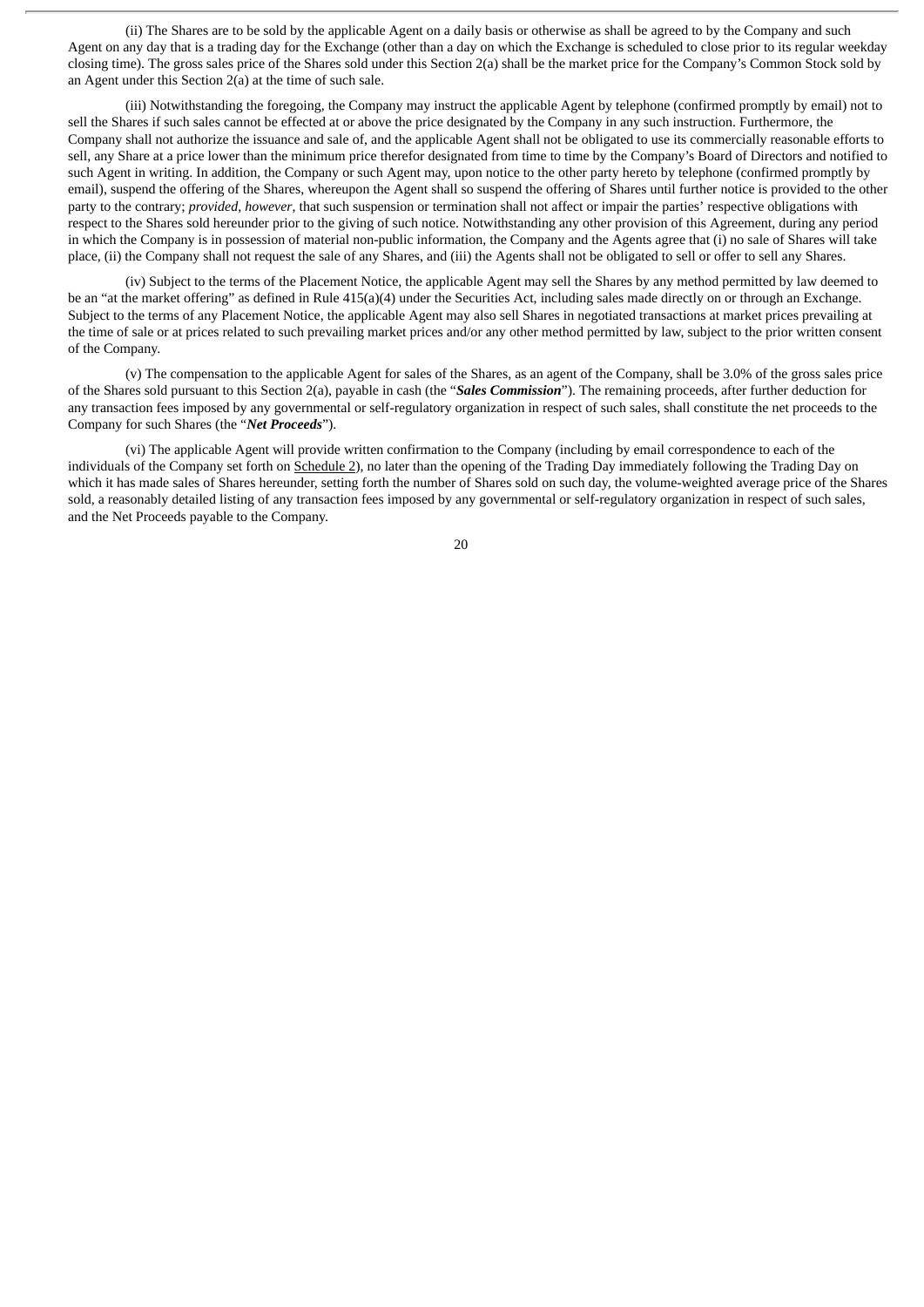(vii) All Shares sold pursuant to this Section 2(a) will be delivered by the Company to the applicable Agent for the account of such Agent, against payment of the Net Proceeds therefor, by wire transfer of same-day funds payable to the order of the Company at the offices of such Agent (at its address set forth in Section 9 below), or such other location as may be mutually acceptable, at 9:00 a.m. Central Time on the second full business day following the date on which such Shares are sold, or at such other time and date as the applicable Agent and the Company determine pursuant to Rule 15c6-1(a) under the Exchange Act, each such time and date of delivery being herein referred to as a "*Settlement Date*." If the Agent so elects, delivery of the Shares may be made by credit through full fast transfer to an account or accounts at The Depository Trust Company designated by such Agent. On each Settlement Date, the applicable Agent will deliver the Net Proceeds in same day funds to an account designated by the Company on, or prior to, such Settlement Date. The Company agrees that if the Company, or its transfer agent (if applicable), defaults in its obligation to timely deliver duly authorized Shares on a Settlement Date, the Company agrees that in addition to and in no way limiting the rights and obligations set forth in Section 5 hereto, it will (i) hold the applicable Agent harmless against any loss, claim, damage, or expense (including reasonable legal fees and expenses), as incurred, arising out of or in connection with such default by the Company, (ii) reimburse such Agent for any losses incurred by the Agent attributable, directly or indirectly, to such default and (iii) pay to the applicable Agent any commission or other compensation to which such Agent would otherwise have been entitled absent such default.

(b) *Maximum Amount*. Under no circumstances shall the aggregate number or aggregate value of the Shares sold pursuant to this Agreement exceed: (i) the aggregate number and aggregate dollar amount of shares of Common Stock available for issuance and sale under the currently effective Registration Statement (including any limit set forth in General Instruction I.B.6 thereof, if applicable), (ii) the aggregate number of authorized but unissued shares of Common Stock that are available for issuance under the Company's certificate of incorporation or certificate of designation or (iii) the aggregate number or aggregate dollar amount of shares of Common Stock for which the Company has filed any Prospectus Supplement in connection with the Shares (the lesser of (i), (ii) and (iii), the "*Maximum Amount*").

(c) *No Association or Partnership*. Nothing herein contained shall constitute any Agent as an unincorporated association or partner with the Company.

(d) *Duration*. Under no circumstances shall any Shares be sold pursuant to this Agreement after the date which is three years after the Registration Statement is first declared effective by the Commission.

(e) *Market Transactions by Agents*. The Company acknowledges and agrees that the Agents have informed the Company that an Agent may, to the extent permitted under the Securities Act, the Exchange Act and this Agreement, purchase and sell shares of Common Stock for its own account while this Agreement is in effect, *provided, that* (i) no sale for its own account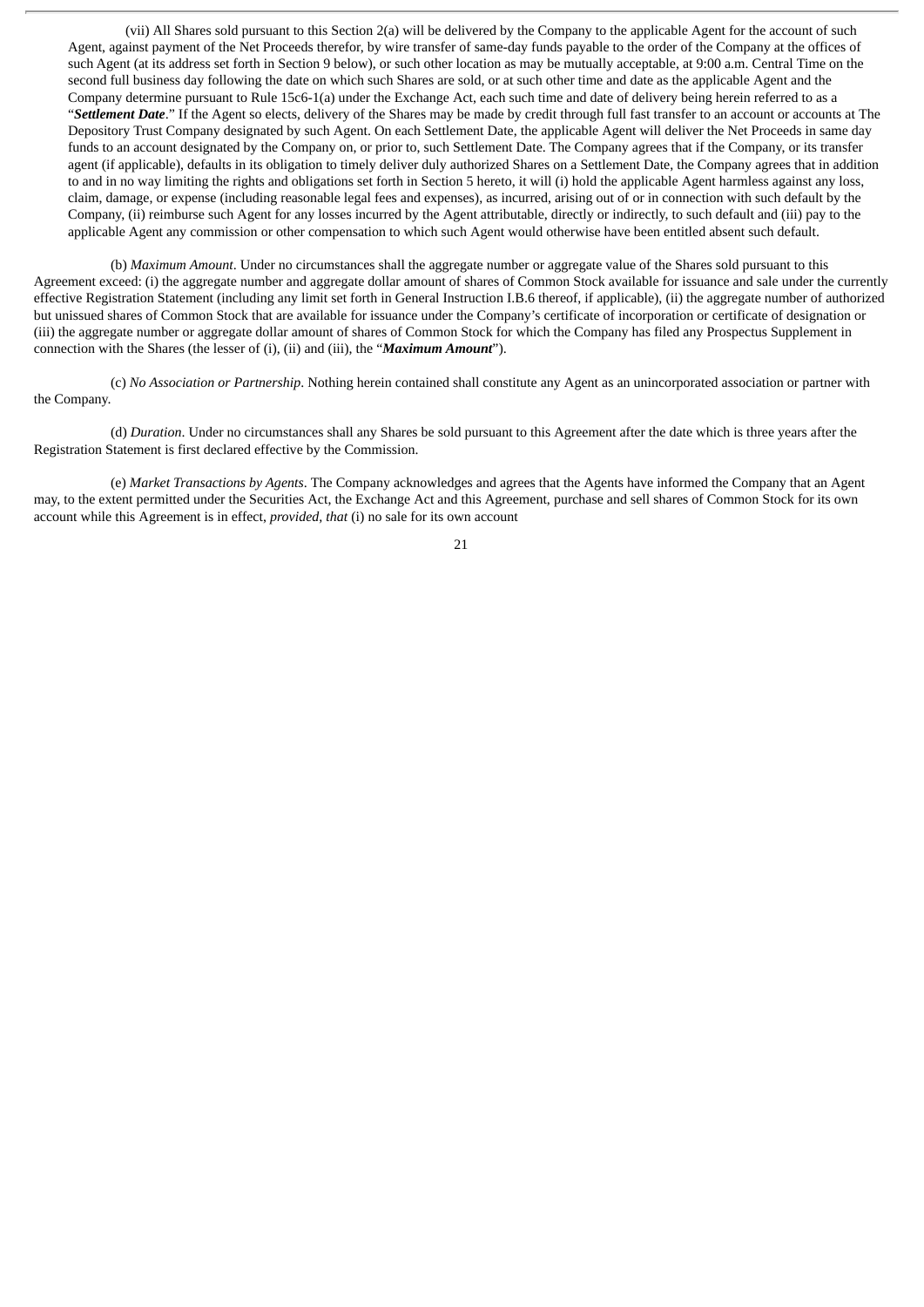shall take place while a Placement Notice is in effect (except to the extent such Agent may engage in sales of Shares purchased or deemed purchased from the Company as a "riskless principal" or in a similar capacity) and (ii) the Company shall not be deemed to have authorized or consented to any such purchases or sales by the Agents. The Company consents to the Agents trading in the Common Stock for the account of any of its clients at the same time as sales of the Shares occur pursuant to this Agreement.

(f) *One Agent*. The Company agrees that any offer to sell Shares, any solicitation of an offer to buy Shares, or any sales of Shares shall only be effected by or through only one of the Agents on any single given day and the Company shall in no event request that more than one of the Agents offer or sell Shares on the same day.

*3. Covenants of the Company*. The Company covenants and agrees with each of the Agents as follows:

(a) *Amendments to Registration Statement and Prospectus*. After the date of this Agreement and during any period in which a Prospectus relating to any Shares is required to be delivered by the Agents under the Securities Act (including in circumstances where such requirement may be satisfied pursuant to Rule 172 under the Securities Act), the Company agrees that it will: (i) notify the Agents promptly of the time when any subsequent amendment to the Registration Statement, other than documents incorporated by reference or amendments not related to the Shares, has been filed with the Commission and/or has become effective or any subsequent supplement to the Prospectus related to the Shares has been filed and of any request by the Commission for any amendment or supplement to the Registration Statement (insofar as it relates to the transactions contemplated hereby) or Prospectus or for additional information; (ii) prepare and file with the Commission, promptly upon an Agent's request, any amendments or supplements to the Registration Statement or Prospectus that, in such Agent's reasonable opinion, may be necessary or advisable in connection with the sale of the Shares by an Agent (*provided, however*, that the failure of such Agent to make such request shall not relieve the Company of any obligation or liability hereunder, or affect any Agent's right to rely on the representations and warranties made by the Company in this Agreement); (iii) not file any amendment or supplement to the Prospectus, other than documents incorporated by reference, relating to the Shares unless a copy thereof has been submitted to the Agents within a reasonable period of time before the filing and the Agents have not reasonably objected thereto (*provided, however*, that (A) the failure of the Agents to make such objection shall not relieve the Company of any obligation or liability hereunder, or affect the Agents' right to rely on the representations and warranties made by the Company in this Agreement, (B) the Company has no obligation to provide the Agents any advance copy of such filing or to provide the Agents an opportunity to object to such filing if the filing does not name the Agents or does not relate to a Placement or other transaction contemplated hereunder, and (C) the only remedy that the Agents shall have with respect to the failure by the Company to provide the Agents with such copy or the filing of such amendment or supplement despite any Agent's objection shall be to cease making sales under this Agreement); (iv) furnish to the Agents at the time of filing thereof a copy of any document that upon filing is deemed to be incorporated by reference into the Registration Statement or Prospectus, except for those documents available via EDGAR; and (v) cause each amendment or supplement to the Prospectus, other than documents incorporated by reference, to be filed with the Commission as required pursuant to the applicable paragraph of Rule 424(b) of the Securities Act.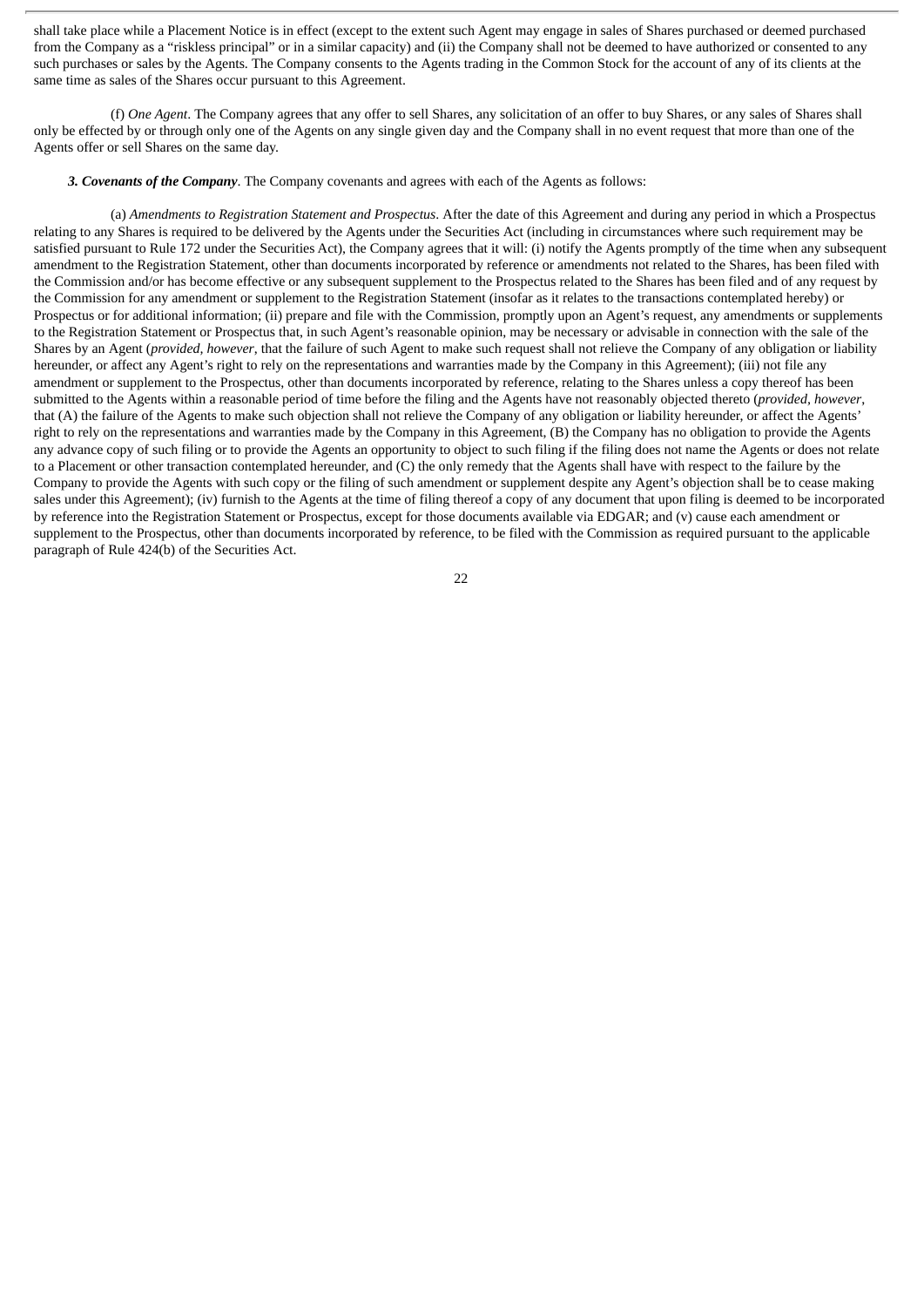(b) *Stop Order*. The Company will advise the Agents, promptly after it receives notice or obtains knowledge thereof, of the issuance or threatened issuance by the Commission of any stop order suspending the effectiveness of the Registration Statement, of the suspension of the qualification of the Shares for offering or sale in any jurisdiction, or of the initiation or threatening of any proceeding for any such purpose, and it will promptly use its commercially reasonable efforts to prevent the issuance of any stop order or to obtain its withdrawal if such a stop order should be issued.

(c) *Continuing Amendments*. During any period in which a Prospectus relating to the Shares is required to be delivered by the Agents under the Securities Act with respect to any Placement or pending sale of the Shares, (including in circumstances where such requirement may be satisfied pursuant to Rule 172 under the Securities Act), the Company will comply with all requirements imposed upon it by the Securities Act, as from time to time in force, and to file on or before their respective due dates all reports (taking into account any extensions available under the Exchange Act) and any definitive proxy or information statements required to be filed by the Company with the Commission pursuant to Sections 13(a), 13(c), 14, 15(d) or any other provision of or under the Exchange Act. If during such period any event occurs as a result of which the Prospectus as then amended or supplemented would include an untrue statement of a material fact or omit to state a material fact necessary to make the statements therein, in the light of the circumstances then existing, not misleading, or if during such period it is necessary to amend or supplement the Registration Statement or Prospectus to comply with the Securities Act, the Company will promptly notify the Agents to suspend the offering of Shares during such period and the Company will promptly amend or supplement the Registration Statement or Prospectus (at the expense of the Company) so as to correct such statement or omission or effect such compliance.

(d) *Qualification of the Shares*. The Company shall take or cause to be taken all necessary action to qualify the Shares for sale under the securities laws of such jurisdictions as the Agents reasonably designate and to continue such qualifications in effect so long as required for the distribution of the Shares, except that the Company shall not be required in connection therewith to qualify as a foreign corporation or to execute a general consent to service of process in any state. The Company shall promptly advise the Agents of the receipt by the Company of any notification with respect to the suspension of the qualification of the Shares for offer or sale in any jurisdiction or the initiation or threatening of any proceeding for such purpose.

(e) *Copies of Registration Statement and Prospectus*. The Company will furnish to the Agents and counsel for the Agents copies of the Registration Statement (which will include three complete manually signed copies of the Registration Statement and all consents and exhibits filed therewith), the Prospectus and all amendments and supplements to such documents, in each case as soon as available and in such quantities as the Agents may from time to time reasonably request; provided, however, that the Company's obligations to provide such copies shall not apply to any filing available via EDGAR.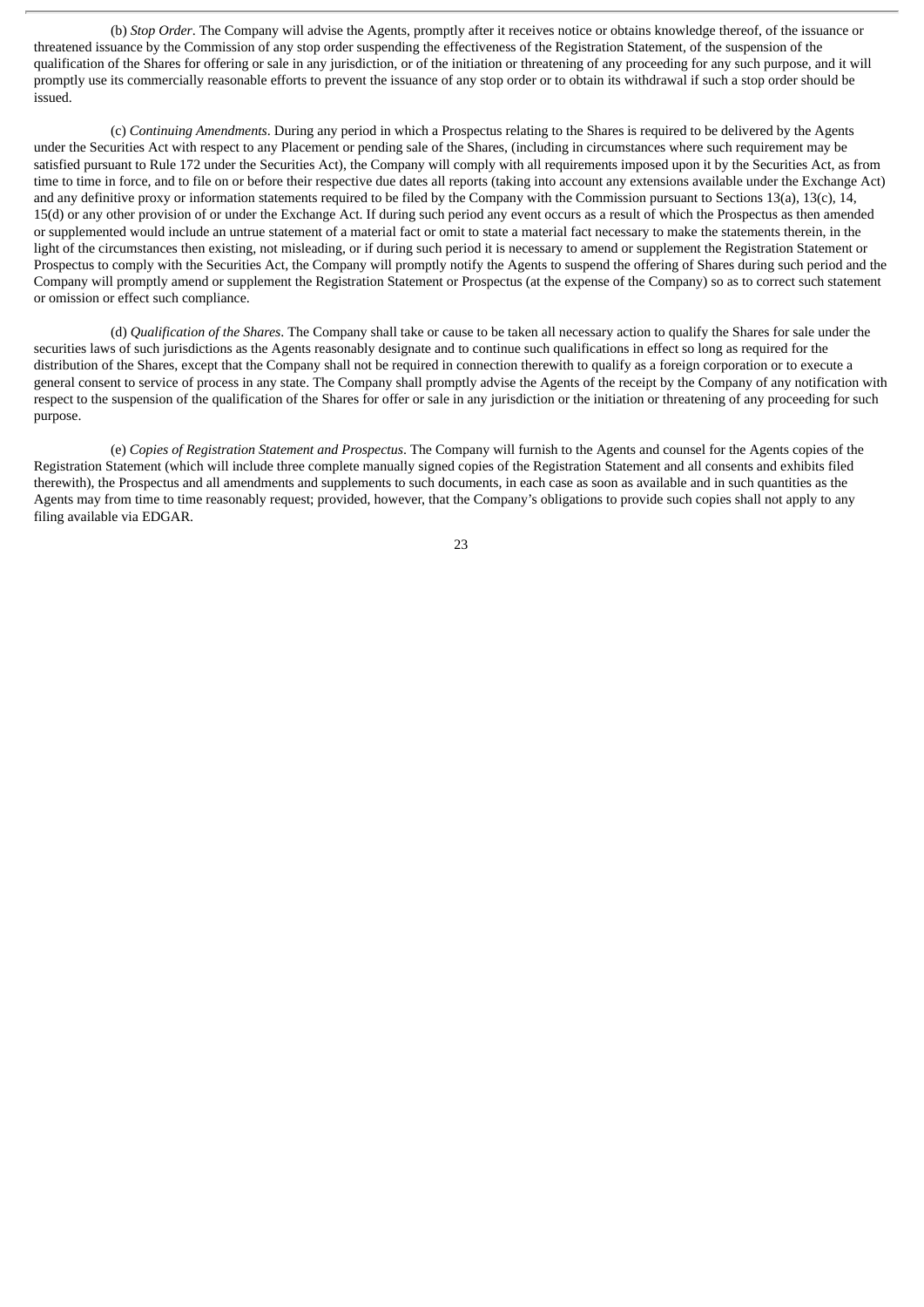(f) *Section 11(a)*. The Company will make generally available to its security holders as soon as practicable an earnings statement (which need not be audited) covering a 12-month period that shall satisfy the provisions of Section 11(a) of the Securities Act and Rule 158 promulgated thereunder.

(g) *Expenses*. The Company, whether or not the transactions contemplated hereunder are consummated or this Agreement is terminated, will pay or cause to be paid (i) all expenses (including stock or transfer taxes and stamp or similar duties allocated to the respective transferees) incurred in connection with the registration, issue, sale and delivery of the Shares, (ii) all expenses and fees (including, without limitation, fees and expenses of the Company's accountants and counsel) in connection with the preparation, printing, filing, delivery, and shipping of the Registration Statement (including the financial statements therein and all amendments, schedules, and exhibits thereto), the Shares, the Prospectus and any amendment thereof or supplement thereto, and the producing, word-processing, printing, delivery, and shipping of this Agreement and other underwriting documents or closing documents, including Blue Sky Memoranda (covering the states and other applicable jurisdictions) and including the cost to furnish copies of each thereof to the Agents, (iii) all filing fees, (iv) all fees and disbursements of the Agents' counsel incurred in connection with the qualification of the Shares for offering and sale by the Agents or by dealers under the securities or blue sky laws of the states and other jurisdictions which the Agents shall designate, (v) the fees and expenses of any transfer agent or registrar, (vi) the filing fees and fees and disbursements of the Agents' counsel incident to any required review and approval by FINRA of the terms of the sale of the Shares, (vii) listing fees, if any, (viii) the cost and expenses of the Company relating to investor presentations or any "roadshow" undertaken in connection with marketing of the Shares, and (ix) all other costs and expenses incident to the performance of its obligations hereunder that are not otherwise specifically provided for herein. The Company shall reimburse the Agents for their reasonable and documented out-of-pocket expenses, including reasonable fees and disbursements of the Agents' counsel in connection with this Agreement, the Registration Statement, the Prospectus and ongoing services in connection with the transactions contemplated hereunder, in an amount not to exceed \$50,000, including any fees pursuant to (iv) and (vi) above.

(h) *Use of Proceeds*. The Company will apply the net proceeds from the sale of the Shares in the manner disclosed in the Prospectus.

(i) *Restrictions on Future Sales*. During the term of this Agreement, the Company will not, offer for sale, sell, contract to sell, pledge, grant any option for the sale of, enter into any transaction which is designed to, or might reasonably be expected to, result in the disposition of Common Stock (whether by actual disposition or effective economic disposition due to cash settlement or otherwise) by the Company or any affiliate, or otherwise issue or dispose of, directly or indirectly (or publicly disclose the intention to make any such offer, sale, pledge, grant, issuance or other disposition), any Common Stock or any securities convertible into or exchangeable for, or any options or rights to purchase or acquire, Common Stock, or permit the registration under the Securities Act of any Common Stock, such securities, options or rights, except for: (i) the registration of the Shares and the sales through the Agents pursuant to this Agreement, (ii) sales of shares through any dividend reinvestment and stock purchase plan of the Company, (iii) sales of shares of restricted stock, restricted stock units and options granted pursuant to employee benefit plans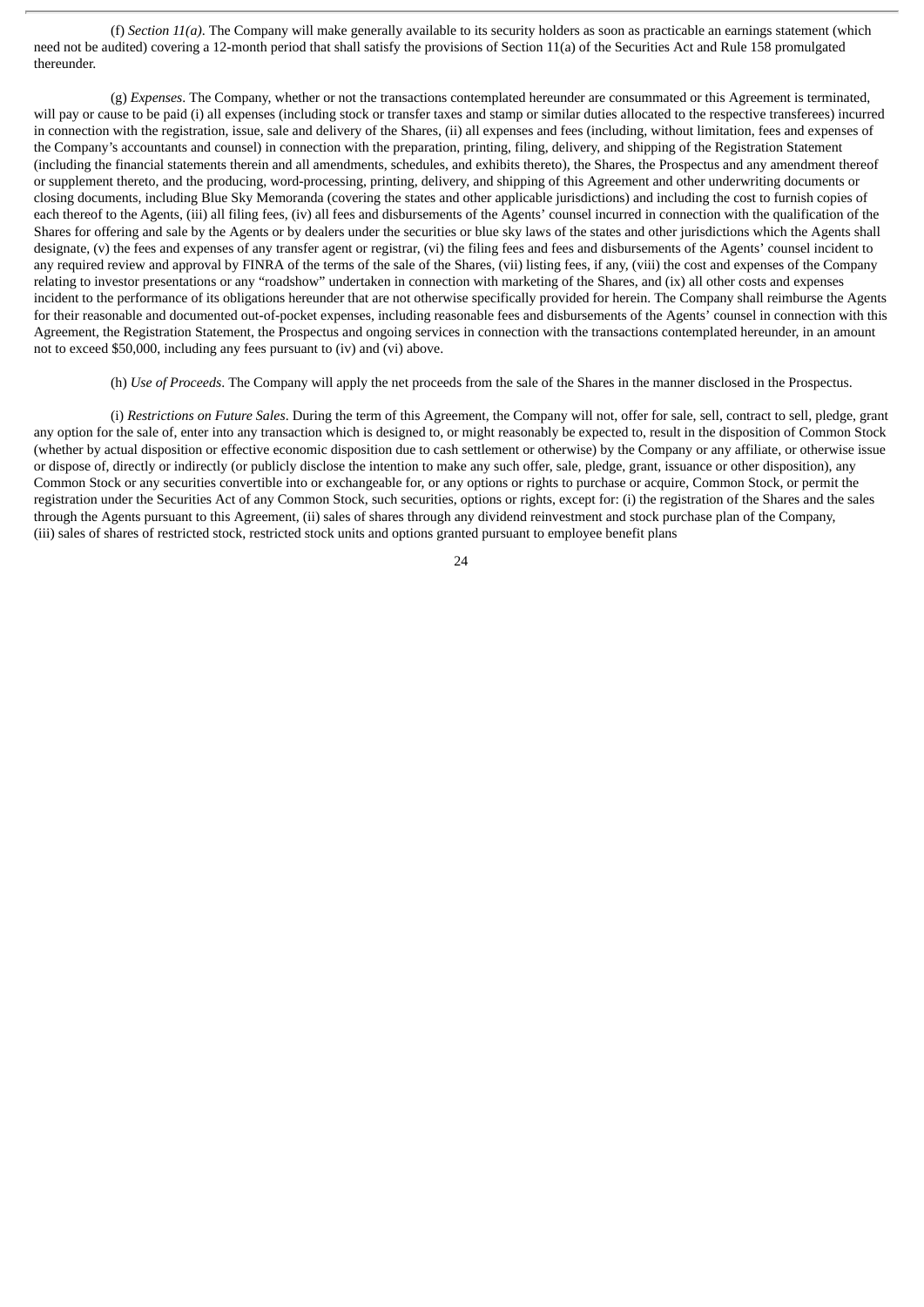existing as of the date hereof, and the Common Stock issuable upon the exercise of such outstanding options or vesting of such restricted stock units, and (iv) the issuance of shares pursuant to the exercise of warrants, in the case of each of (ii), (iii) and (iv), without giving the Agents at least three business days' prior written notice specifying the nature of the proposed sale and the date of such proposed sale, so as to permit the Agents to suspend activity under this Agreement for such period of time as requested by the Company.

(j) *No Stabilization or Manipulation*. The Company has not taken and will not take, directly or indirectly, any action designed to, or which might reasonably be expected to cause or result in, or which constitutes: (i) the stabilization or manipulation of the price of the Common Stock or any other security of the Company to facilitate the sale or resale of the Shares, (ii) a violation of Regulation M. The Company shall notify the Agents of any violation of Regulation M by the Company or any of its subsidiaries or any of their respective officers or directors promptly after the Company has received notice or obtained knowledge of any such violation. The Company shall not invest in futures contracts, options on futures contracts or options on commodities, unless the Company is exempt from the registration requirements of the Commodity Exchange Act, as amended (the *"Commodity* Act"), or otherwise complies with the Commodity Act. The Company will not engage in any activities bearing on the Commodity Act, unless such activities are exempt from the Commodity Act or otherwise comply with the Commodity Act.

(k) *No Other Broker*. The Company will not incur any liability for any finder's or broker's fee or agent's commission in connection with the execution and delivery of this Agreement, or the consummation of the transactions contemplated hereby.

(l) *Timely Securities Act and Exchange Act Reports*. During any prospectus delivery period, the Company will use its commercially reasonable efforts to file on a timely basis with the Commission such periodic and special reports as required by the Securities Act and the Exchange Act.

(m) *Internal Controls*. The Company and its subsidiaries will maintain such controls and other procedures, including without limitation, those required by Sections 302 and 906 of the Sarbanes-Oxley Act and the applicable regulations thereunder, that are designed to ensure that information required to be disclosed by the Company in the reports that it files or submits under the Exchange Act is recorded, processed, summarized and reported within the time periods specified in the Commission's rules and forms, including without limitation, controls and procedures designed to ensure that information required to be disclosed by the Company in the reports that it files or submits under the Exchange Act is accumulated and communicated to the Company's management, including its principal executive officer and its principal financial officer, or persons performing similar functions, as appropriate to allow timely decisions regarding required disclosure, to ensure that material information relating to Company, including its subsidiaries, is made known to them by others within those entities.

(n) *Permitted Free Writing Prospectus*. The Company represents and agrees that, unless it obtains the prior written consent of the Agents, and each of the Agents severally represents and agrees that, unless it obtains the prior written consent of the Company, it has not made and will not make any offer relating to the Shares that would constitute an "issuer free writing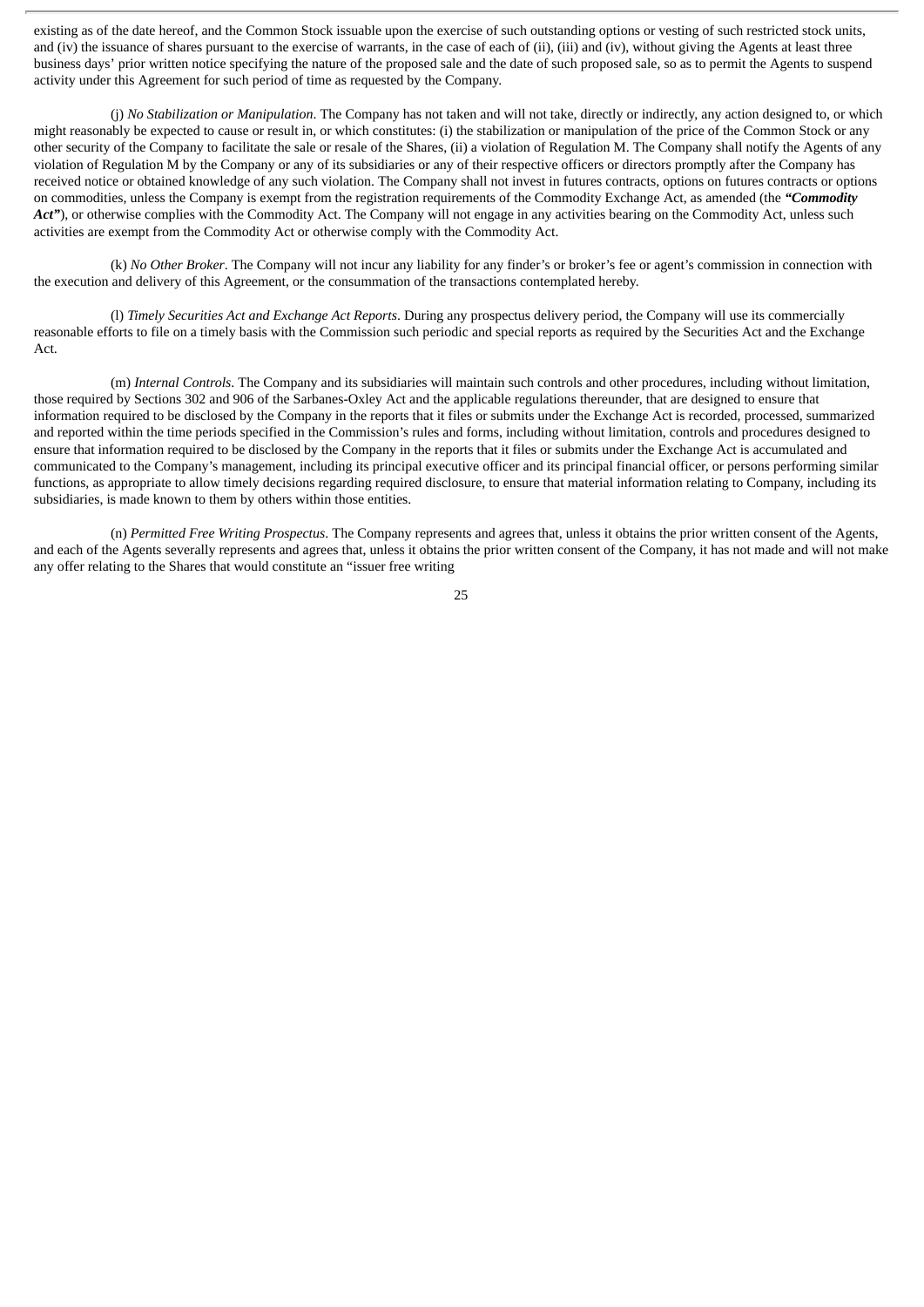prospectus," as defined in Rule 433 under the Securities Act, or that would otherwise constitute a "free writing prospectus," as defined in Rule 405 under the Securities Act, required to be filed with the Commission. Any such free writing prospectus consented to by the Company and the Agents is hereinafter referred to as a "*Permitted Free Writing Prospectus.*" The Company represents that it has treated or agrees that it will treat each Permitted Free Writing Prospectus as an "issuer free writing prospectus," as defined in Rule 433, and has complied and will comply with the requirements of Rule 433 applicable to any Permitted Free Writing Prospectus, including timely Commission filing where required, legending and record keeping.

(o) *Representation Date and Opinions of Counsel*. Prior to the date of the first Placement Notice, and thereafter during the term of this Agreement, each time the Company (A) files an amendment to the Registration Statement or Prospectus (other than relating solely to the offering of securities other than the Shares), (B) files an annual report on Form 10-K under the Exchange Act or files its quarterly reports on Form 10-Q under the Exchange Act; and (C) files a report on Form 8-K containing amended financial statements (other than an earnings release) under the Exchange Act, (each of the dates in (A), (B) and (C) are referred to herein as a "*Representation Date*"), the Company shall cause:

(i) Goodwin Procter LLP, counsel for the Company, to furnish to the Agents the opinion and negative assurance letter of such counsel, dated as of such date and addressed to the Agents, in form and substance reasonably satisfactory to the Agents; provided however, only a negative assurance letter of such counsel shall be required for each subsequent Representation Date.

(ii) Duane Morris LLP, intellectual property and patent counsel for the Company, to furnish to the Agents the opinion of such counsel, dated as of such date and addressed to the Agents, in form and substance reasonably satisfactory to the Agents; provided however, the opinion of counsel shall only be required for the first Settlement Date.

(iii) Hogan Lovells LLP, regulatory counsel for the Company, to furnish to the Agents the opinion of such counsel, dated as of such date and addressed to the Agents, in form and substance reasonably satisfactory to the Agents; provided however, the opinion of counsel shall only be required for the first Placement Notice.

Notwithstanding the foregoing, the requirement to provide counsel opinions under this Section 3(o) shall be waived for any Representation Date occurring at a time at which no Placement Notice is pending, which waiver shall continue until the date the Company delivers a Placement Notice to an Agent. Notwithstanding the foregoing, if the Company subsequently decides to sell Shares following a Representation Date when the Company relied on such waiver and did not provide the Agents with opinions under this Section 3(o), then before the applicable Agent sells any Shares pursuant to Section 2(a), the Company shall cause the opinions (including the opinion pursuant to Section 3(o) if not delivered on the date of the prior Form 10-K), comfort letter, certificates and documents that would be delivered on a Representation Date to be delivered.

(p) *Representation Date and Comfort Letter*. Prior to the date of the first Placement Notice and thereafter during the term of this Agreement, on each Representation Date to which a waiver does not apply, the Company shall cause Ernst & Young LLP, or other independent accountants satisfactory to the Agents (the "*Accountants*"), to deliver to the Agents a letter, dated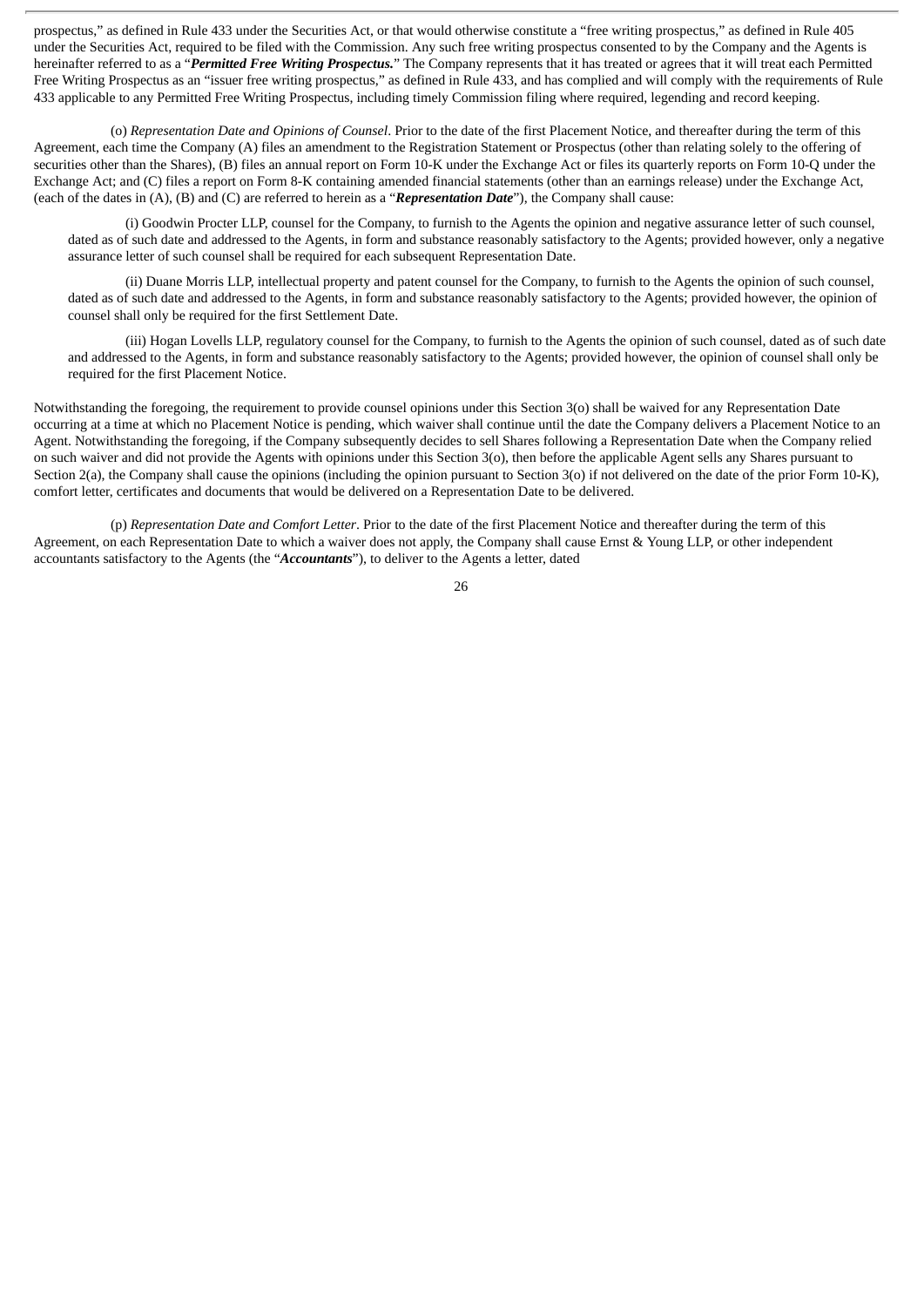as of such date and addressed to the Agents, confirming that they are independent public accountants within the meaning of the Securities Act and are in compliance with the applicable requirements relating to the qualifications of accountants under Rule 2-01 of Regulation S-X of the Commission, and stating the conclusions and findings of said firm with respect to the financial information and other matters covered by its letter in form and substance satisfactory to the Agents of the same tenor as the first such letter received hereunder.

(q) *Representation Date and Representation Certificate*. Prior to the date of the First Placement Notice and thereafter during the term of this Agreement, on each Representation Date to which a waiver does not apply, the Company shall furnish to the Agents a certificate (the "*Representation Certificate*"), substantially in the form of Schedule 3 hereto and dated as of such date, addressed to the Agents and signed by the chief executive officer and by the chief financial officer of the Company.

(r) *Disclosure of Shares Sold*. The Company shall disclose in its quarterly reports on Form 10-Q and in its annual report on Form 10-K the number of the Shares sold through the Agents under this Agreement, the net proceeds to the Company and the compensation paid by the Company with respect to sales of the Shares pursuant to this Agreement during the relevant quarter.

(s) *Continued Listing of Shares*. The Company shall use its commercially reasonable efforts to maintain the listing of the Common Stock on the Exchange.

(t) *Notice of Changes*. At any time during the term of this Agreement, as supplemented from time to time, the Company shall advise the Agents immediately after it shall have received notice or obtain knowledge thereof, of any information or fact that would alter or affect any opinion, certificate, letter and other document provided to the Agents pursuant to this Section 3.

(u) *Maximum Amount*. The Company will not instruct the Agents to sell or otherwise attempt to sell Shares pursuant to this Agreement in excess of the Maximum Amount.

*4. Conditions of Agents' Obligations*. The obligations of the Agents hereunder are subject to (i) the accuracy, as of the date of this Agreement, each Representation Date, each Notice Date, each Applicable Time, and each Settlement Date (in each case, as if made at such date) of and compliance with all representations, warranties and agreements of the Company contained herein, (ii) the performance by the Company of its obligations hereunder and (iii) the following additional conditions:

(a) *Continuing Amendments; No Stop Order*. If filing of the Prospectus, or any amendment or supplement thereto, or any Permitted Free Writing Prospectus, is required under the Securities Act, the Company shall have filed the Prospectus (or such amendment or supplement) or such Permitted Free Writing Prospectus with the Commission in the manner and within the time period so required (without reliance on Rule 424(b)(8) or Rule 164(b) under the Securities Act); the Registration Statement shall be effective; no stop order suspending the effectiveness of the Registration Statement or any part thereof, any registration statement filed pursuant to Rule 462(b)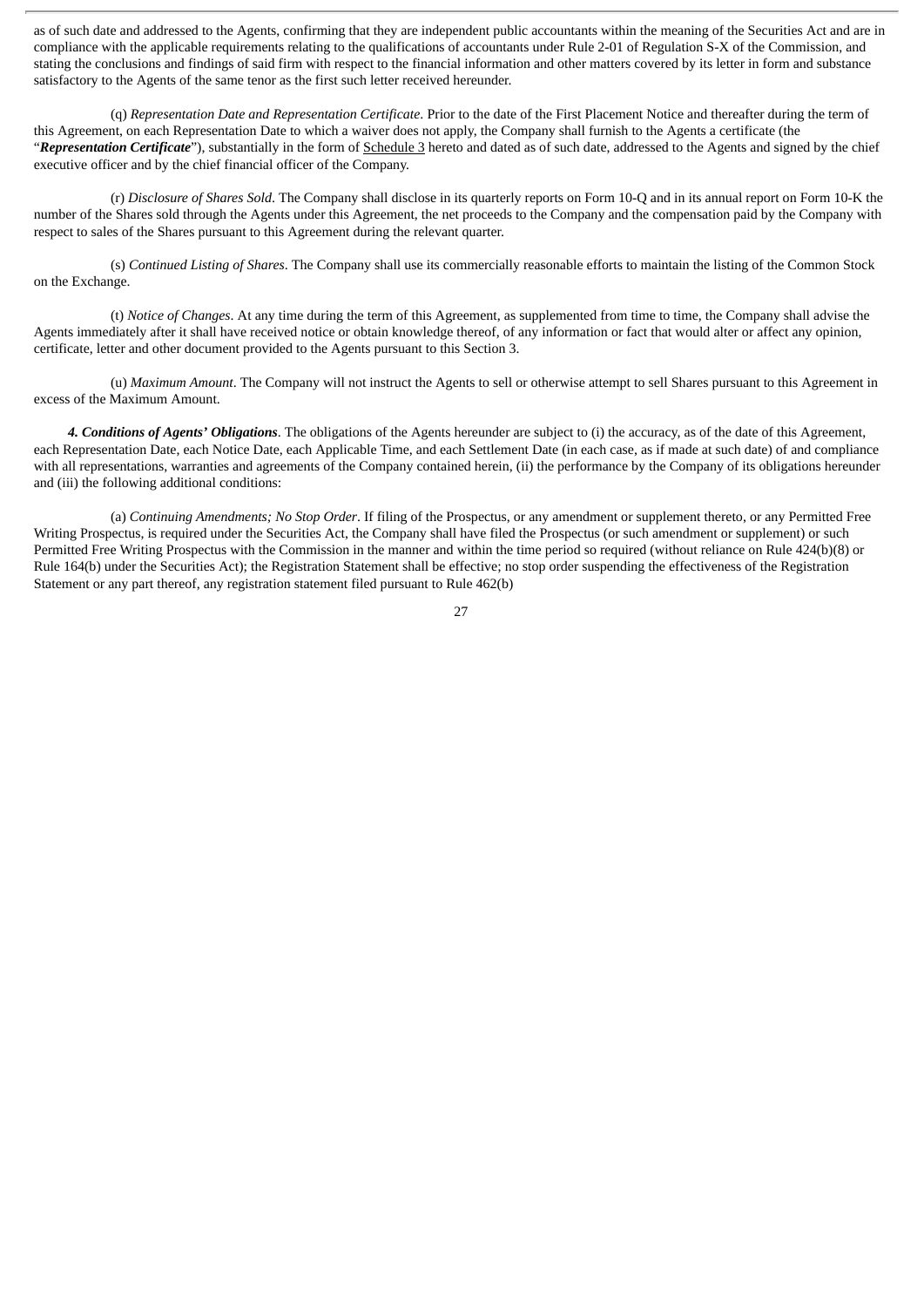under the Securities Act, or any amendment thereof, nor suspending or preventing the use of the Prospectus shall have been issued; no proceedings for the issuance of such an order shall have been initiated or threatened; and any request of the Commission for additional information (to be included in the Registration Statement, the Prospectus or otherwise) shall have been complied with to the Agents' satisfaction.

(b) *Absence of Certain Events*. None of the following events shall have occurred and be continuing: (i) receipt by the Company or any of its subsidiaries of any request for additional information from the Commission or any other federal or state governmental authority during the period of effectiveness of the Registration Statement, the response to which would require any post-effective amendments or supplements to the Registration Statement or the Prospectus; (ii) the issuance by the Commission or any other federal or state governmental authority of any stop order suspending the effectiveness of the Registration Statement or the initiation of any proceedings for that purpose; (iii) receipt by the Company of any notification with respect to the suspension of the qualification or exemption from qualification of any of the Shares for sale in any jurisdiction or the initiation or threatening of any proceeding for such purpose; or (iv) the occurrence of any event that makes any material statement made in the Registration Statement or the Prospectus or any material document incorporated or deemed to be incorporated therein by reference untrue in any material respect or that requires the making of any changes in the Registration Statement, related Prospectus or such documents so that, in the case of the Registration Statement, it will not contain any materially untrue statement of a material fact or omit to state any material fact required to be stated therein or necessary to make the statements therein not misleading and, that in the case of the Prospectus, it will not contain any materially untrue statement of a material fact or omit to state any material fact required to be stated therein or necessary to make the statements therein, in the light of the circumstances under which they were made, not misleading.

(c) *No Material Misstatement or Omission*. The Agents shall not have advised the Company that the Registration Statement or the Prospectus, contains an untrue statement of fact which, in the an Agent's opinion, is material, or omits to state a fact which, in an Agent's opinion, is material and is required to be stated therein or necessary to make the statements therein not misleading.

(d) *No Adverse Changes*. Except as contemplated in the Prospectus, subsequent to the respective dates as of which information is given in the Prospectus, neither the Company nor any of its subsidiaries shall have incurred any material liabilities or obligations, direct or contingent, or entered into any material transactions, or declared or paid any dividends or made any distribution of any kind with respect to its capital stock; and there shall not have been any material change in the capital stock (other than a change in the number of outstanding shares of Common Stock due to the issuance of shares of Common Stock upon the exercise of outstanding options or warrants), or any material change in the short-term or long-term debt of the Company, or any issuance of options, warrants, convertible securities or other rights to purchase the capital stock of the Company or any of its subsidiaries, or any development involving a prospective Material Adverse Change (whether or not arising in the ordinary course of business), or any loss by strike, fire, flood, earthquake, accident or other calamity, whether or not covered by insurance, incurred by the Company or any of its subsidiaries, the effect of which, in any such case described above, in any of the Agents' judgment, makes it impractical or inadvisable to offer or deliver the Shares on the terms and in the manner contemplated in the Prospectus.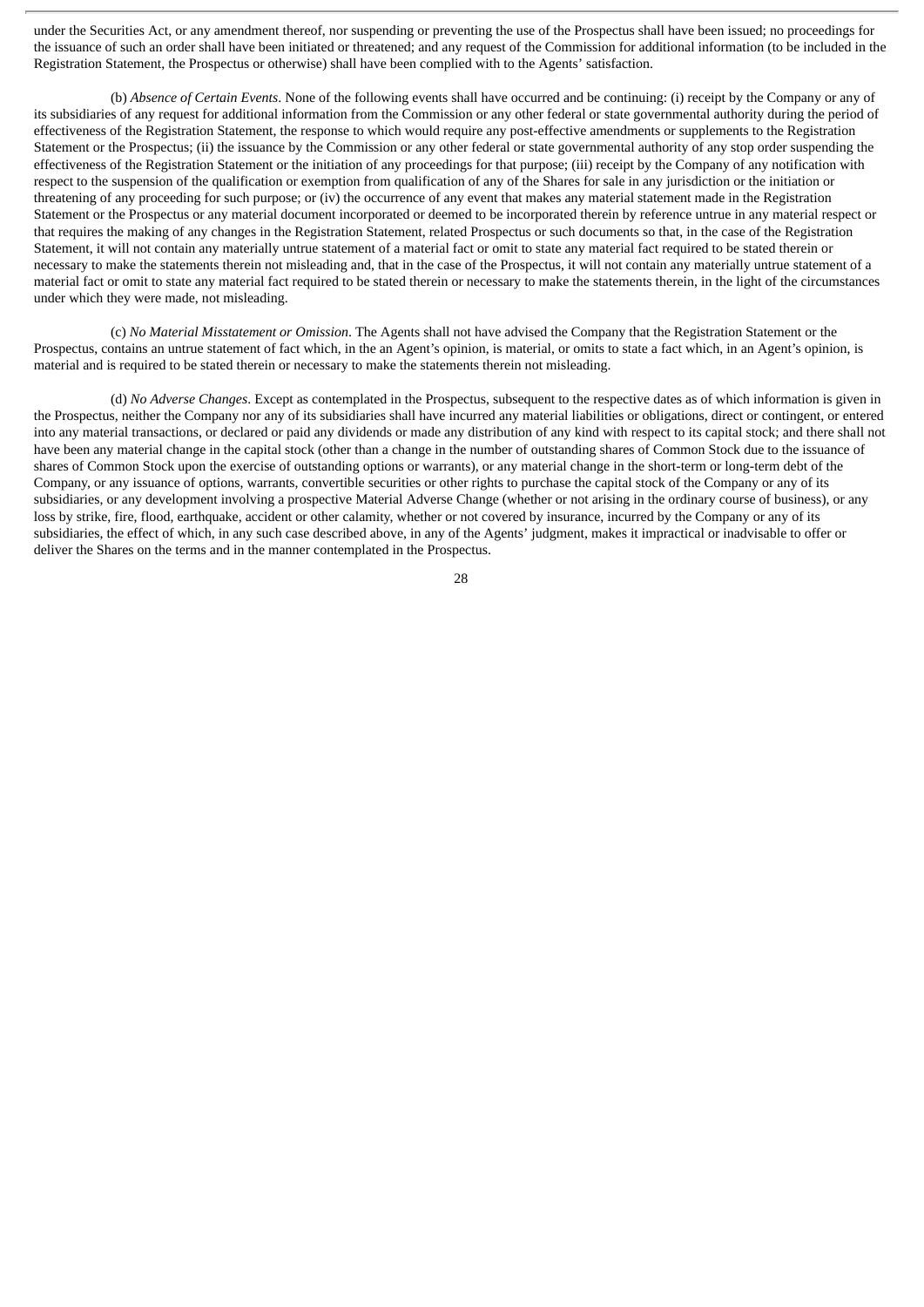(e) *No Rating Downgrade*. On or after each Applicable Time (i) no downgrading shall have occurred in the rating accorded any of the Company's securities by any "nationally recognized statistical organization," as that term is defined by the Commission for purposes of Rule  $436(g)(2)$ under the Securities Act, and (ii) no such organization shall have publicly announced that it has under surveillance or review, with possible negative implications, its rating of any of the Company's securities.

(f) *Compliance with Certain Obligations*. The Company shall have performed each of its obligations under Section 3(o) – 3(q).

(g) *Opinion of Agents Counsel*. On each Representation Date to which a waiver does not apply, there shall have been furnished to the Agents the opinion and negative assurance letter of Cooley LLP, counsel for the Agents, dated as of such Representation Date and addressed to the Agents, in a form reasonably satisfactory to the Agents, and such counsel shall have received such papers and information as they request to enable them to pass upon such matters; provided however, the opinion of Cooley LLP shall only be required prior to the first Placement Notice, and thereafter, only a negative assurance letter of such counsel shall be required for each subsequent Representation Date.

(h) *Representation Certificate*. On or prior to the first Placement Notice, the Agents shall have received the Representation Certificate in form and substance satisfactory to the Agents and their counsel.

(i) *No Objection by FINRA*. FINRA shall have raised no objection to the fairness and reasonableness of the underwriting terms and arrangements.

(j) *Timely Filing of Prospectus and Prospectus Supplement*. All filings with the Commission required by Rule 424 under the Securities Act to have been filed by the Settlement Date, as the case may be, shall have been made within the applicable time period prescribed for such filing by Rule 424 under the Securities Act.

(k) *Additional Documents and Certificates*. The Company shall have furnished to the Agents and the Agents' counsel such additional documents, certificates and evidence as they may have reasonably requested.

All opinions, certificates, letters and other documents described in this Section 4 will be in compliance with the provisions hereof only if they are reasonably satisfactory in form and substance to the Agents and the Agents' counsel. The Company will furnish the Agents with such conformed copies of such opinions, certificates, letters and other documents as the Agents shall reasonably request.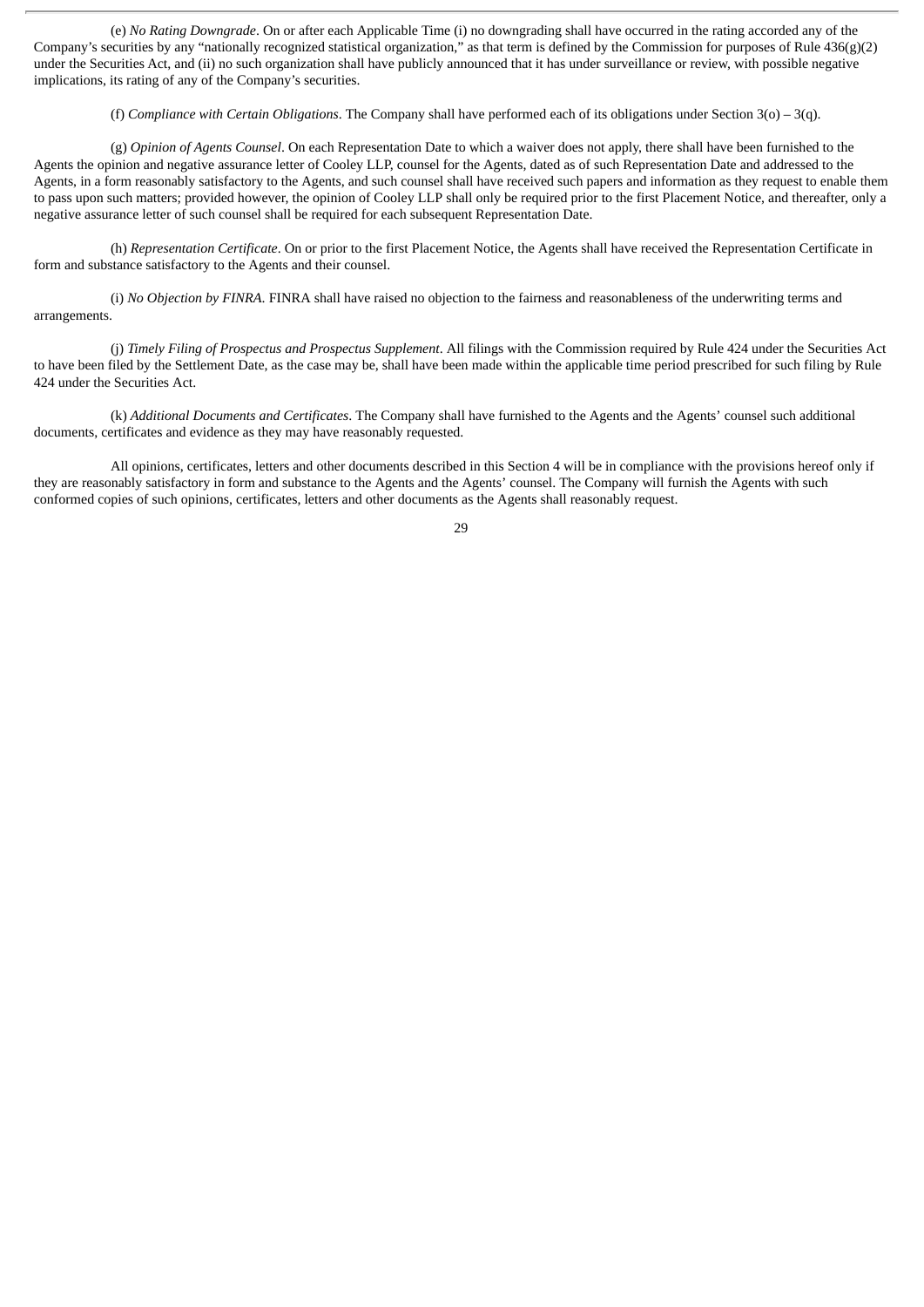### *5. Indemnification and Contribution*.

(a) *Company Indemnification*. The Company agrees to indemnify and hold harmless each of the Agents, their respective affiliates, directors, officers and employees, and each person, if any, who controls the applicable Agent within the meaning of Section 15 of the Securities Act or Section 20 of the Exchange Act against any losses, claims, damages or liabilities, joint or several, to which an Agent may become subject, under the Securities Act or otherwise (including in settlement of any litigation), insofar as such losses, claims, damages or liabilities (or actions in respect thereof) arise out of or are based upon, in whole or in part: (i) an untrue statement or alleged untrue statement of a material fact contained in the Registration Statement, including the Rule 430B Information (as defined below) and at any subsequent time pursuant to Rules 430A and 430B promulgated under the Securities Act, and any other information deemed to be part of the Registration Statement at the time of effectiveness, and at any subsequent time pursuant to the Securities Act or the Exchange Act or an omission or alleged omission to state therein a material fact required to be stated therein or necessary to make the statements therein not misleading, and or the Prospectus, or any amendment or supplement thereto (including any documents filed under the Exchange Act and deemed to be incorporated by reference into the Prospectus), any Permitted Free Writing Prospectus, or any roadshow as defined in Rule 433(h) under the Securities Act (a *"road show"*), or an omission or alleged omission to state therein a material fact required to be stated therein or necessary to make the statements therein not misleading in light of the circumstances under which they were made, or (ii) any investigation or proceeding by any governmental authority, commenced or threatened (whether or not any Agent is a target of or party to such investigation or proceeding); and will reimburse the Agents for any legal or other expenses reasonably incurred by it in connection with investigating or defending against such loss, claim, damage, liability or action; *provided, however,* that the Company shall not be liable to the extent that any such loss, claim, damage, liability or action arises out of or is based upon an untrue statement or alleged untrue statement or omission or alleged omission made in the Registration Statement, the Prospectus, or any such amendment or supplement, in reliance upon and in conformity with written information furnished to the Company by the Agents specifically for use in the preparation thereof. "*Rule 430B Information*," as used herein, means information with respect to the Shares and the offering thereof permitted to be omitted from the Registration Statement when it becomes effective pursuant to Rule 430B.

In addition to its other obligations under this Section 5(a), the Company agrees that, as an interim measure during the pendency of any claim, action, investigation, inquiry or other proceeding arising out of or based upon any statement or omission, or any alleged statement or omission, described in this Section 5(a), it will reimburse the Agents on a monthly basis for all reasonable and documented legal fees or other expenses incurred in connection with investigating or defending any such claim, action, investigation, inquiry or other proceeding, notwithstanding the absence of a judicial determination as to the propriety and enforceability of the Company's obligation to reimburse the Agents for such expenses and the possibility that such payments might later be held to have been improper by a court of competent jurisdiction. Any such interim reimbursement payments which are not made to the Agents within 30 days of a request for reimbursement shall bear interest at the WSJ Prime Rate (as published from time to time by the Wall Street Journal).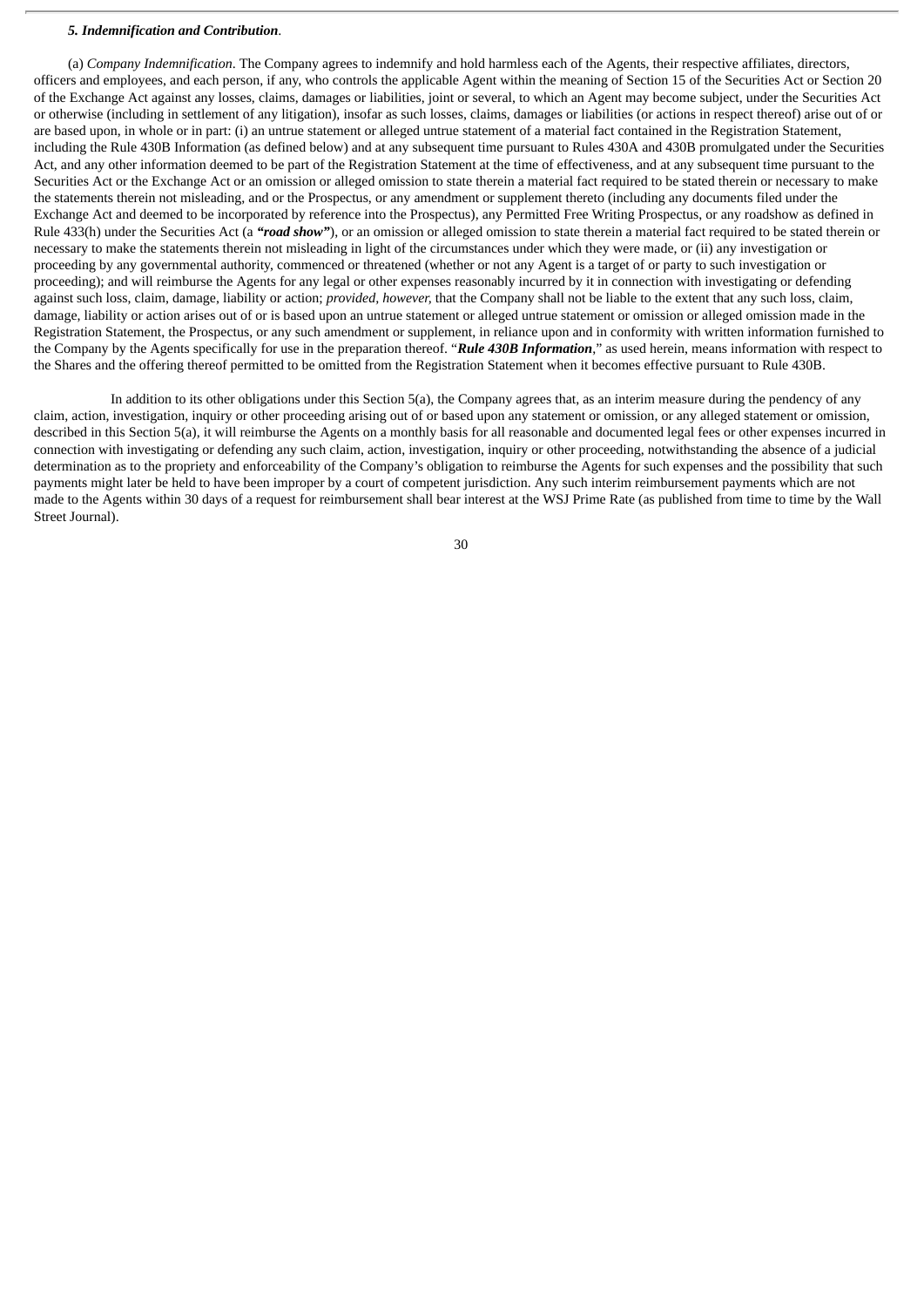(b) *Agent Indemnification*. Each Agent, severally but not jointly, will indemnify and hold harmless the Company against any losses, claims, damages or liabilities to which the Company may become subject, under the Securities Act or otherwise (including in settlement of any litigation, if such settlement is effected with the written consent of the Agents), but only insofar as such losses, claims, damages or liabilities (or actions in respect thereof) arise out of or are based upon an untrue statement or alleged untrue statement of a material fact contained in the Registration Statement, the Prospectus, any amendment or supplement thereto, or arise out of or are based upon the omission or alleged omission to state therein a material fact required to be stated therein or necessary to make the statements therein not misleading, in each case to the extent, but only to the extent, that such untrue statement or alleged untrue statement or omission or alleged omission was made in conformity with written information furnished to the Company by the Agents specifically for use in the preparation thereof, it being understood and agreed that the only information furnished by the Agents for use in the Registration Statement or the Prospectus consists of the statements set forth in the sixth paragraph under the caption "Plan of Distribution" in the Prospectus, and will reimburse the Company for any legal or other expenses reasonably incurred by the Company in connection with investigating or defending against any such loss, claim, damage, liability or action.

(c) *Notice and Procedures*. Promptly after receipt by an indemnified party under subsection (a) or (b) above of notice of the commencement of any action, such indemnified party shall, if a claim in respect thereof is to be made against the indemnifying party under such subsection, notify the indemnifying party in writing of the commencement thereof; but the omission so to notify the indemnifying party shall not relieve the indemnifying party from any liability that it may have to any indemnified party except to the extent such indemnifying party has been materially prejudiced by such failure. In case any such action shall be brought against any indemnified party, and it shall notify the indemnifying party of the commencement thereof, the indemnifying party shall be entitled to participate in, and, to the extent that it shall wish, jointly with any other indemnifying party similarly notified, to assume the defense thereof, with counsel reasonably satisfactory to such indemnified party, and after notice from the indemnifying party to such indemnified party of the indemnifying party's election so to assume the defense thereof, the indemnifying party shall not be liable to such indemnified party under such subsection for any legal or other expenses subsequently incurred by such indemnified party in connection with the defense thereof other than reasonable costs of investigation; *provided*, *however*, that if, in the sole judgment of the Agents, it is advisable for the Agents to be represented by separate counsel, the Agents shall have the right to employ a single counsel to represent the Agents, in which event the reasonable fees and expenses of such separate counsel shall be borne by the indemnifying party or parties and reimbursed to the Agents as incurred (in accordance with the provisions of the second paragraph in subsection (a) above).

The indemnifying party under this Section 5 shall not be liable for any settlement of any proceeding effected without its written consent, but if settled with such consent or if there be a final judgment for the plaintiff, the indemnifying party agrees to indemnify the indemnified party against any loss, claim, damage, liability or expense by reason of such settlement or judgment. Notwithstanding the foregoing sentence, if at any time an indemnified party shall have requested an indemnifying party to reimburse the indemnified party for fees and expenses of counsel as contemplated by this Section 5, the indemnifying party agrees that it shall be liable for any settlement of any proceeding effected without its written consent if (i) such settlement is entered into more than 30 days after receipt by such indemnifying party of the aforesaid request, (ii) such indemnifying party shall have received notice of the terms of such settlement at least 30 days prior to such settlement being entered into, and (iii) such indemnifying party shall not have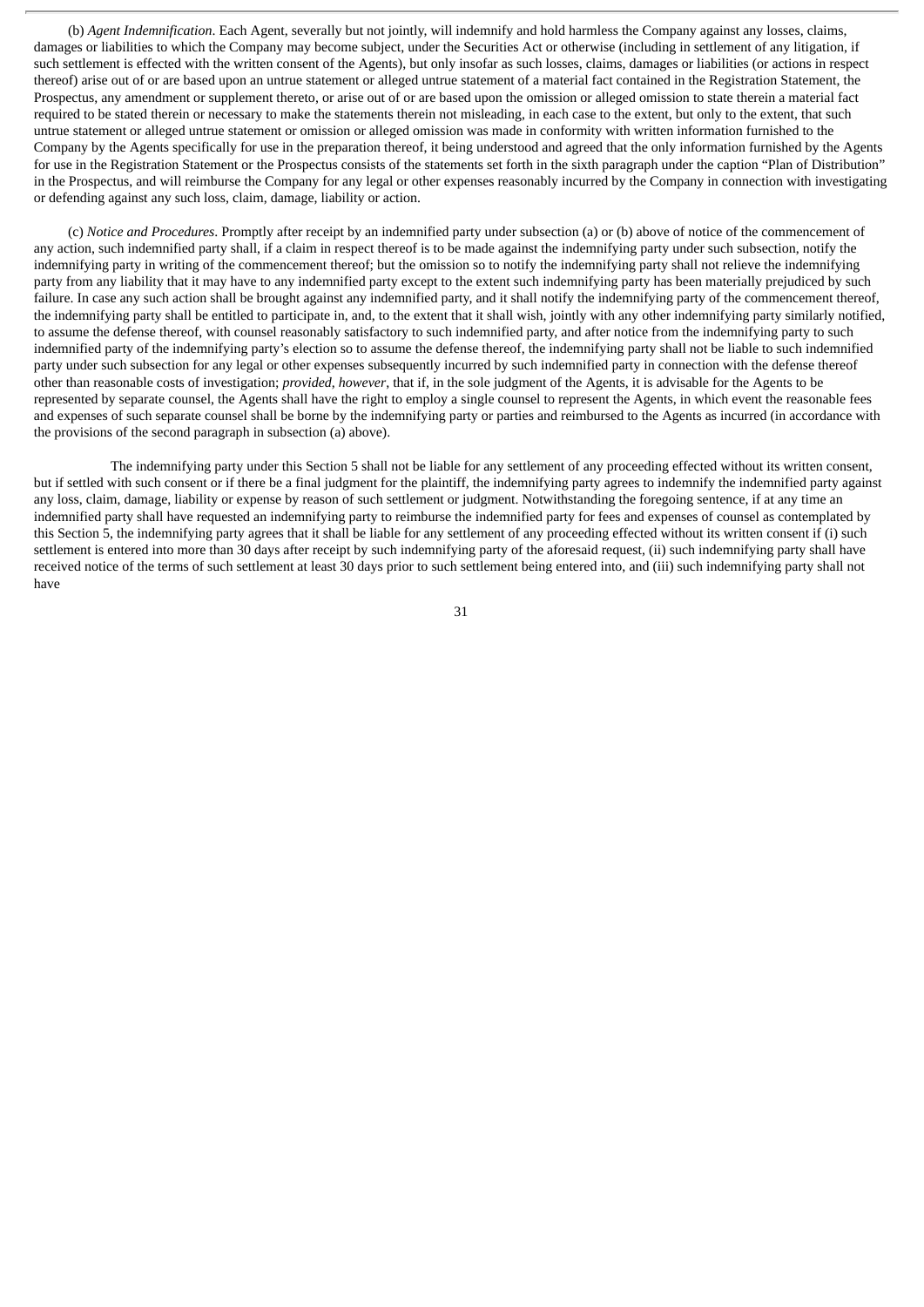reimbursed the indemnified party in accordance with such request prior to the date of such settlement. No indemnifying party shall, without the prior written consent of the indemnified party, effect any settlement, compromise or consent to the entry of judgment in any pending or threatened action, suit or proceeding in respect of which any indemnified party is or could have been a party and indemnity was or could have been sought hereunder by such indemnified party, unless such settlement, compromise or consent (a) includes an unconditional release of such indemnified party from all liability on claims that are the subject matter of such action, suit or proceeding and (b) does not include a statement as to or an admission of fault, culpability or a failure to act by or on behalf of any indemnified party.

(d) *Contribution; Limitations on Liability; Non-Exclusive Remedy*. If the indemnification provided for in this Section 5 is unavailable or insufficient to hold harmless an indemnified party under subsection (a) or (b) above, then each indemnifying party shall contribute to the amount paid or payable by such indemnified party as a result of the losses, claims, damages or liabilities referred to in subsection (a) or (b) above, (i) in such proportion as is appropriate to reflect the relative benefits received by the Company on the one hand and the Agents on the other from the offering of the Shares, or (ii) if the allocation provided by clause (i) above is not permitted by applicable law, in such proportion as is appropriate to reflect not only the relative benefits referred to in clause (i) above but also the relative fault of the Company on the one hand and the Agents on the other in connection with the statements or omissions that resulted in such losses, claims, damages or liabilities, as well as any other relevant equitable considerations. The relative benefits received by the Company on the one hand and the Agents on the other shall be deemed to be in the same proportion as the total net proceeds from the offering (before deducting expenses) received by the Company bear to the total commissions received by an Agent (before deducting expenses) from the sale of the Shares. The relative fault shall be determined by reference to, among other things, whether the untrue or alleged untrue statement of a material fact or the omission or alleged omission to state a material fact relates to information supplied by the Company or the Agents, the intent of the parties and their relative knowledge, access to information and opportunity to correct or prevent such untrue statement or omission. The Company and the Agents agree that it would not be just and equitable if contributions pursuant to this subsection (d) were to be determined by pro rata allocation or by any other method of allocation which does not take account of the equitable considerations referred to in this subsection (d). The amount paid or payable by an indemnified party as a result of the losses, claims, damages or liabilities referred to in this subsection (d) shall be deemed to include any legal or other expenses reasonably incurred by such indemnified party in connection with investigating or defending against any action or claim which is the subject of this subsection (d). Notwithstanding the provisions of this subsection (d), an Agent shall not be required to contribute any amount in excess of the commissions received by it under this Agreement. No person guilty of fraudulent misrepresentation (within the meaning of Section 11(f) of the Securities Act) shall be entitled to contribution from any person who was not guilty of such fraudulent misrepresentation. The Agents' respective obligations to contribute pursuant to this Section 5(d) are several in proportion to the respective number of Shares they have sold hereunder, and not joint.

*6. Representations and Agreements to Survive Delivery*. All representations, warranties, and agreements of the Company herein or in certificates delivered pursuant hereto, including but not limited to the agreements of the Agents and the Company contained in Section 5 hereof, shall remain operative and in full force and effect regardless of any investigation made by or on behalf of any Agent or any controlling person thereof, or the Company or any of its officers, directors, or controlling persons, and shall survive delivery of, and payment for, the Shares to and by any Agent hereunder.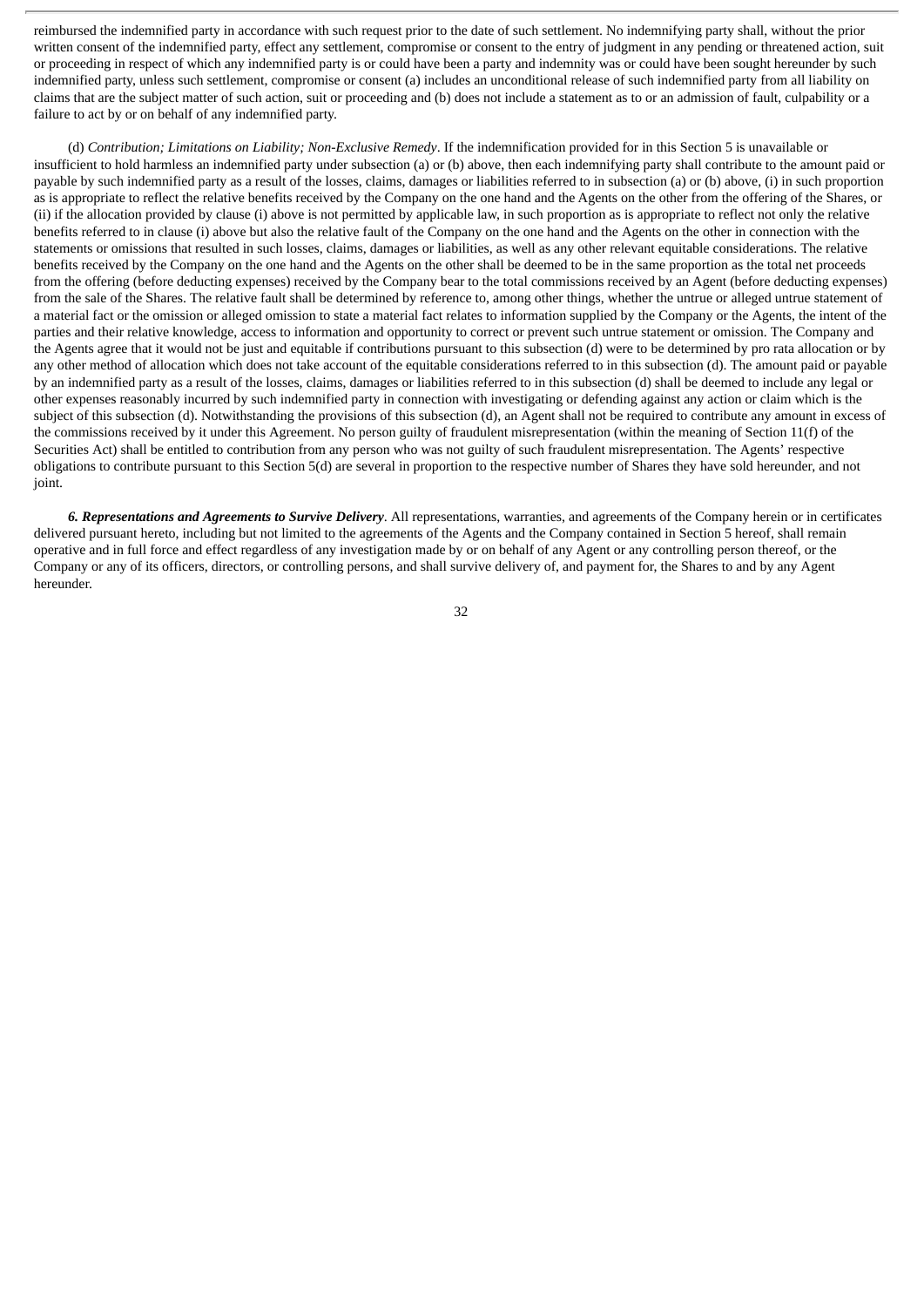### *7. Termination of this Agreement.*

(a) The Company shall have the right, by giving three (3) days' written notice as hereinafter specified, to terminate the provisions of this Agreement relating to the solicitation of offers to purchase the Shares in its sole discretion at any time. Any such termination shall be without liability of any party to any other party except that (i) with respect to any pending sale, through an Agent for the Company, the obligations of the Company, including in respect of compensation of such Agent, shall remain in full force and effect notwithstanding the termination and (ii) the provisions of Section 3(g), Section 5 and Section 6 of this Agreement shall remain in full force and effect notwithstanding such termination.

(b) Each Agent shall have the right, by giving written notice as hereinafter specified, to terminate with respect to itself the provisions of this Agreement relating to the solicitation of offers to purchase the Shares in its sole discretion at any time. Any such termination shall be without liability of any party to any other party except that the provisions of Section 3(g), Section 5 and Section 6 of this Agreement shall remain in full force and effect notwithstanding such termination.

(c) Unless earlier terminated pursuant to this Section 7, this Agreement shall automatically terminate upon the earlier to occur of the issuance and sale of all of the Shares through the Agents on the terms and subject to the conditions set forth herein, except that the provisions of Section 3(g), Section 5 and Section 6 of this Agreement shall remain in full force and effect notwithstanding such termination.

(d) This Agreement shall remain in full force and effect unless terminated pursuant to Sections 7(a), (b) or (c) above or otherwise by mutual agreement of the parties; provided that any such termination by mutual agreement shall in all cases be deemed to provide that Section 3(g), Section 5 and Section 6 shall remain in full force and effect.

(e) Any termination of this Agreement shall be effective on the date specified in such notice of termination; provided that such termination shall not be effective until the close of business on the date of receipt of such notice by the relevant Agent or the Company, as the case may be. If such termination shall occur prior to the Settlement Date for any sale of the Shares, such sale shall settle in accordance with the provisions of Section 2(a)(vii) of this Agreement.

*8. Default by the Company*. If the Company shall fail at any Settlement Date to sell and deliver the number of Shares which it is obligated to sell hereunder, then this Agreement shall terminate without any liability on the part of the Agents or, except as provided in Section 3(g) hereof, any non-defaulting party. No action taken pursuant to this Section shall relieve the Company from liability, if any, in respect of such default, and the Company shall (A) hold the Agents harmless against any loss, claim or damage arising from or as a result of such default by the Company and (B) pay the each of the Agents any commission to which it would otherwise be entitled absent such default.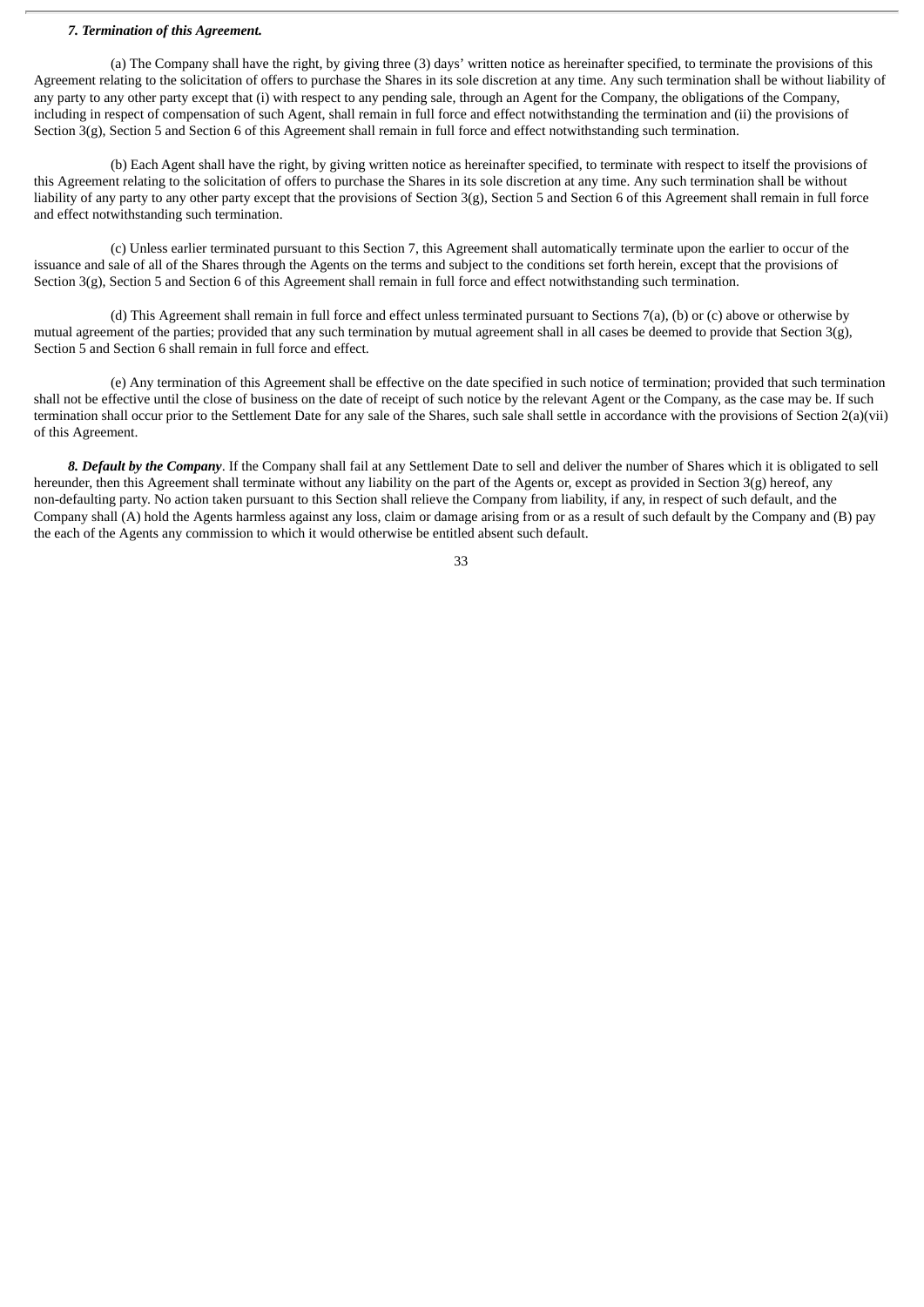*9. Notices*. Except as otherwise provided herein, all communications under this Agreement shall be in writing and, if to the Agents, shall be delivered via overnight delivery services to (i) Piper Sandler & Co., U.S. Bancorp Center, 800 Nicollet Mall, Minneapolis, Minnesota 55402, Attention: Equity Capital Markets, with a copy to Piper Sandler General Counsel at 800 Nicollet Mall, Minneapolis, MN 55402 and LegalCapMarkets@pjc.com and with a copy to Cooley LLP, 55 Hudson Yards, New York, New York 10001, Attention: Daniel I. Goldberg, Esq; Evercore Group L.L.C, 55 East 52nd Street, New York, New York 10055, via telephone at (888) 474-0200, or via e-mail at ecm.prospectus@evercore.com; B. Riley Securities, Inc., 299 Park Avenue, 21st Floor New York, New York 10171, Attention: ATM Desk, with a copy to legal@brileyfin.com and (ii) the Company at Altimmune, Inc., 910 Clopper Road, Suite 201, Gaithersburg, MD 20878, Attention: Will Brown, Chief Financial Officer; and with a copy to Goodwin Procter LLP, 100 Northern Avenue, Boston, Massachusetts 02210, Attention: Joseph Theis, Esq., or in each case to such other address as the person to be notified may have requested in writing. Any party to this Agreement may change such address for notices by sending to the parties to this Agreement written notice of a new address for such purpose.

*10. Persons Entitled to Benefit of Agreement*. This Agreement shall inure to the benefit of and be binding upon the parties hereto and their respective successors and assigns and the controlling persons, officers and directors referred to in Section 5. Nothing in this Agreement is intended or shall be construed to give to any other person, firm or corporation any legal or equitable remedy or claim under or in respect of this Agreement or any provision herein contained. The term "successors and assigns" as herein used shall not include any purchaser, as such purchaser, of any of the Shares from the Agents.

*11. Absence of Fiduciary Relationship*. The Company, having been advised by counsel, acknowledges and agrees that: (a) each of the Agents have been retained solely to act as a sales agent in connection with the sale of the Shares and that no fiduciary, advisory or agency relationship between the Company (including any of the Company's affiliates (including directors), equity holders, creditors, employees or agents, hereafter, "*Company Representatives*"), on the one hand, and the Agents on the other, has been created or will be created in respect of any of the transactions contemplated by this Agreement, irrespective of whether the Agents have advised or are advising the Company on other matters and irrespective of the use of the defined terms "Agent" and "Agents;" (b) neither the Agents nor any of their respective affiliates (including directors), equity holders, creditors, employees or agents, hereafter, "*Agent Representatives*") shall have any duty or obligation to the Company or any Company Representative except as set forth in this Agreement; (c) the price and other terms of any Placement executed pursuant to this Agreement, as well as the terms of this Agreement, are deemed acceptable to the Company and its counsel, following discussions and arms-length negotiations with the Agents; (d) the Company is capable of evaluating and understanding, and in fact has evaluated, understands and accepts the terms, risks and conditions of any Placement Notice to be executed pursuant to this Agreement, and any other transactions contemplated by this Agreement; (e) the Company has been advised that the Agents and the Agent Representatives are engaged in a broad range of transactions which may involve interests that differ from those of the Company and that the Agents and the Agent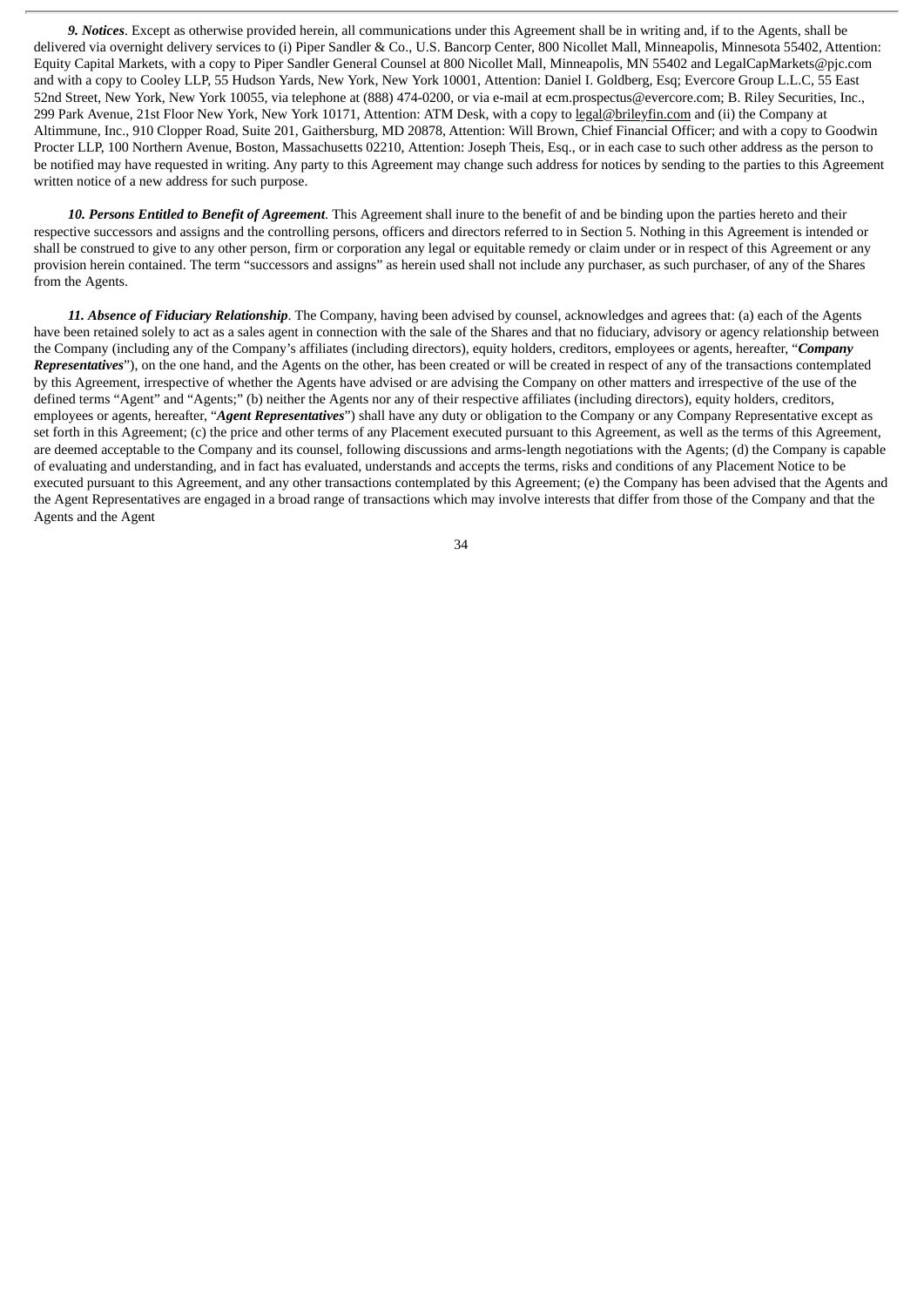Representatives have no obligation to disclose any such interests and transactions to the Company by virtue of any fiduciary, advisory or agency relationship, or otherwise; (f) the Company has been advised that each of the Agents is acting, in respect of any Placement and the transactions contemplated by this Agreement, solely for the benefit of such Agent, and not on behalf of the Company; and (g) the Company and the Company Representatives waive, to the fullest extent permitted by law, any claims that they may have against the Agents or any of the Agent Representatives for breach of fiduciary duty or alleged breach of fiduciary duty in respect of any Placement or any of the transactions contemplated by this Agreement and agree that the Agents and the Agent Representatives shall have no liability (whether direct or indirect, in contract, tort or otherwise) to the Company or any of the Company Representatives in respect of any person asserting any claim of breach of any fiduciary duty on behalf of or in right of the Company or any of the Company Representatives.

#### *12. Recognition of the U.S. Special Resolution Regimes*.

(a) In the event that any Agent that is a Covered Entity becomes subject to a proceeding under a U.S. Special Resolution Regime, the transfer from such Agent of this Agreement, and any interest and obligation in or under this Agreement, will be effective to the same extent as the transfer would be effective under the U.S. Special Resolution Regime if this Agreement, and any such interest and obligation, were governed by the laws of the United States or a state of the United States.

(b) In the event that any Agent that is a Covered Entity or a BHC Act Affiliate of such Agent becomes subject to a proceeding under a U.S. Special Resolution Regime, Default Rights under this Agreement that may be exercised against such Agent are permitted to be exercised to no greater extent than such Default Rights could be exercised under the U.S. Special Resolution Regime if this Agreement were governed by the laws of the United States or a state of the United States.

(c) As used in this section:

"*BHC Act Affiliate*" has the meaning assigned to the term "affiliate" in, and shall be interpreted in accordance with, 12 U.S.C. § 1841(k);

"*Covered Entity*" means any of the following: (i) a "covered entity" as that term is defined in, and interpreted in accordance with, 12 C.F.R. § 252.82(b); (ii) a "covered bank" as that term is defined in, and interpreted in accordance with, 12 C.F.R. § 47.3(b); or (iii) a "covered FSI" as that term is defined in, and interpreted in accordance with, 12 C.F.R. § 382.2(b);

"*Default Right*" has the meaning assigned to that term in, and shall be interpreted in accordance with, 12 C.F.R. §§ 252.81, 47.2 or 382.1, as applicable; and

"*U.S. Special Resolution Regime*" means each of (i) the Federal Deposit Insurance Act and the regulations promulgated thereunder and (ii) Title II of the Dodd-Frank Wall Street Reform and Consumer Protection Act and the regulations promulgated thereunder.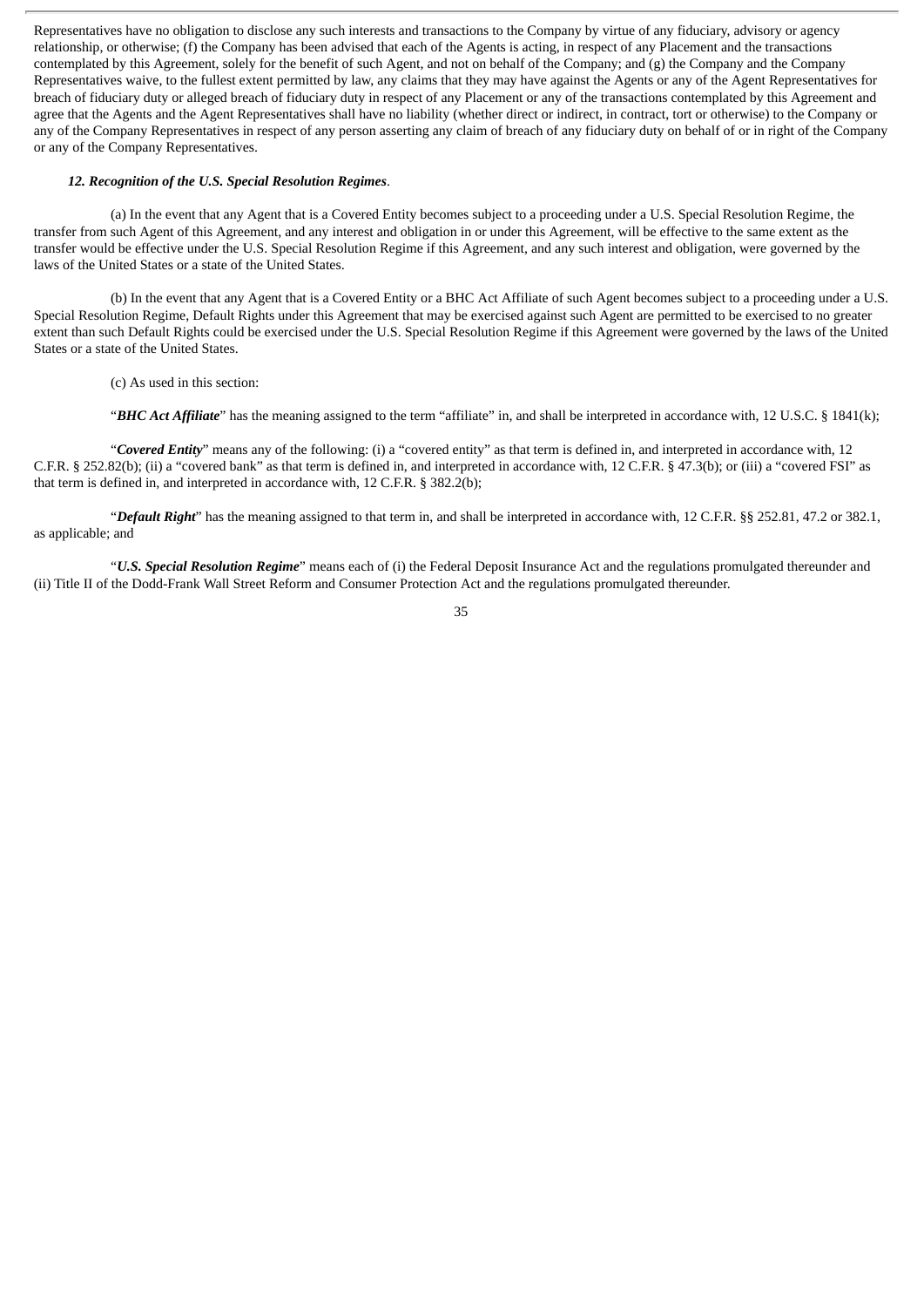*13. Governing Law and Waiver of Jury Trial*. This Agreement and any transaction contemplated by this Agreement and any claim, controversy or dispute arising under or related thereto shall be governed by and construed in accordance with the laws of the State of New York without regard to principles of conflict of laws that would results in the application of any other law than the laws of the State of New York. THE COMPANY (ON ITS OWN BEHALF AND ON BEHALF OF ITS STOCKHOLDERS AND AFFILIATES) HEREBY IRREVOCABLY WAIVES, TO THE FULLEST EXTENT PERMITTED BY APPLICABLE LAW, ANY AND ALL RIGHT TO TRIAL BY JURY IN ANY LEGAL PROCEEDING ARISING OUT OF OR RELATING TO THIS AGREEMENT OR THE TRANSACTIONS CONTEMPLATED HEREBY.

*14. Submission to Jurisdiction, Etc.* Each party hereby submits to the exclusive jurisdiction of the U.S. federal and New York state courts sitting in the Borough of Manhattan, City of New York, in any suit or proceeding arising out of or relating to this Agreement or the transactions contemplated hereby. The parties hereby irrevocably and unconditionally waive any objection to the laying of venue of any lawsuit, action or other proceeding in such courts, and hereby further irrevocably and unconditionally waive and agree not to plead or claim in any such court that any such lawsuit, action or other proceeding brought in any such court has been brought in an inconvenient forum.

*15. Counterparts*. This Agreement may be executed in counterparts, each of which shall be deemed an original, and all of which together shall constitute one and the same instrument. Counterparts may be delivered via facsimile or by electronic delivery of a portable document format (PDF) file (including any electronic signature covered by the U.S. federal ESIGN Act of 2000, Uniform Electronic Transactions Act, the Electronic Signatures and Records Act or other applicable law, e.g., www.docusign.com) and any counterpart so delivered shall be deemed to have been duly and validly delivered and be valid and effective for all purposes.

*16. Construction.* The section and exhibit headings herein are for convenience only and shall not affect the construction hereof. References herein to any law, statute, ordinance, code, regulation, rule or other requirement of any governmental authority shall be deemed to refer to such law, statute, ordinance, code, regulation, rule or other requirement of any governmental authority as amended, reenacted, supplemented or superseded in whole or in part and in effect from time to time and also to all rules and regulations promulgated thereunder. This Agreement constitutes the entire agreement of the parties to this Agreement and supersedes all prior written or oral and all contemporaneous oral agreements, understandings and negotiations with respect to the subject matter hereof. This Agreement may not be amended or modified unless in writing by all of the parties hereto, and no condition herein (express or implied) may be waived unless waived in writing by each party whom the condition is meant to benefit.

[Signature Pages Follow]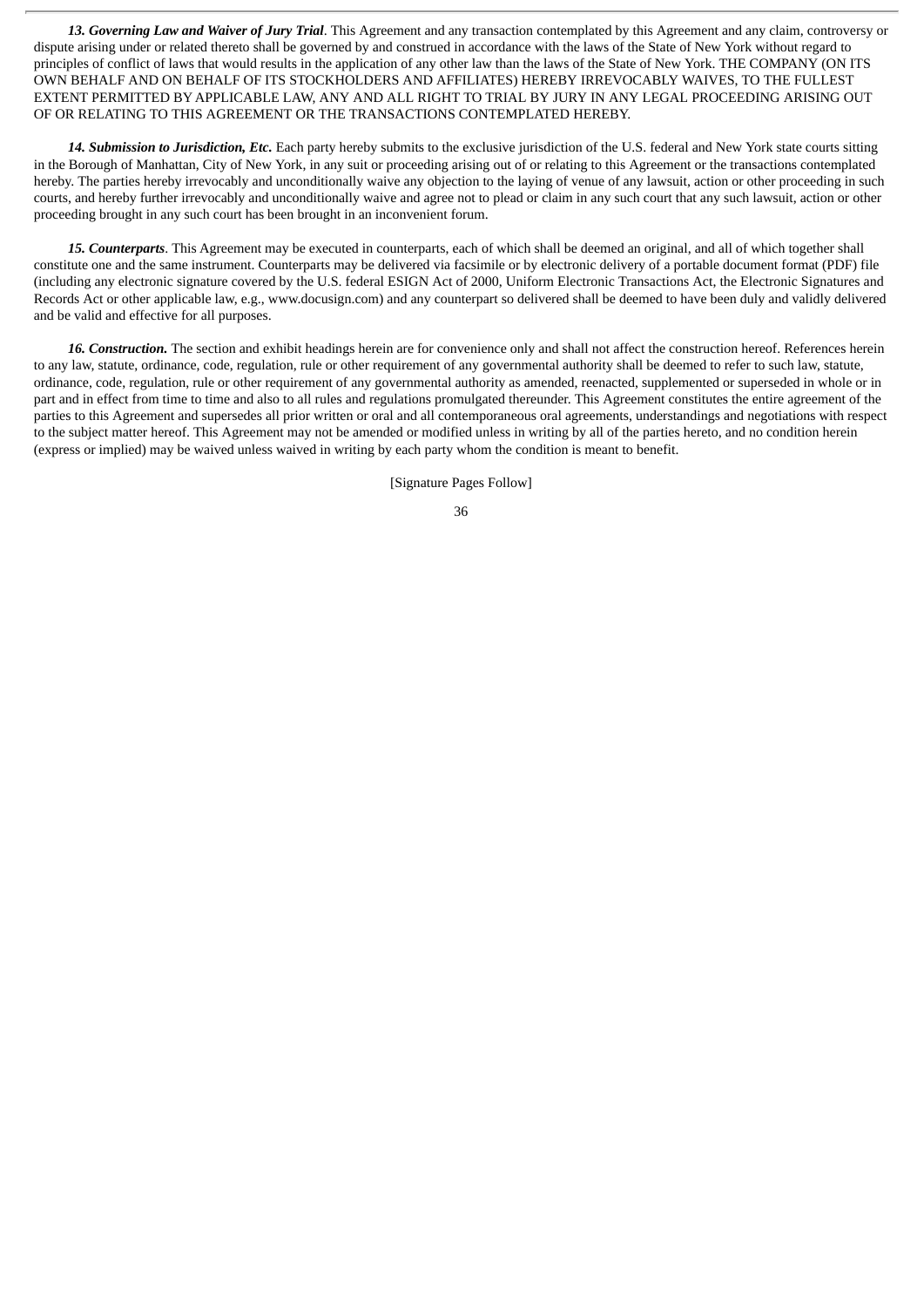Please sign and return to the Company the enclosed duplicates of this letter whereupon this letter will become a binding agreement among the Company and the Agents in accordance with its terms.

Very truly yours,

# **ALTIMMUNE, INC.**

By: /s/ Vipin K. Garg Name: Vipin K. Garg

Title: President and Chief Executive Officer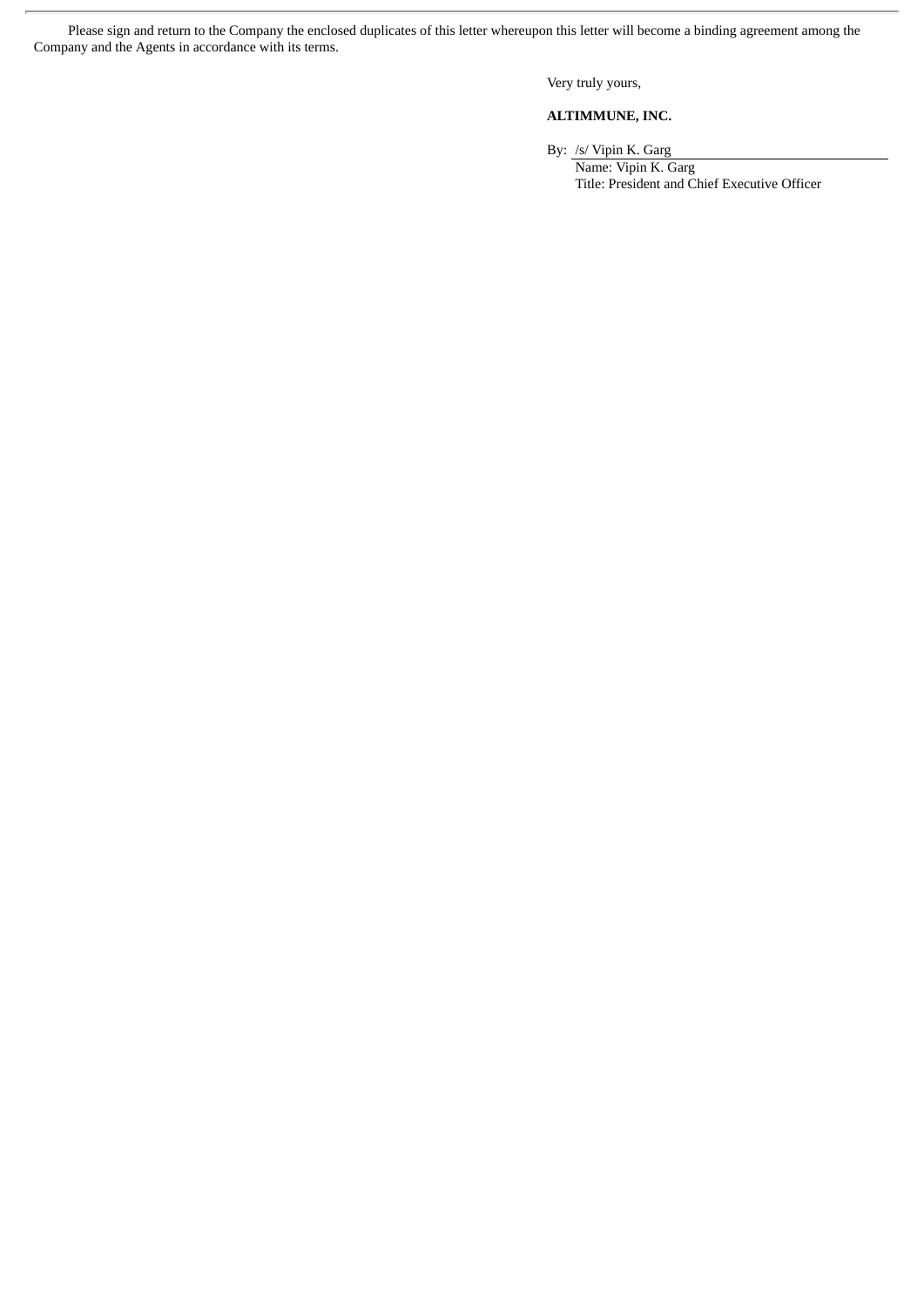Confirmed as of the date first above mentioned.

# **PIPER SANDLER & CO.**

By: /s/ Chad E. Huber Name: Chad E. Huber Title: Managing Director

# **EVERCORE GROUP L.L.C.**

By: /s/ Maren Winnick Name: Maren Winnick Title: Senior Managing Director

# **B. RILEY SECURITIES, INC.**

By: /s/ Patrice McNicoll

Name: Patrice McNicoll Title: Co-Head of Investment Banking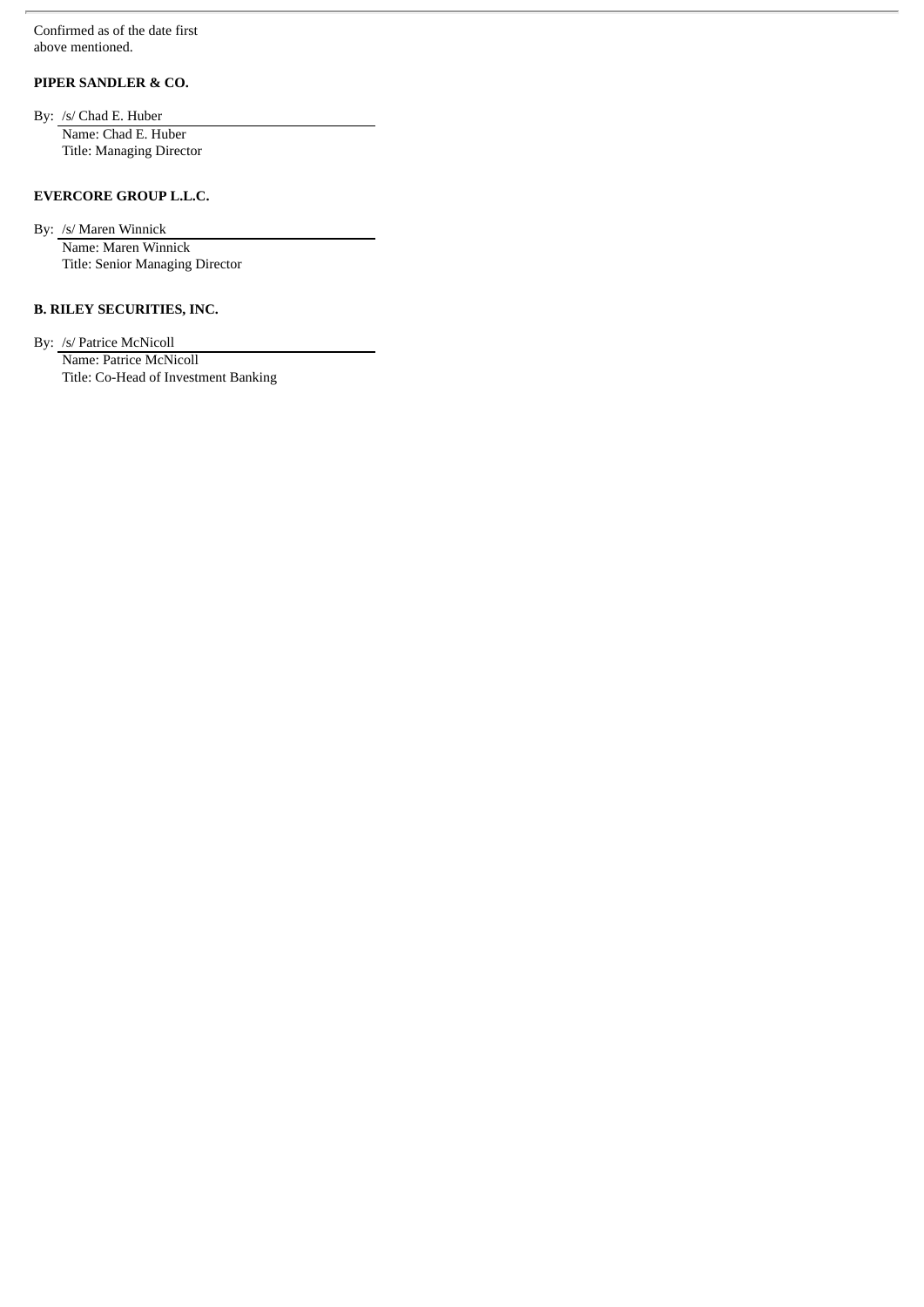#### **SCHEDULE 1**

# **FORM OF PLACEMENT NOTICE**

# **No Facsimile and No Voicemail**

| From:      | Altimmune, Inc.                                  |  |
|------------|--------------------------------------------------|--|
| To:        | [insert applicable agent]                        |  |
|            | Attention:                                       |  |
|            | $[\cdot]$                                        |  |
|            | $\lceil \cdot \rceil$                            |  |
|            | $\lceil \cdot \rceil$                            |  |
| Date:      | $\lceil \cdot \rceil$ , 20 $\lceil \cdot \rceil$ |  |
| Subject:   | Equity Distribution Agreement - Placement Notice |  |
| Gentlemen: |                                                  |  |

Pursuant to the terms and subject to the conditions contained in the Equity Distribution Agreement among Altimmune, Inc. ( "**Company**"), Piper Sandler & Co., Evercore Group L.L.C and B. Riley Securities, Inc. (collectively, the "*Agents*" and each individually an "*Agent*") dated February [•], 2021 (the "**Agreement**"), the Company hereby requests that *[insert applicable agent]* sell up to [•] shares of the Company's common stock, par value  $$0.0001$  per share, at a minimum market price of  $$[□]$  per share. Sales should begin on the date of this Placement Notice and shall continue until  $[□]$ /[all shares are sold].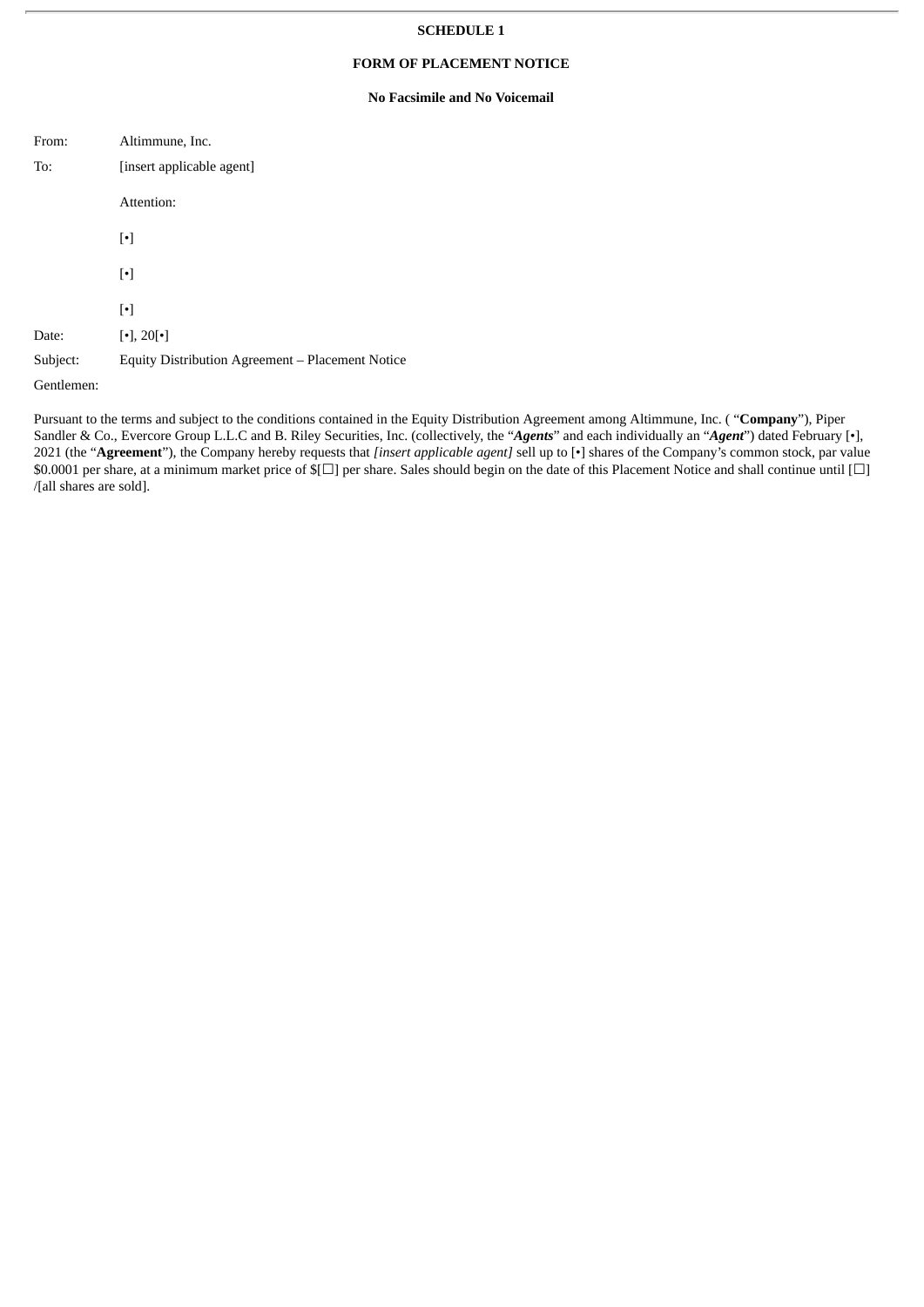# **NOTICE PARTIES**

# **Altimmune, Inc.**

Vipin Garg vgarg@altimmune.com

Will Brown wbrown@altimmune.com

Kent Tapper ktapper@altimmune.com

# **Piper Sandler & Co.**

Neil A. Riley Neil.Riley@psc.com

Michael W. Bassett Michael.Bassett@psc.com

Connor N. Anderson Connor.Anderson@psc.com

Tom Wright Thomas.Wright@psc.com

Jay A. Hershey Jay.Hershey@psc.com

## **Evercore Group L.L.C.**

Kenneth Masotti masotti@Evercore.com

Maxwell Davies Maxwell.Davies@evercore.com

# **B. Riley Securities, Inc.**

Patrice McNicoll pmcnicoll@brileyfin.com

Matt Feinberg mfeinberg@brileyfin.com

Scott Ammaturo sammaturo@brileyfin.com

Keith Pompliano kpompliano@brielyfin.com

With a copy to atmdesk@brileyfin.com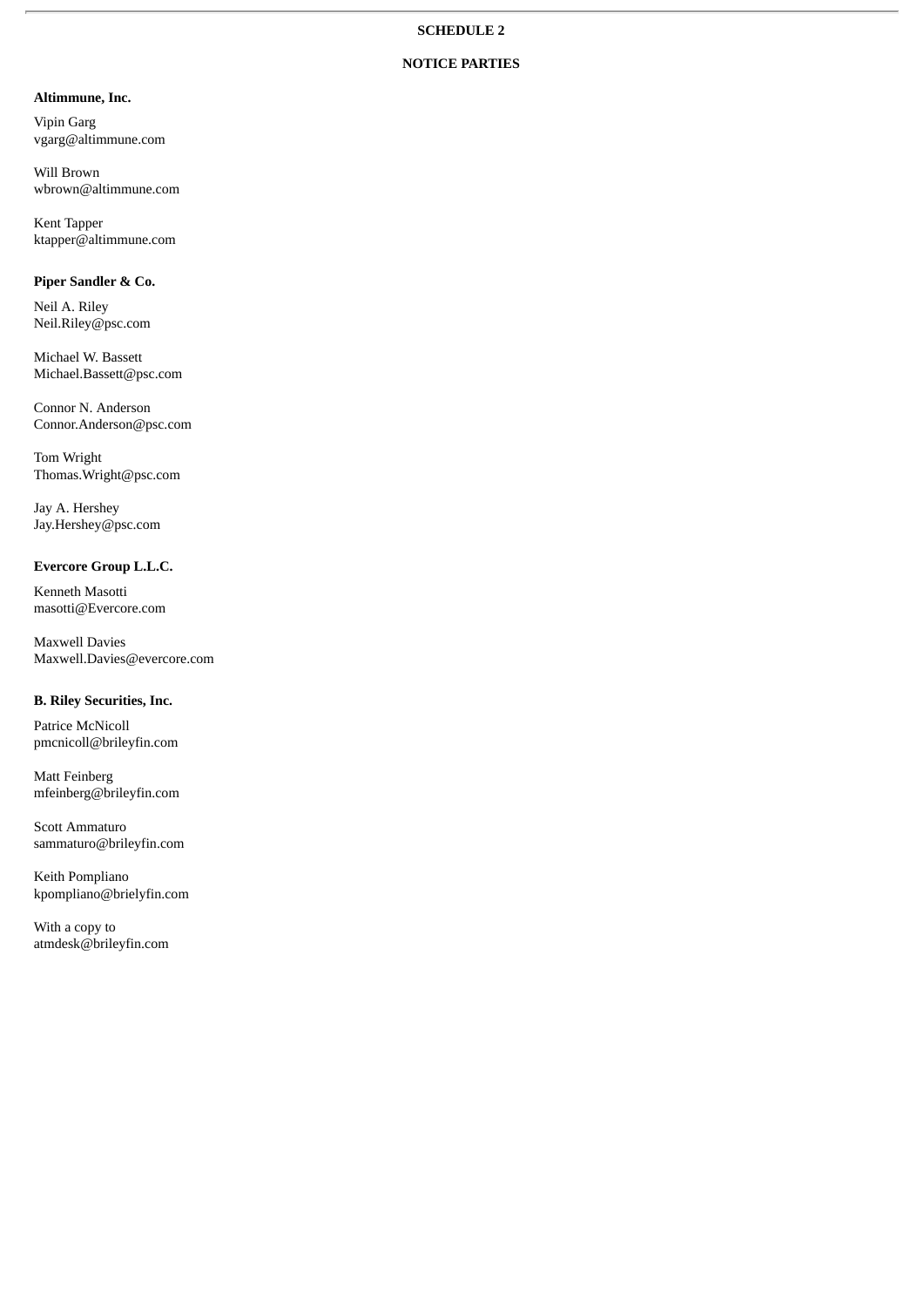# **SCHEDULE 4**

# **SUBSIDIARIES**

Altimmune, LLC

Spitfire Pharma, LLC

Altimmune UK, Ltd.

Altimmune AU Pty, Ltd.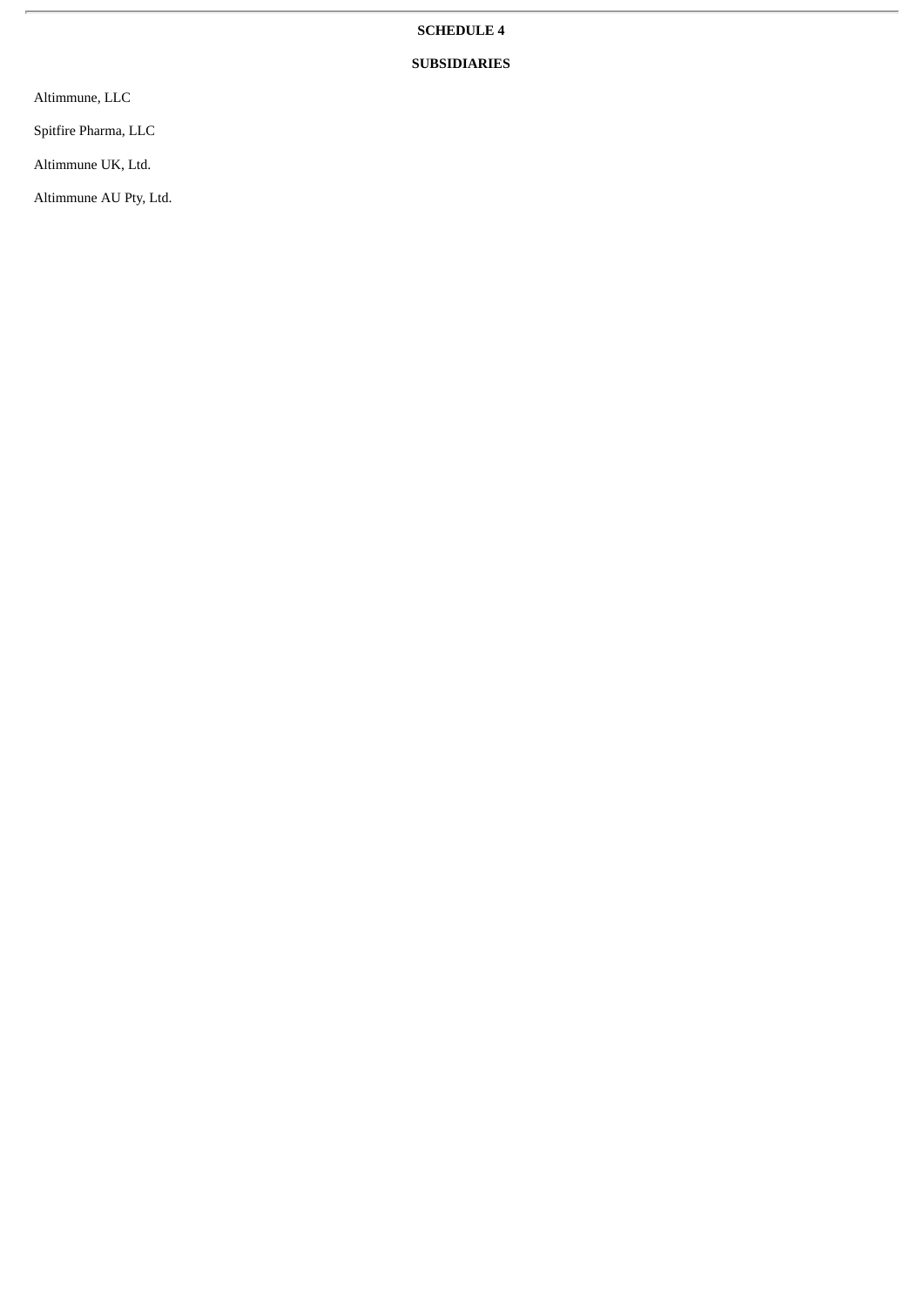<span id="page-44-0"></span>

Goodwin Procter LLP 100 Northern Avenue Boston, MA 02210

goodwinlaw.com +1 617 570 1000

February 25, 2021

Altimmune, Inc. 910 Clopper Road, Suite 201S Gaithersburg, Maryland 20878

### Re: Securities Registered under Registration Statement on Form S-3

We have acted as counsel to you in connection with your filing of a Registration Statement on Form S-3 (File No. 333-251858) (as amended or supplemented, the "Registration Statement") filed on December 31, 2020 with the Securities and Exchange Commission (the "Commission") pursuant to the Securities Act of 1933, as amended (the "Securities Act"), relating to the registration of the offering by Altimmune, Inc., a Delaware corporation (the "Company") of up to \$250,000,000 of any combination of securities of the types specified therein. The Registration Statement was declared effective by the Commission on January 11, 2021. Reference is made to our opinion letter, dated December 31, 2020 and included as Exhibit 5.1 to the Registration Statement. We are delivering this supplemental opinion letter in connection with the prospectus supplement (the "Prospectus Supplement") filed on February 25, 2021 by the Company with the Commission pursuant to Rule 424 under the Securities Act. The Prospectus Supplement relates to the offering by the Company of up to \$125,000,000 in shares (the "Shares") of the Company's common stock, par value \$0.0001 per share ("Common Stock") covered by the Registration Statement. The Shares are being offered and sold by the placement agents named in, and pursuant to, equity distribution agreement among the Company and such placement agents.

We have reviewed such documents and made such examination of law as we have deemed appropriate to give the opinion set forth below. We have relied, without independent verification, on certificates of public officials and, as to matters of fact material to the opinion set forth below, on certificates of officers of the Company.

For purposes of the opinion set forth below, we have assumed that no event occurs that causes the number of authorized shares of Common Stock available for issuance by the Company to be less than the number of then unissued Shares that may be issued.

For purposes of the opinion set forth below, we refer to the following as "Future Approval and Issuance": (a) the approval by the Company's board of directors (or a duly authorized committee of the board of directors) of the issuance of the Shares (the "Approval") and (b) the issuance of the Shares in accordance with the Approval and the receipt by the Company of the consideration (which shall not be less than the par value of such Shares) to be paid in accordance with the Approval.